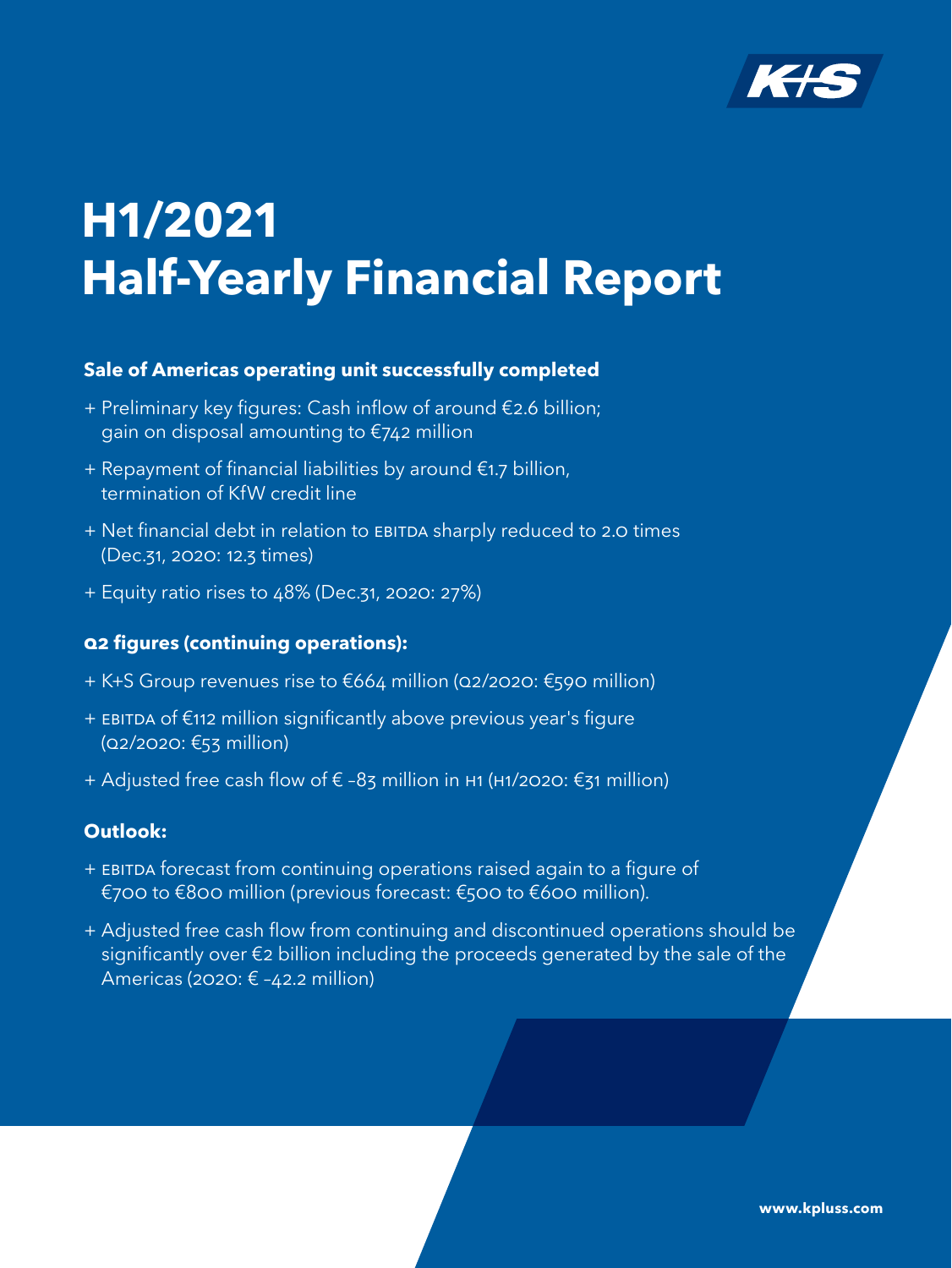#### **Key Figures**

|                                               |                    | Q2/2020 | Q2/2021 | %         | H1/2020 | H1/2021 | %            |
|-----------------------------------------------|--------------------|---------|---------|-----------|---------|---------|--------------|
| <b>K+S Group</b>                              |                    |         |         |           |         |         |              |
| <b>Revenues</b>                               | $\epsilon$ million | 590.3   | 664.2   | $+12.5$   | 1,237.3 | 1,397.5 | $+12.9$      |
| EBITDA <sup>1</sup>                           | $\epsilon$ million | 52.7    | 111.5   | $>+100.0$ | 152.0   | 237.4   | $+56.2$      |
| <b>EBITDA</b> margin                          | %                  | 8.9     | 16.8    | $+88.0$   | 12.3    | 17.0    | $+38.3$      |
| Depreciation and amortization <sup>2</sup>    | $\epsilon$ million | 88.6    | 67.0    | $-24.4$   | 174.7   | 132.1   | $-24.4$      |
| Customer segment Agriculture <sup>3</sup>     |                    |         |         |           |         |         |              |
| Revenues                                      | $\epsilon$ million | 404.6   | 473.7   | $+17.1$   | 858.3   | 942.7   | $+9.8$       |
| Sales volumes                                 | t million          | 1.75    | 1.89    | $+8.3$    | 3.65    | 3.90    | $+6.8$       |
| Customer segment Industry+ 3                  |                    |         |         |           |         |         |              |
| Revenues                                      | $\epsilon$ million | 185.7   | 190.5   | $+2.6$    | 379.0   | 454.8   | $+20.0$      |
| Sales volumes                                 | t million          | 1.25    | 1.53    | $+22.4$   | 2.55    | 3.96    | $+55.7$      |
| $-$ thereof de-icing salt                     | t million          | 0.22    | 0.29    | $+30.6$   | 0.43    | 1.64    | $>+100.0$    |
| Capital expenditure (CapEx) <sup>4</sup>      | $\epsilon$ million | 101.6   | 86.7    | $-14.7$   | 174.0   | 134.8   | $-22.5$      |
| Equity ratio                                  | %                  |         |         |           | 42.5    | 47.9    | $+12.9$      |
| Return on Capital Employed (LTM) <sup>5</sup> | %                  |         |         |           | $-0.6$  | $-25.1$ | $\le -100.0$ |
| Book value per share as of June 30            | €                  |         |         |           | 22.28   | 17.54   | $-21.3$      |
| Average number of shares                      | million            | 191.4   | 191.4   | -         | 191.4   | 191.4   |              |
| Employees on June 30 <sup>6</sup>             | number             |         |         | -         | 11,116  | 10,730  | $-3.5$       |

#### **Key figures for continuing and discontinued operations**

| Group earnings after taxes, adjusted <sup>7</sup>  | $\epsilon$ million | $-24.1$                  | 988.6   | $>+100.0$          | $-5.6$            | 1,269.4  | $>+100.0$          |
|----------------------------------------------------|--------------------|--------------------------|---------|--------------------|-------------------|----------|--------------------|
| - thereof continuing operations                    | $\epsilon$ million | $-27.2$                  | 157.5   | $>+100.0$          | $-67.7$           | 386.8    | $>+100.0$          |
| - thereof reversal of impairment losses of         |                    |                          |         |                    |                   |          |                    |
| property, plant, and equipment                     | $\epsilon$ million |                          | 146.5   |                    |                   | 326.7    |                    |
| - thereof discontinued operations                  | $\epsilon$ million | 3.2                      | 831.1   | $>+100.0$          | 62.2              | 882.6    | $>+100.0$          |
| Earnings per share, adjusted <sup>7</sup>          | €                  | $-0.13$                  | 5.17    | $>+100.0$          | $-0.03$           | 6.63     | $>+100.0$          |
| - thereof continuing operations                    | €                  | $-0.14$                  | 0.82    | $>+100.0$          | $-0.35$           | 2.02     | $>+100.0$          |
| - thereof reversal of impairment losses of         |                    |                          |         |                    |                   |          |                    |
| property, plant, and equipment                     | €                  |                          | 0.77    |                    |                   | 1.71     |                    |
| - thereof discontinued operations                  | €                  | 0.01                     | 4.34    | $>+100.0$          | 0.32              | 4.61     | $>+100.0$          |
| Net cash flow from operating activities            | $\epsilon$ million | 68.0                     | $-77.8$ | $\leq -100.0$      | 323.0             | 69.2     | $-78.6$            |
| - thereof continuing operations                    | $\epsilon$ million | 44.9                     | $-1.6$  | $\leftarrow$ 100.0 | 169.2             | 80.6     | $-52.3$            |
| - thereof discontinued operations                  | $\epsilon$ million | 23.1                     | $-76.2$ | $\le -100.0$       | 153.8             | $-11.4$  | $\le -100.0$       |
| Adjusted free cash flow                            | $\epsilon$ million | $-43.2$                  | 2,511.8 | $>+100.0$          | 161.2             | 2,549.1  | $>+100.0$          |
| - thereof continuing operations                    | $\epsilon$ million | $-48.9$                  | $-68.3$ | $-39.6$            | 31.4              | $-83.4$  | $\leftarrow$ 100.0 |
| - thereof discontinued operations                  | $\epsilon$ million | 5.7                      | 2,580.1 | $>+100.0$          | 129.8             | 2,632.5  | $>+100.0$          |
| Net financial debt as of June 30                   | $\epsilon$ million | $\overline{\phantom{m}}$ |         |                    | $-2,979.48$       | $-695.1$ | $+76.7$            |
| Net financial debt/EBITDA ratio (LTM) <sup>5</sup> | x-times            |                          |         |                    | 5.6 <sup>8</sup>  | 2.0      | $-42.9$            |
| Market capitalization as of June 30                | $\epsilon$ billion |                          |         |                    | 1.08              | 2.20     | $>+100.0$          |
| Enterprise value (EV) as of June 30                | $\epsilon$ billion |                          |         |                    | 5.52 <sup>8</sup> | 4.06     | $-26.5$            |

<sup>1</sup> EBITDA is defined as earnings before interest, taxes, depreciation, and amortization, adjusted for depreciation and amortization of own work capitalized recognized directly in equity, gains/losses from fair value changes arising from operating anticipatory hedges still outstanding, and changes in the fair value of operating anticipatory hedges recognized in prior periods.

<sup>2</sup> Relates to amortization of intangible assets and depreciation of property, plant, and equipment, adjusted for depreciation and amortization of own work capitalized recognized directly in equity.

<sup>3</sup> No segments according to IFRS 8.

<sup>4</sup> Relates to cash-effective capital expenditures for property, plant and equipment and intangible assets excluding leases in accordance with IFRS 16.

 $5$  LTM = last twelve months

<sup>6</sup> FTE: Full-time equivalents; part-time positions are weighted according to their share of working hours.

<sup>7</sup> The adjusted key figures include gains/losses from operating anticipatory hedging transactions in the respective reporting period; effects from fluctuations in the fair value of hedging transactions are eliminated. The effects on deferred and cash taxes are also eliminated; tax rate Q2/2021: 30.1% (Q2/2020: 30.0%).

<sup>8</sup> Relates to continuing and discontinued operations, as no retrospective restatement of the balance sheet as of June 30, 2020 has been made.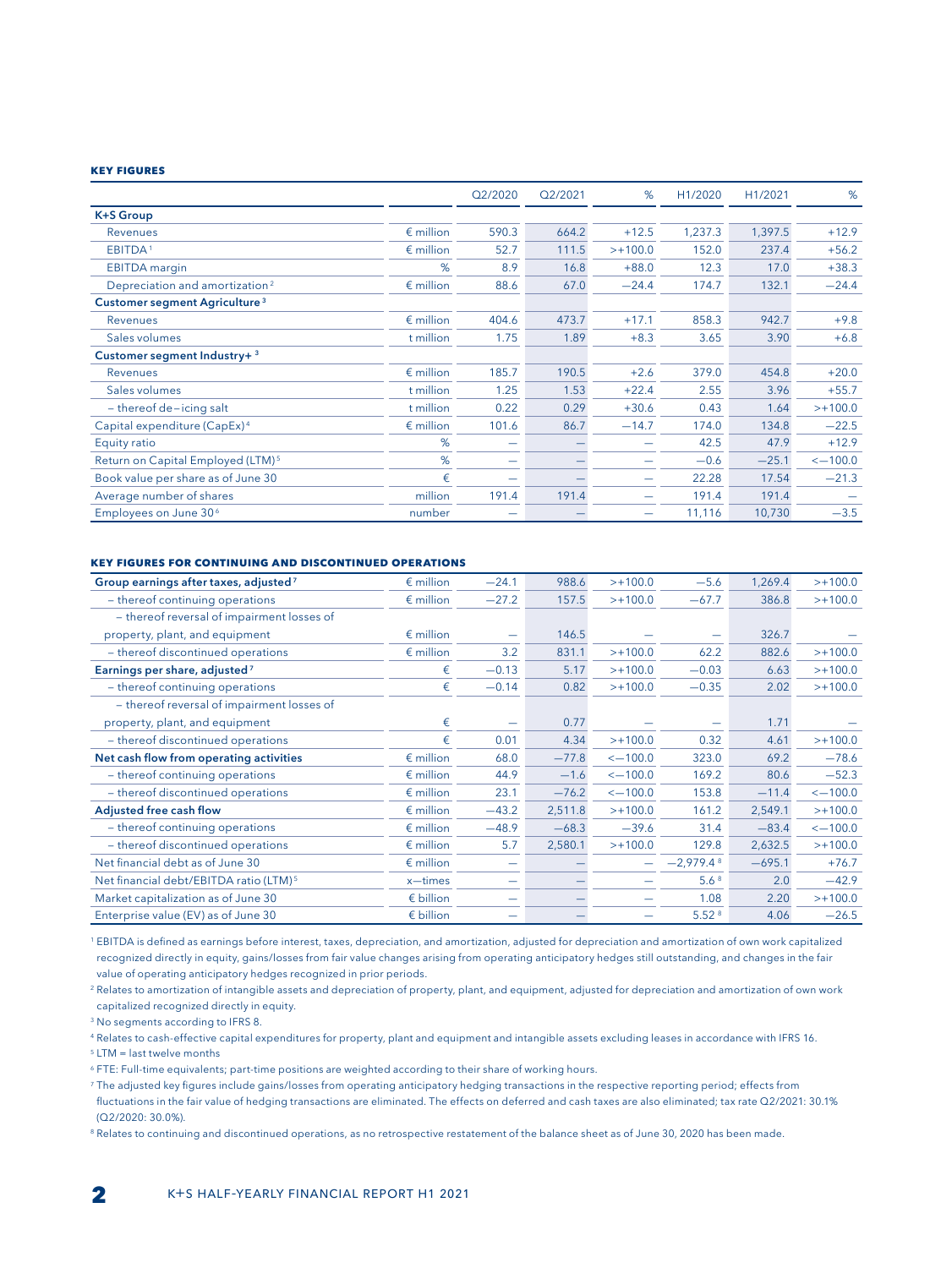## **Management Report**

#### **CONTENT**

- 4 Corporate strategy
- 5 Overview of the course of business
- 7 Earnings position, financial position, and net assets
- 12 Customer segments
- 15 Discontinued operations
- 15 Employees
- 16 Report on risks and opportunities
- 16 Report on expected developments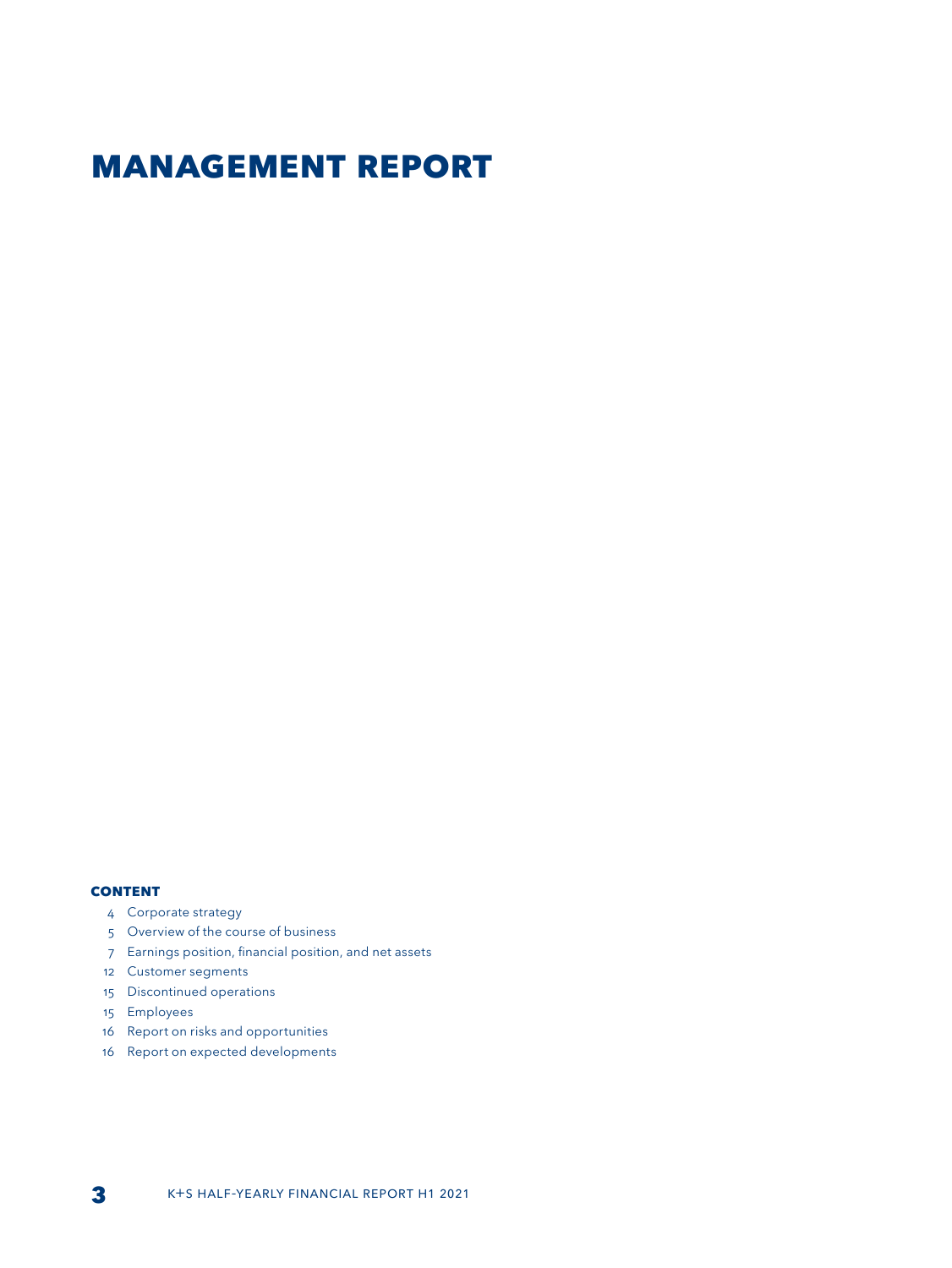## **Corporate Strategy**

On April 30, 2021, K+S AKTIENGESELLSCHAFT successfully completed the sale of its American salt business consolidated in the Americas operating unit to STONE CANYON INDUSTRIES HOLDINGS LLC ("SCIH"), Mark Demetree and partners. This represents the most significant milestone from the package of measures aimed at rapidly and significantly reducing K+S' debt. Immediately after the closing and the receipt of the purchase price payment, K+S repaid financial liabilities of more than €1.1 billion. A bond buy-back program reduced outstanding financial liabilities by a further €560 million as of June 30, 2021. Net financial debt to EBITDA significantly improved to 2.0 times.

Following the sale of the Americas operating unit, Mr. Mark Roberts left the company on April 30, 2021. Since April 1, 2021, Mr. Holger Riemensperger has been responsible as Chief Operating Officer (COO) on the Board of Executive Directors for the management and further development of the Agriculture and Industry+ customer segments as well as the areas of Production and Engineering, Supply Chain, Health, Safety, Sustainability, Quality & Management Systems.

After the sale of the American salt business, we are strategically realigning K+S. First of all, we have revised our vision and mission, i. e. our guiding principles. In our "We enrich life for generations" vision, our self-conception of utilizing the riches of nature in a way that is both environmentally friendly and creates value for people becomes clear. We extract vital minerals by mining, which are indispensable for a healthy life. This is a range of services which we will continue to further develop for generations and which provides long-term prospects for both our employees and our shareholders.

These five principles of our mission reflect the implementation of our vision:

- **+** We ensure nutrition, health, and safety
- **+** We enable the success of our customers
- **+** We are committed to sustainable mining
- **+** We leverage our unique infrastructure for economic efficiency
- **+** We act as a partner with our communities

We are supported in this by the megatrends: Population growth will continue. The amount of arable land available globally will continue to diminish, also as a result of climatic changes. Sufficient food production in the long term is inconceivable without highly efficient agriculture and the application of fertilizers.

A new corporate strategy is currently being developed on this basis. We aim to complete the strategy process by late summer of this year. In this process, we are concentrating on four key areas:

- **+** Making the existing business even more robust to generate positive free cash flow at every production site from 2023 at the latest, even in the event of low potash prices
- **+** Further developing growth options in our existing business, e.g. by expanding the specialties portfolio and customer advisory services
- **+** Developing new business areas, in particular through leveraging our unique infrastructure
- **+** Our climate strategy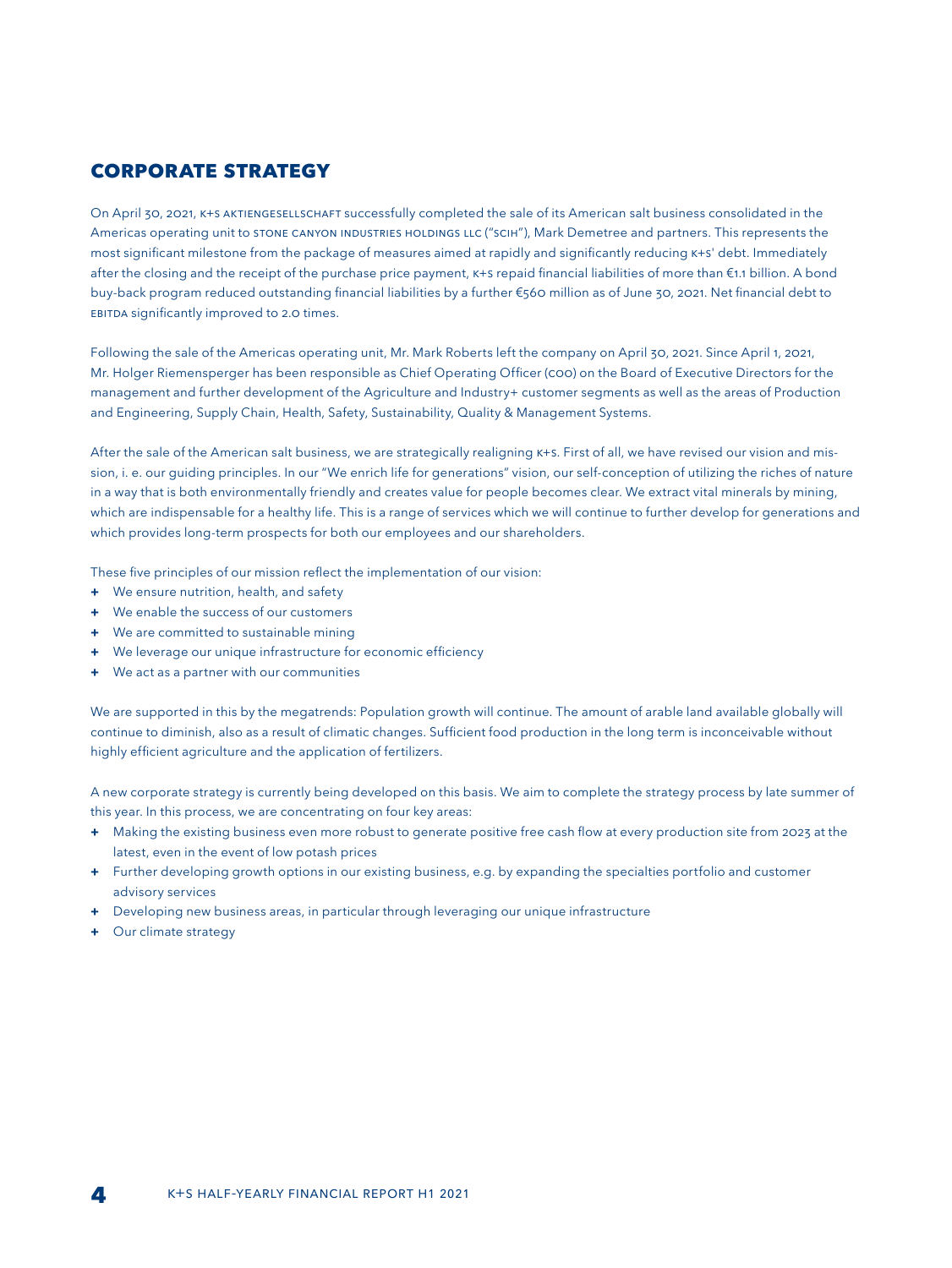## **OVERVIEW OF THE COURSE OF BUSINESS**

#### MACROECONOMIC ENVIRONMENT

#### **DEVELOPMENT OF COMMODITY PRICES BY MONTH IN 2021**



Source: Worldbank

Prices of key agricultural commodities at the end of the second quarter were in some cases significantly higher than at the beginning of the year. Prices for corn, soybeans, and wheat rose by around 47%, 23%, and 9%, respectively. Compared with June 30, 2020, prices for corn, soybeans, wheat, and palm oil were even 97%, 70%, 37%, and 55% higher, respectively, at the end of the second quarter of 2021.

The Brent crude oil price recorded a significant increase in the course of the first half of the year. At the end of June, the price was around USD 73 per barrel, around 47% above the level at the beginning of the year and 83% above the level for June 30, 2020. The average value of the NCG Natural Gas Year Future, which mainly reflects western and southern Germany, rose from around €17/MWh at the beginning of the year to around €25/MWh. The Henry Hub Natural Gas Future, which mainly reflects the price situation in North America, recorded a significant increase from 2.8 USD/mmBtu at the beginning of the year to 3.7 USD/mmBtu at the end of June 2021.

#### **IMPACT ON K+S**

The changes in the macroeconomic environment mainly had the following effects on the course of business at  $K+S$ :

- **+** The partly significant increase in the prices of important agricultural commodities and the resulting yield prospects, also against the background of favorable currency conditions in certain regions, strengthened the incentive for farmers in the reporting period to increase yield per hectare through the application of plant nutrients and generally expand the area under cultivation.
- **+** The K+S GROUP's energy costs are affected in particular by the cost of purchasing natural gas. Our long-term purchasing agreements with favorable conditions, however, make us fundamentally more independent of short-term market price developments. Overall, the K+S GROUP's energy costs from primary procurement in the second quarter were significantly higher than the previous year's level as a result of the sharp price increases on the spot markets due to price and volume factors.
- **+** Freight costs for the K+S GROUP are significantly affected by prices for sea freight, rail freight, inland waterway transportation, and truckload transportation. As a result of higher crude oil prices and a lower availability of freight space, mainly for overseas containers and bulk ships, freight rates have risen significantly. In the second quarter, the freight costs of the K+S GROUP were also significantly higher year-on-year as a result of both price and volume factors.
- **+** Foreign currency hedging system: As a result of the hedging instruments used, the exchange rate in the second quarter of 2021, including hedging costs, averaged 1.12 €/USD. The average spot rate was 1.21 EUR/USD (Q2/2020: conversion rate 1.14 €/USD with an average spot rate of 1.10 €/USD).
- Further information on the foreign currency hedging system can be found in the 2020 Annual Report on page 57.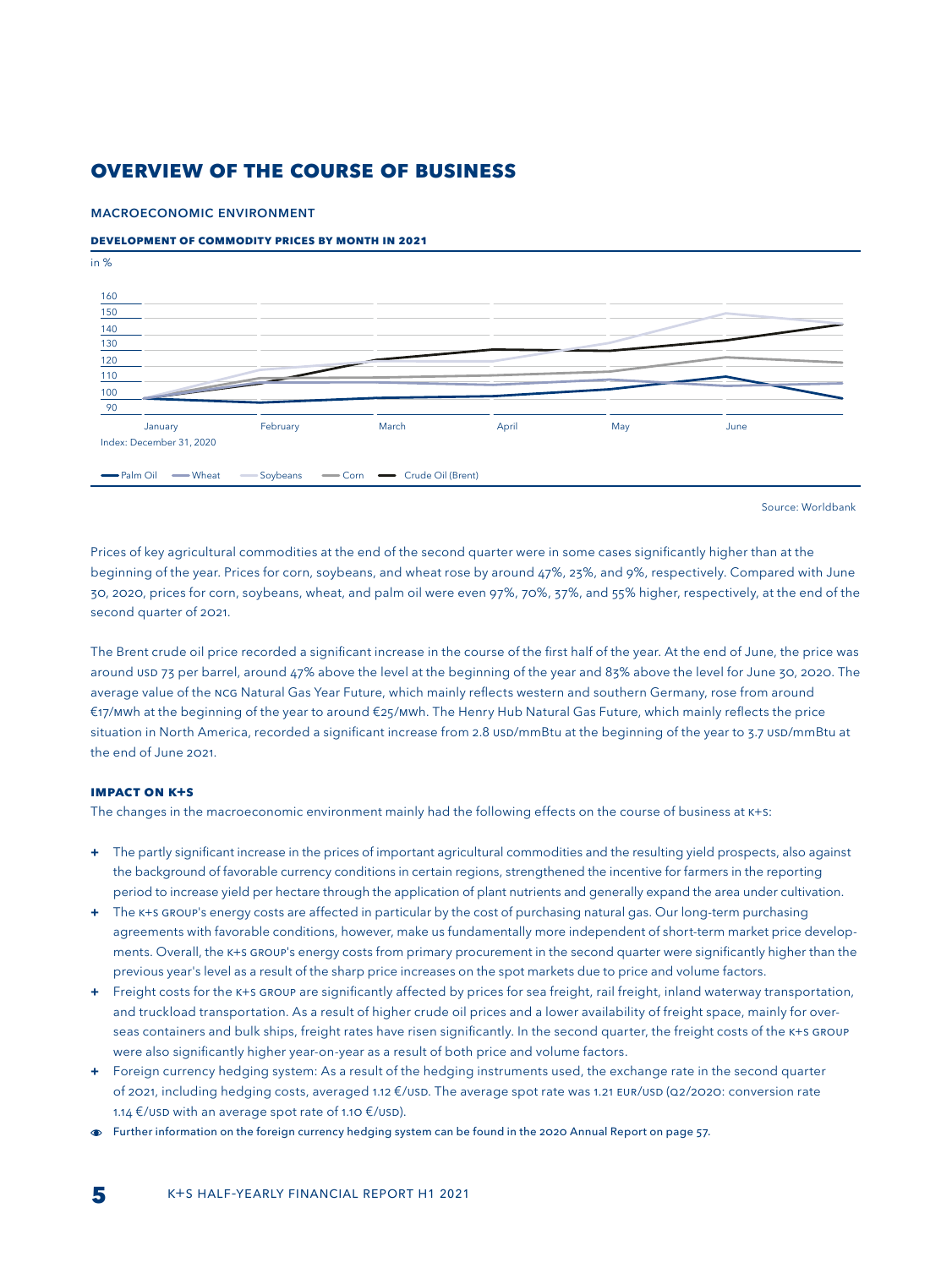#### SECTOR-SPECIFIC ENVIRONMENT

The underlying conditions in the main sales regions and competitive positions described in the 2020 Annual Report starting on page 28 remained virtually unchanged for the individual customer segments.

#### **AGRICULTURE CUSTOMER SEGMENT**

Demand in the Agriculture customer segment was very favorable in all sales regions in the reporting period. Producers reported high capacity utilization. At the beginning of June, the North American competitor Mosaic furthermore announced that the Esterhazy K1 and K2 shafts would be decommissioned ahead of schedule, resulting in 1 million tonnes less product being available to the global potash market by March of next year. Moreover, it was unclear at times to what extent sanctions against Belarus could have an impact on the availability of potassium chloride from Belaruskali production on the global potash market. There were price increases in all overseas markets. The sharpest increase was recorded in Brazil and North America, followed by other overseas markets, such as Southeast Asia. Sales prices also rose significantly in Europe. Prices for our fertilizer specialties likewise increased.



#### **Development of potash prices by month in 2021**

Quelle: Argus FMB

#### **INDUSTRY+ CUSTOMER SEGMENT**

Demand for de-icing salt recorded a weather-related increase in the first quarter, which turned into a good early-fills business in the second quarter of 2021 due to low inventories at customers. Due to the economic situation, demand from the chemical industry also recorded a significant increase. Demand for products for the food and feed industry as well as for other commercial applications also rose again significantly after a weaker prior-year quarter due to the pandemic, while demand for products for the pharmaceutical industry remained at a low level due to the COVID-19 pandemic. Demand for consumer products returned to normal after the strong prior-year quarter.

#### RELATED PARTIES

Please see the relevant sections in the Notes on page 33 for a detailed description of significant transactions with affiliated companies and related parties.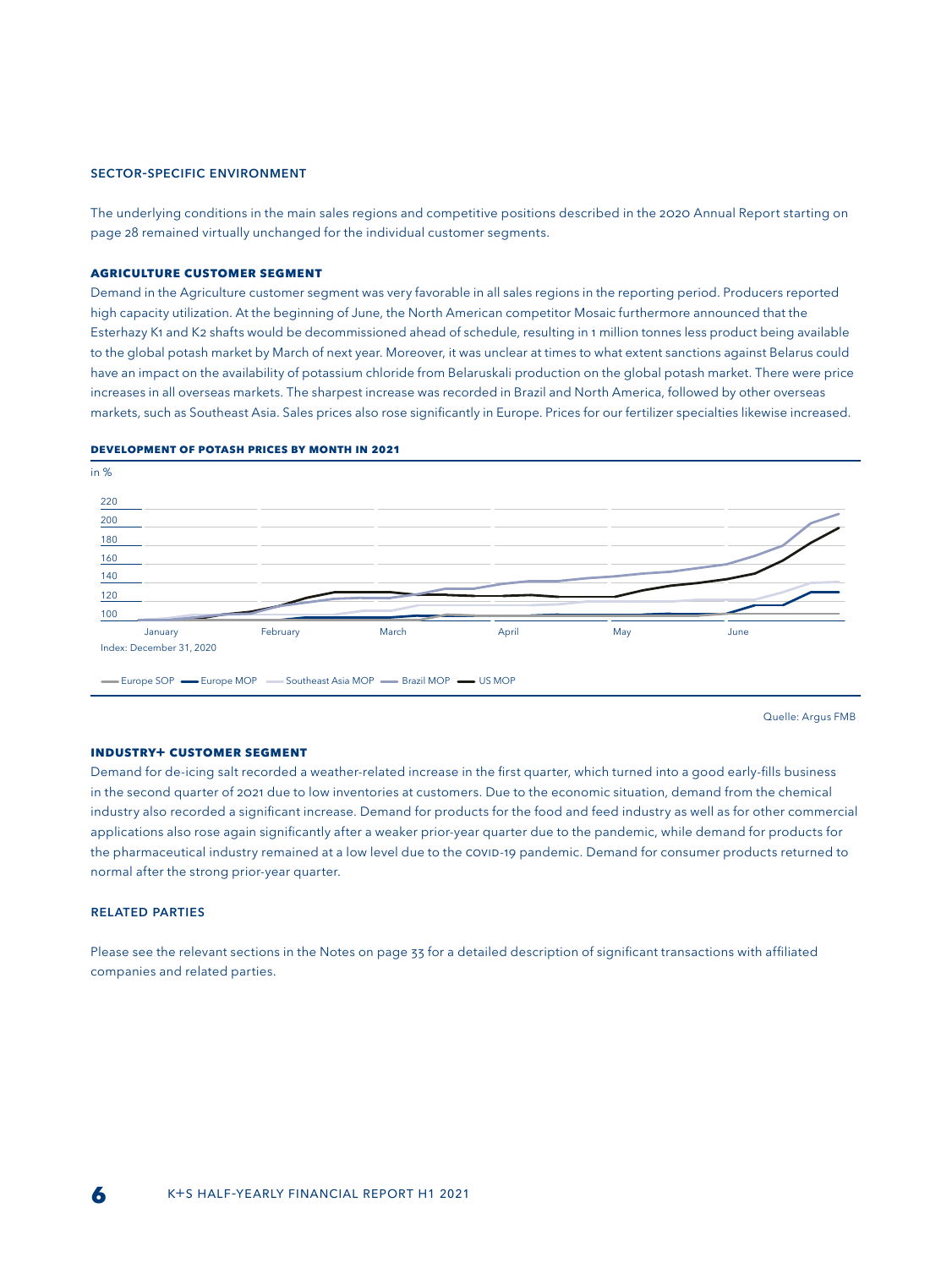## **EARNINGS POSITION, FINANCIAL POSITION, AND NET ASSETS**

Unless otherwise indicated, the statement on the results of operations, financial position, and net assets relates to the continuing operations of the K+S GROUP. The previous Americas operating unit is reported as "discontinued operations" in accordance with IFRS 5 due to the sale agreement from October 5, 2020. The income statement and the cash flow statement of the respective prior-year period were adjusted accordingly; the values of the balance sheet as of June 30, 2020 were not adjusted.

In the quarter under review, EBITDA from continuing operations was negatively impacted by the efficiency losses associated with the extensive measures to minimize the risks of infection by COVID-19, test offers as well as the K+S vaccination campaign at German sites by about €10 million, similar to the previous year's quarter. As part of the K+S vaccination campaign, more than 3,500 vaccination doses have been administered to employees and relatives at German sites so far. In this way, K+S is making an important social contribution to immunizing the population.

#### FINANCIAL POSITION

#### **REVENUES**

#### **Key figures for the financial position of continuing operations**

| in $\epsilon$ million                                                | Q2/2020 | O <sub>2</sub> /2021 | %         | H <sub>1</sub> /2020 | H1/2021 | %         |
|----------------------------------------------------------------------|---------|----------------------|-----------|----------------------|---------|-----------|
| Revenues                                                             | 590.3   | 664.2                | $+12.5$   | 1.237.3              | 1.397.5 | $+12.9$   |
| <b>EBITDA</b>                                                        | 52.7    | 111.5                | $+ > 100$ | 152.0                | 237.4   | $+56.2$   |
| Depreciation and amortization <sup>1</sup>                           | 88.6    | 67.0                 | $-24.4$   | 174.7                | 132.1   | $-24.4$   |
| Group earnings after taxes, adjusted <sup>2</sup>                    | $-27.2$ | 157.5                | $+ > 100$ | $-67.7$              | 386.8   | $+ > 100$ |
| - thereof reversal of impairment<br>of property, plant and equipment |         | 146.5                |           |                      | 326.7   |           |

<sup>1</sup> Relates to depreciation and amortization of property, plant and equipment and intangible assets, adjusted for the amount of depreciation and amortization recognized directly in equity in connection with own work capitalized.

<sup>2</sup> Includes the gains/losses from operating anticipatory hedges for the respective reporting period; effects from fluctuations in the fair value of hedges are eliminated. The effects on deferred and cash taxes are also adjusted; tax rate Q2/2021: 30.1 % (Q2/2020: 30.0%).

Revenues of the K+S GROUP rose by about 13% to €664.2 million in the second quarter of 2021, following €590.3 million in the prioryear period. This was mainly attributable to higher average prices and sales volumes in the Agriculture customer segment and higher sales volumes in the Industry+ customer segment. In the first half of 2021, sales increased by almost 13% to €1,397.5 million (H1/2020: €1,237.3 million) as a result of the aforementioned effects.

#### **Variance compared with previous year**

| in $%$                     | O <sub>2</sub> /2021 | H1/2021 |
|----------------------------|----------------------|---------|
| <b>Change in revenues</b>  | $+12.5$              | $+12.9$ |
| - volume/structure-related | $+74$                | $+12.3$ |
| - price/pricing-related    | $+7.8$               | $+32$   |
| - currency-related         | $-27$                | $-26$   |

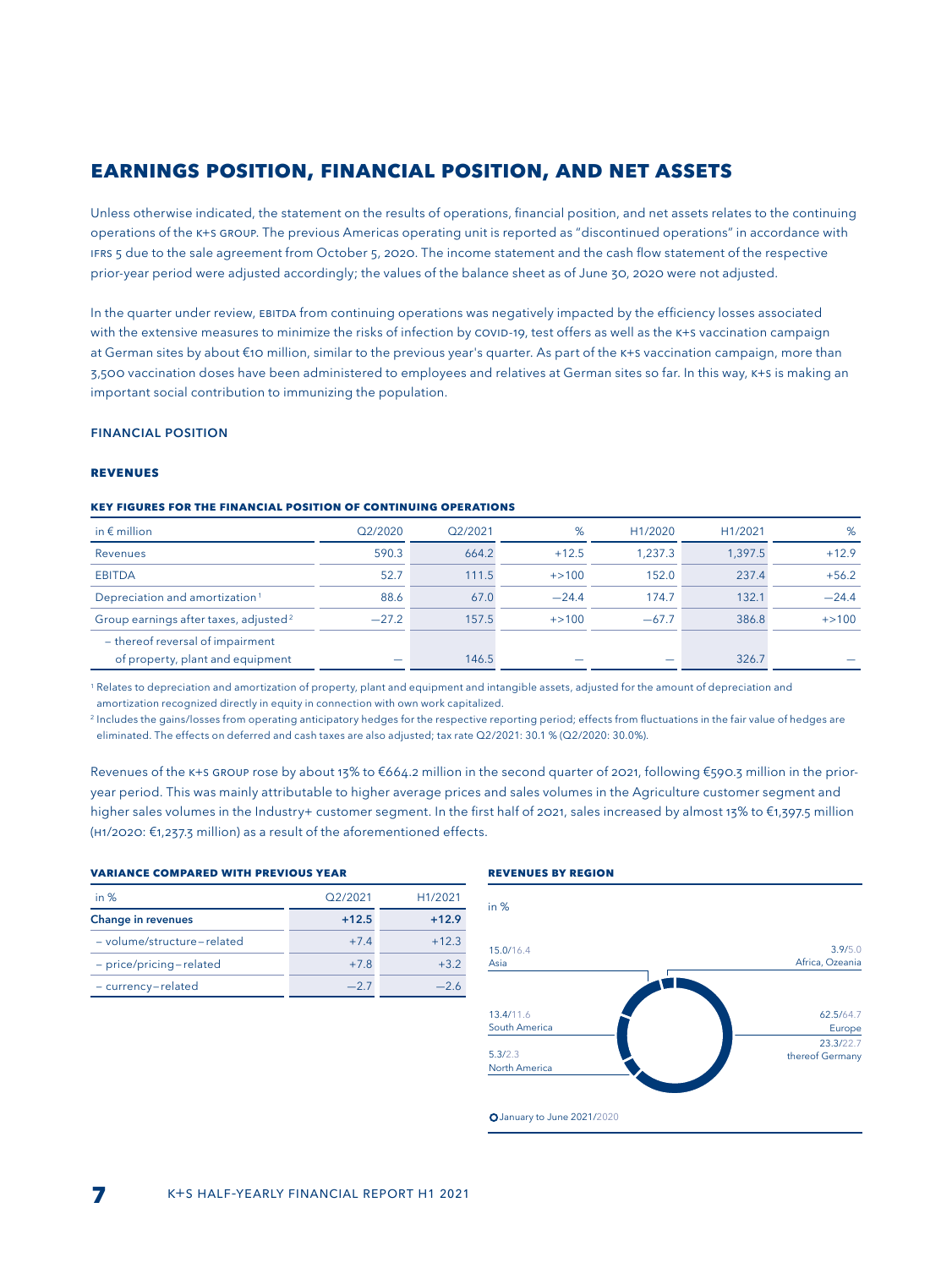#### **DEVELOPMENT OF SELECTED COST TYPES**

Cost of sales decreased to €455.9 million in the second quarter of 2021 (Q2/2020: €553.1 million). Here, the reversal of impairment losses described on page 9 more than offset higher logistics and energy costs. Marketing and general administrative expenses decreased to €30.4 million in the reporting quarter from €44.3 million in the previous year. This improvement was mainly attributable to the restructuring of administrative functions. In the first half of 2021, cost of sales amounted to €894.9 million, compared with €1,104.0 million in the previous year; here, too, the reversal of impairment losses in the first and second quarter had a positive impact. Marketing and general administrative expenses decreased to €75.8 million (H1/2020: €94.7 million); the reasons for the deviation were analogous to those for the second quarter.

Personnel expenses and the costs of freight, materials, and energy are of particular importance for K+S. Personnel expenses amounted to €230.1 million in Q2/2021 (Q2/2020: €226.2 million); a positive effect from the restructuring of administrative functions was offset by higher provisions for vacation. In the first half of the year, personnel expenses amounted to €445.2 million (H1/2020: €441.8 million). Freight costs were significantly higher year-on-year in both the second quarter and the first half of 2021 at €128.4 million and €256.3 million, respectively, in particular due to higher freight rates (Q2/2020: €95.8 million; H1/2020: €202.5 million). The cost of raw materials, consumables, supplies, and purchased goods (cost of materials) increased to €108.4 million in Q2/2021 (Q2/2020: €93.7 million) and to €208.8 million over the entire first half of the year (H1/2020: €196.2 million). For energy, costs increased to €63.5 million in the second quarter (Q2/2020: €49.5 million), in particular due to price factors; in the first half of the year, energy costs rose to €125.9 million compared to €123.7 million in the previous year.

| in $\epsilon$ million                                                                                               | Q2/2020 | Q2/2021 | H1/2020 | H1/2021  |
|---------------------------------------------------------------------------------------------------------------------|---------|---------|---------|----------|
| <b>Earnings after operating hedges</b>                                                                              | $-2.2$  | 178.3   | $-21.5$ | 399.5    |
| Gain (-)/loss (+) arising from changes in the fair values of outstanding<br>operating anticipatory hedges           | $-31.8$ | $-4.6$  | 4.8     | 3.3      |
| Elimination of fair value fluctuations of realized operating anticipatory<br>hedges recognized in prior periods     | $-1.9$  | 15.5    | $-6.0$  | 27.2     |
| <b>Earnings before operating hedges</b>                                                                             | $-35.9$ | 189.5   | $-22.7$ | 430.0    |
| Depreciation and amortization (+)/impairment losses (+)/reversals of<br>impairment losses (-) on non-current assets | 90.3    | 9.5     | 177.9   | $-104.2$ |
| Capitalized depreciation $(-)^1$                                                                                    | $-1.7$  | $-1.5$  | $-3.2$  | $-2.7$   |
| Impairment losses (+) / reversals of impairment losses (-) on<br>investments accounted for using the equity method  | -       | 2.0     |         | 2.0      |
| <b>EBITDA</b>                                                                                                       | 52.7    | 111.5   | 152.0   | 237.4    |

#### **Reconciliation to operating earnings and EBITDA**

<sup>1</sup> This relates to depreciation of assets used for the production of other items of property, plant, and equipment. Depreciation is capitalized as part of cost and not recognized in profit or loss.

#### **DEVELOPMENT OF EARNINGS**

EBITDA of the K+S GROUP amounted to €111.5 million in the quarter under review, compared with €52.7 million in the prior-year period. This was mainly due to higher average prices and sales volumes in the Agriculture customer segment and higher sales volumes in the Industry+ customer segment. Price-related higher logistics and freight costs were almost offset by positive effects from currency hedging, savings from the restructuring of administration, and efficiency improvements in production.

Earnings after operating hedges amounted to  $\epsilon$ 178.3 million in the reporting quarter (Q2/2020:  $\epsilon$ -2.2 million); while the reversal of impairment losses described on page 9 and lower scheduled depreciation had a positive impact here, earnings benefited to a lesser extent than in the prior-year period from changes in the fair value of the anticipatory hedges still outstanding.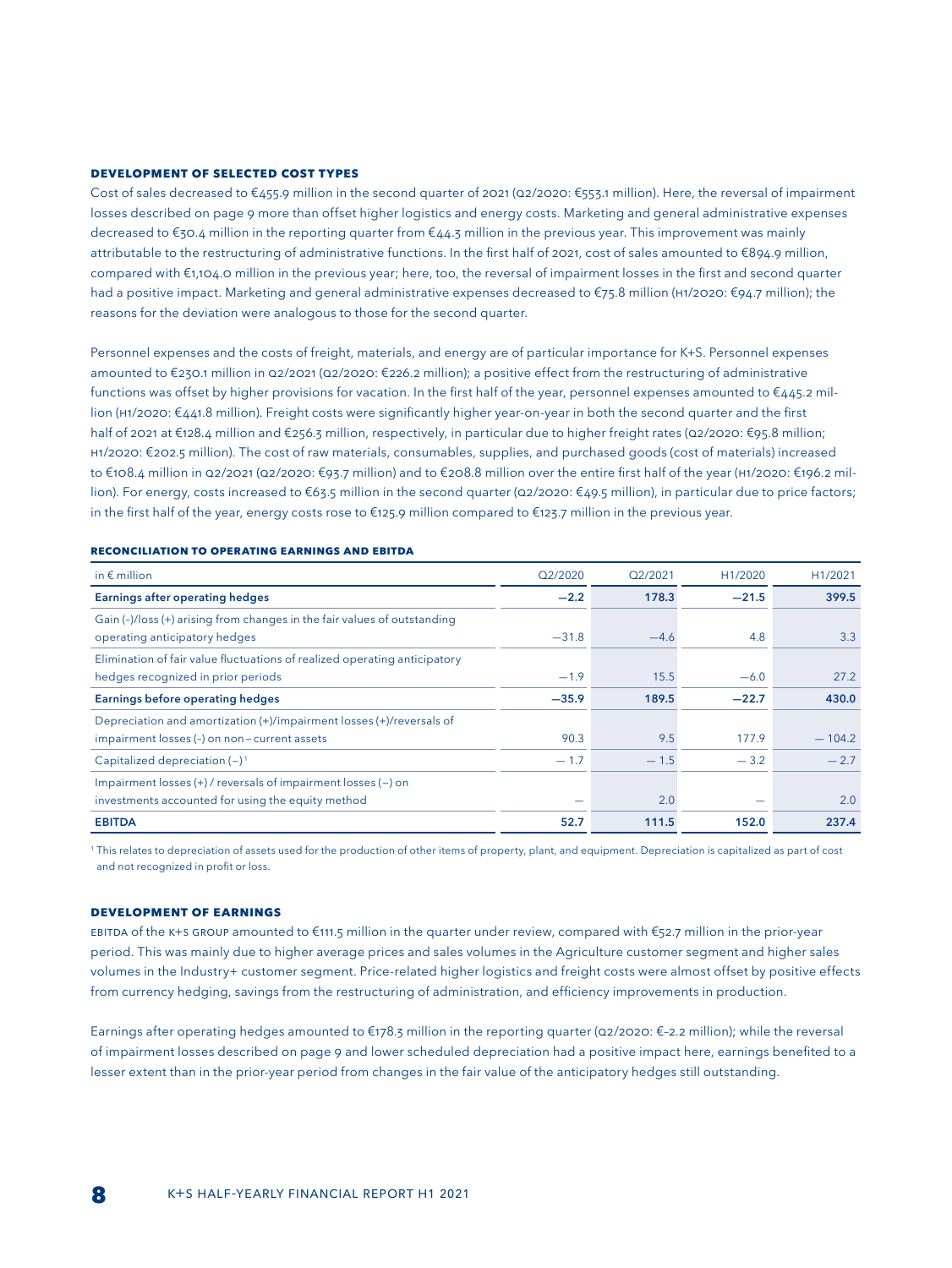In the first half of the year, EBITDA increased to €237.4 million, compared with €152.0 million in the previous year's period. In addition to the effects described in the second quarter, the first quarter also recorded higher sales volumes in both customer segments, especially for de-icing salt, which offset lower average revenues in the Agriculture customer segment as well as higher logistics and energy costs. Earnings after operating hedges increased accordingly to €399.5 million in the first half of 2021 (H1/2020: €–21.5 million); here too, in addition to the operational improvement, the reversal of impairment losses had a particularly positive impact.

Under IFRS, fluctuations in fair value from hedging transactions are recognized in the income statement. Earnings after operating hedges include all earnings from operating hedges, i.e., both measurement effects at the reporting date and earnings from realized operating hedging derivatives. Earnings before operating hedges correspond to operating earnings, including earnings from realized operating hedges, adjusted for fluctuations in the fair value of hedging transactions that have not yet matured. Fluctuations in the fair value of hedging transactions that have not yet matured during their term are therefore eliminated. Effects on earnings from the hedging of underlying transactions of a financing nature are reported in the financial result.

Following the impairment loss recognized in the third quarter of 2020, which related almost entirely to property, plant, and equipment, the impairment test for the Potash and Magnesium Products cash-generating unit, which is to be carried out on a regular basis in accordance with IFRS standards, is very likely to result in significant fluctuations in value in the future due to changes in assumptions about individual factors such as selling prices and sales volumes, the cost of capital, energy and freight costs, or exchange rates. These changes in value affect adjusted Group earnings after taxes and ROCE, but do neither lead to a change in liquidity nor affect EBITDA. In the second quarter, adjusted Group earnings after taxes were positively impacted accordingly by an impairment reversal of €146,5 million. Higher price assumptions more than offset negative effects resulting from a higher cost of capital. In the first half of 2021 adjusted earnings after taxes were positively impacted by a reversal of impairment losses of €386,8 million as a result of higher price assumptions.

Please refer to page 32 of the Notes for further information on the impairment test.

#### **FINANCIAL RESULT**

The financial result for the reporting quarter amounted to €-33.4 million (Q2/2020: €-8.2 million) and was mainly impacted by the bond buy-back. The financial result in the first half of 2021 amounted to €–23.1 million (H1/2020: €–57.3 million) and benefited from positive currency effects in the other financial result in the first quarter.

For further information on the financial result and interest on provisions, please refer to page 28 of the Notes.

#### **(adjusted) group earnings and (adjusted) earnings per share from continuing operations**

Group earnings after taxes and non-controlling interests reached €149.9 million in the second quarter of 2021 (Q2/2020: € –3.7 million). In addition to the reversal of impairment losses described above, the increase in EBITDA in the second quarter of 2021 contributed to the strong improvement. This results in earnings per share of €0.78 (Q2/2020: €–0.02). An average number of 191.4 million no-par value shares outstanding was used as the basis for the calculation. In the first half of the year, Group earnings after taxes and non-controlling interests increased very significantly to €365.5 million (H1/2020: €–66.9 million). This represents an improvement in earnings per share to €1.91 (H1/2020: €–0.35).

Group earnings after taxes adjusted for changes in the fair value of derivatives rose to €157.5 million in the second quarter of 2021, compared with €–27.2 million in the prior-year period. This results in a value per share of €0.82 (Q2/2020: €–0.14). After the first six months, adjusted Group earnings after taxes improved to €386.8 million (H1/2020: €–67.7 million). In the same period, adjusted earnings per share amounted to €2.02 compared to €–0.35 in the previous year.

#### **RETURN ON CAPITAL EMPLOYED (ROCE)**

The return on capital employed as of June 30, 2021 (LTM) was –25.1% compared with –0.6% in the prior-year period; as a result of the LTM consideration, the impairment loss from the third quarter of 2020 in particular had a negative impact here.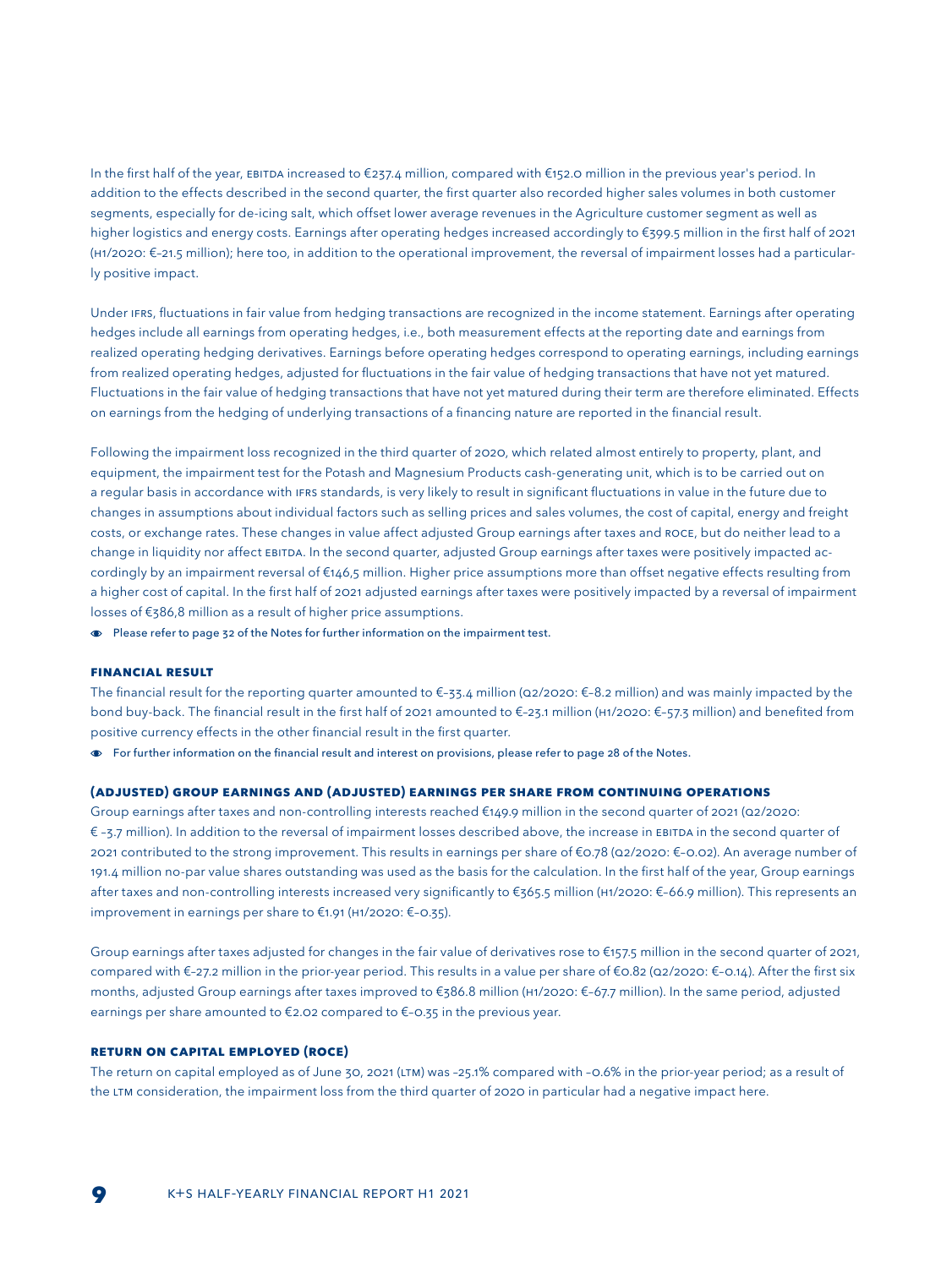#### FINANCIAL POSITION

#### **Financial position of continuing operations**

| in $\epsilon$ million                            | Q2/2020 | O <sub>2</sub> /2021 | %             | H <sub>1</sub> /2020 | H <sub>1</sub> /2021 | %             |
|--------------------------------------------------|---------|----------------------|---------------|----------------------|----------------------|---------------|
| Capital expenditure <sup>1</sup>                 | 101.6   | 86.7                 | $-14.7$       | 174.0                | 134.8                | $-22.5$       |
|                                                  |         |                      |               |                      |                      |               |
| Cash flow from operating activities              | 44.9    | $-1.6$               | $\leq -100.0$ | 169.2                | 80.6                 | $-52.3$       |
| Cash flow from investing activities <sup>2</sup> | $-93.8$ | $-66.7$              | $+28.9$       | $-137.8$             | $-164.0$             | $-19.0$       |
| Adjusted free cash flow <sup>2</sup>             | $-48.9$ | $-68.3$              | $-39.6$       | 31.4                 | $-83.4$              | $\leq -100.0$ |

1 Relates to cash payments for investments in property, plant, and equipment and intangible assets, excluding leases in accordance with IFRS 16.

<sup>2</sup> Adjusted for acquisitions/disposals of securities and other financial investments.

#### **DECLINE IN CAPITAL expenditures in the second quarter compared to the previous year**

In the second quarter of 2021, the K+S GROUP invested a total of €86.7 million (Q2/2020: €101.6 million). The year-on-year decline is attributable to the completion of the project to brine a new salt cavern in the Netherlands in the fall of 2020. Major projects in the reporting quarter were the tailings pile expansions at three sites, the occupational exposure limits project to reduce pollutant emissions at underground workplaces as required by law, as well as the continuous pad development in Bethune.

In the first half of 2021, capital expenditures also decreased to €134.8 million, compared with €174.0 million in the prior-year period; weather-related postponements of capital expenditures for tailings pile expansions, in addition to the completion of the project to brine a new salt cavern in the Netherlands described above, are the main reasons for the decline.

#### **OPERATING AND FREE CASH FLOW FROM CONTINUING OPERATIONS below prior year**

Cash flow from operating activities decreased to €80.6 million in the first half of 2021, compared with €169.2 million in the first half of 2020. The improvement in EBITDA could not fully offset the higher level of funds tied up in working capital and the cash outflow in the mid-double-digit million range as part of the restructuring of the administrative functions.

Cash flow from investing activities adjusted for the acquisitions/disposals of securities and other financial investments amounted to €–164.0 million in the first half of the year, compared with €–137.8 million in the previous year's period, which benefited from the receipt of the purchase price payment from the deconsolidation of K+S REAL ESTATE GMBH & CO. KG.

Adjusted free cash flow therefore reached €–83.4 million in the first half of the year, compared with €31.4 million in the previous year. Adjusted free cash flow from continuing and discontinued operations excluding the special effects from the sale of the Americas operating unit reached €–24.2 million. The operating business of the Americas operating unit therefore made a positive contribution of €59.2 million to adjusted free cash flow in the first four months.

Cash flow from financing activities amounted to €–1.656.9 million in the reporting period (H1/2020: €–110.6 million) on account of the repayment of financial liabilities described above.

As of June 30, 2021, net cash and cash equivalents amounted to €711.7 million (Dec. 31, 2020: €197.4 million; June 30, 2020: €177.8 million). This relates to cash investments, mainly bank deposits, as well as money market paper and comparable securities with maturities of up to three months.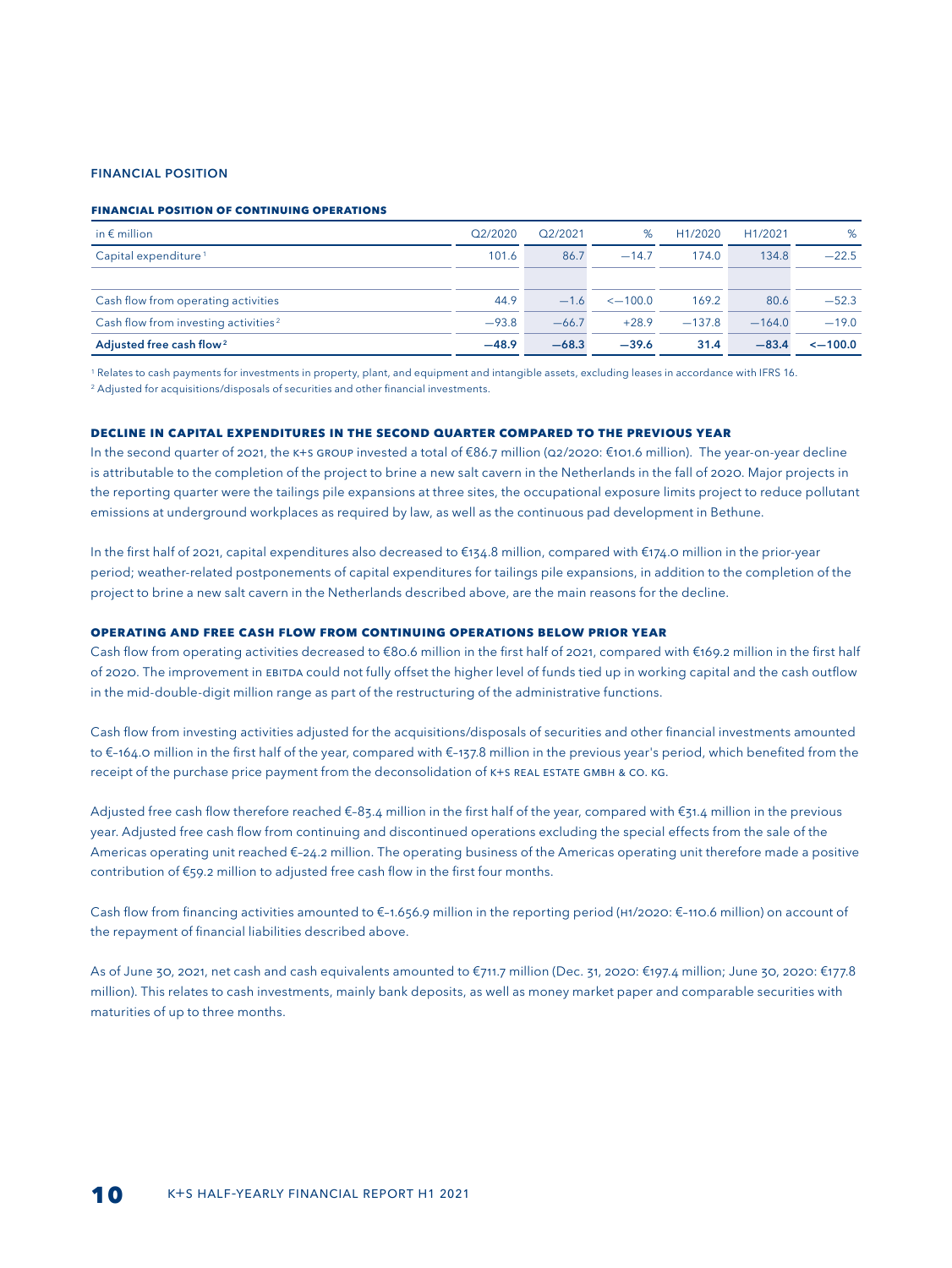#### NET ASSETS

The total assets of the K+S GROUP amounted to €7,007.4 million as of June 30, 2021 (12/31/2020: €8,387.4 million). Property, plant, and equipment rose to €4,603.0 million due to the reversal of impairment losses due to higher price assumptions despite a higher cost of capital (Dec. 31, 2020: €4,109.9 million). Cash and cash equivalents, current securities, and other financial investments increased to €1,029.8 million (Dec. 31, 2020: €149.3 million) following the cash inflow from the disposal of the Americas operating unit less the financial liabilities that have since been repaid.

At €3,358.0 million, shareholders' equity was above the level of December 31, 2020 (€2,222.6 million), mainly due to the gain on disposal of the Americas operating unit of €742.0 million and the reversal of impairment losses described above. The equity ratio was 47.9% at the reporting date, compared with 26.5% at December 31, 2020.







#### More information on significant changes in selected balance sheet items and in equity can be found on page 32 of the notes.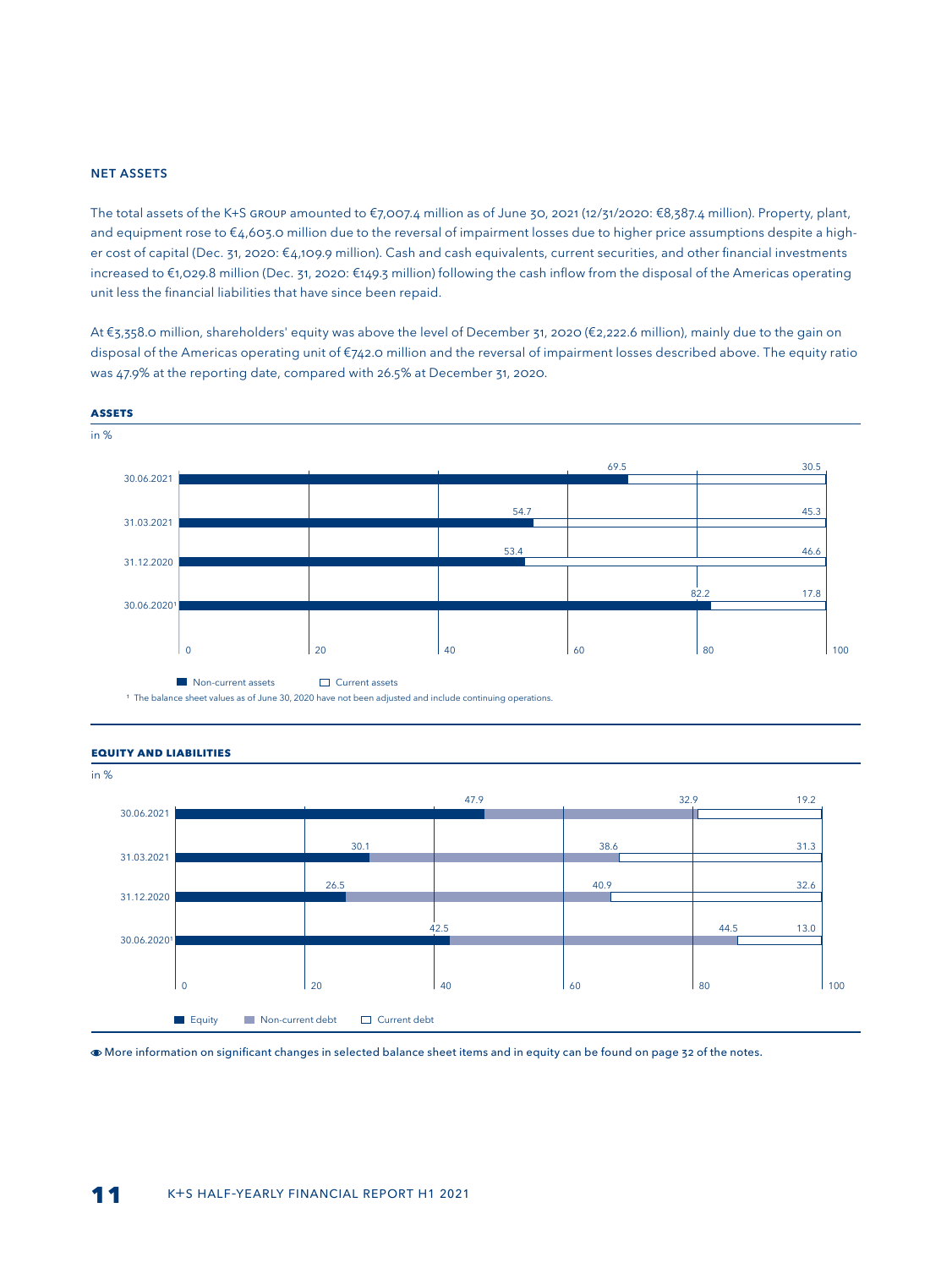#### **Net financial Debt and net debt**

| in $\epsilon$ million                                                  | June 30, 2020 <sup>1</sup> | December 31, 2020 | June 30, 2021 |
|------------------------------------------------------------------------|----------------------------|-------------------|---------------|
| Cash and cash equivalents                                              | 184.6                      | 142.3             | 701.1         |
| Non-current securities and other financial investments                 |                            | 6.0               | 18.3          |
| Current securities and other financial investments                     | 12.9                       | 7.0               | 328.7         |
| <b>Financial liabilities</b>                                           | $-3,101.2$                 | $-3,369.2$        | $-1,676.1$    |
| Lease liabilities from finance lease contracts                         | $-75.7$                    | $-66.3$           | $-67.1$       |
| Net financial debt                                                     | $-2,979.4$                 | $-3,280.3$        | $-695.1$      |
| Leasing obligations excluding liabilities from finance lease contracts | $-289.1$                   | $-174.9$          | $-166.8$      |
| Provisions for pensions and similar obligations                        | $-243.0$                   | $-110.3$          | $-70.3$       |
| Provisions for mining obligations                                      | $-931.8$                   | $-926.0$          | $-928.9$      |
| Net debt                                                               | $-4.443.2$                 | $-4.491.4$        | $-1,861.1$    |

1 The balance sheet values as of June 30, 2020 have not been adjusted and include continuing operations.

As of the reporting date, the K+S GROUP had net financial liabilities of €695.1 million (December 31, 2020: €3,280.3 million (continuing operations); June 30, 2020: €2,979.4 million (continuing and discontinued operations)). The reason for the decrease compared with December 31, 2020 was the receipt of the purchase price payment from the sale of the Americas operating unit.

The net debt/EBITDA ratio has been sharply reduced since December 31, 2020, from 12.3 times to 2.0 times as of June 30, 2021.

## **CUSTOMER SEGMENTS (NO SEGMENTS ACCORDING TO IFRS 8)**

## CUSTOMER SEGMENT AGRICULTURE

#### **Key figures for the customer segment AGRICULTURE**

| in $\epsilon$ million            | Q2/2020 | O <sub>2</sub> /2021 | %       | H <sub>1</sub> /2020 | H <sub>1</sub> /2021 | %       |
|----------------------------------|---------|----------------------|---------|----------------------|----------------------|---------|
| <b>Revenues</b>                  | 404.6   | 473.7                | $+17.1$ | 858.3                | 942.7                | $+9.8$  |
| - thereof potassium chloride     | 232.8   | 278.1                | $+19.5$ | 478.7                | 530.6                | $+10.8$ |
| - thereof fertilizer specialties | 171.8   | 195.6                | $+13.8$ | 379.6                | 412.1                | $+8.6$  |
| Sales volume (in million tonnes) | 1.75    | 1.89                 | $+8.3$  | 3.65                 | 3.90                 | $+6.8$  |
| - thereof potassium chloride     | 1.15    | 1.21                 | $+5.3$  | 2.37                 | 2.45                 | $+3.4$  |
| - thereof fertilizer specialties | 0.60    | 0.68                 | $+14.0$ | 1.28                 | 1.45                 | $+13.1$ |

Please refer to 'Sector-specific environment' on page 6 for a description of the market environment in the Agriculture customer segment.

In the Agriculture customer segment, revenues increased significantly in the second quarter to €473.7 million (Q2/2020: €404.6 million), in particular due to volume and price factors. In the quarter under review, revenues in Europe amounted to €202.1 million (Q2/2020: €195.6 million), and overseas to €271.6 million (Q2/2020: €209.0 million). In total, potassium chloride accounted for €278.1 million of revenues (Q2/2019: €232.8 million) and fertilizer specialties for €195.6 million (Q2/2020: €171.8 million). In the first half of the year, revenues increased to €942.7 million, compared with €858.3 million in the previous year.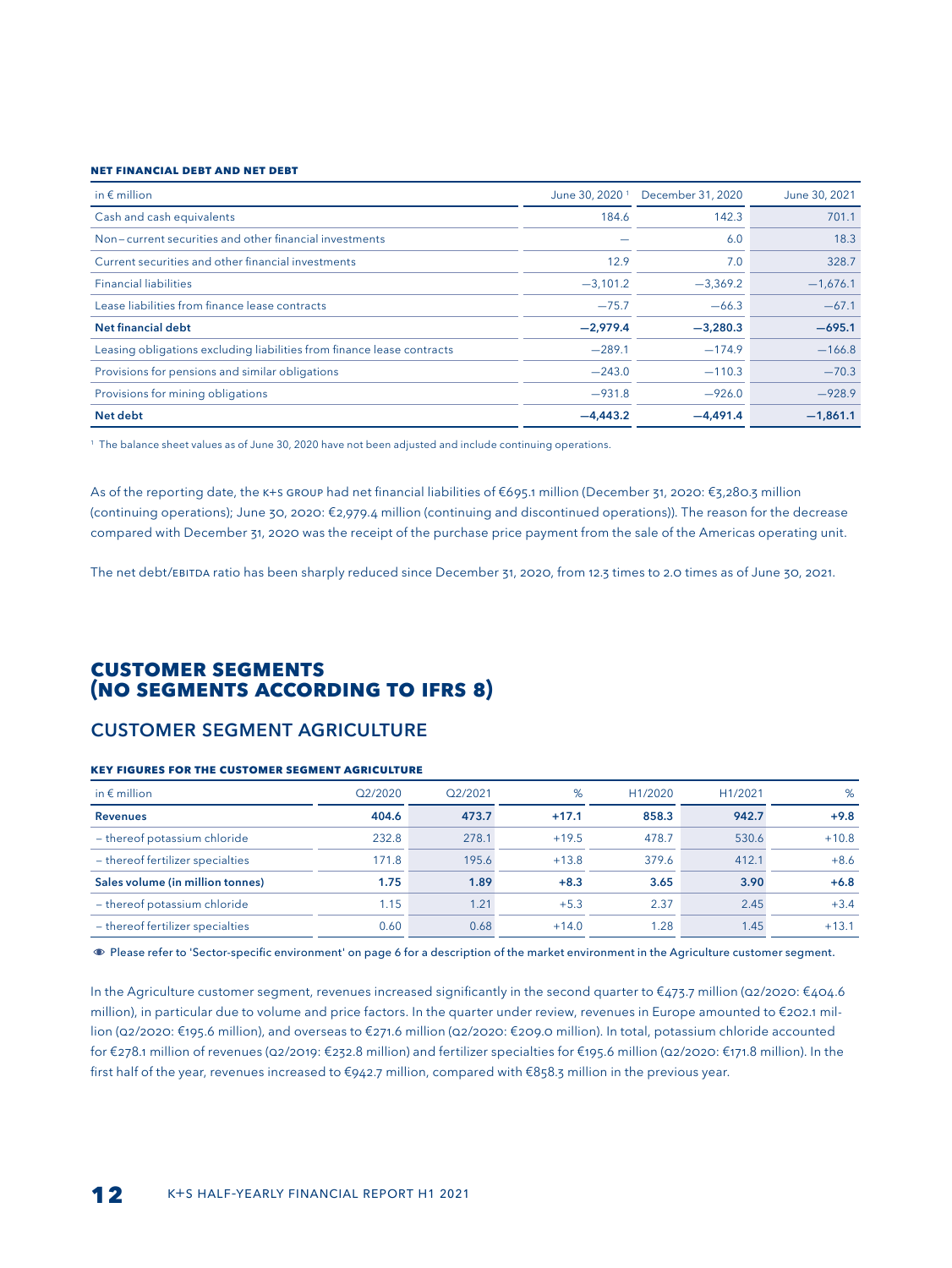Sales volumes increased noticeably in the second quarter to a total of 1.89 million tonnes, compared with 1.75 million tonnes in the prior-year quarter. The further improvement in operating performance at the German sites and the continued ramp-up of production at the Bethune site as planned ensured higher product availability for meeting the very good demand.

In the quarter under review, 0.77 million tonnes were sold in Europe (Q2/2019: 0.76 million tonnes) and 1.12 million tonnes overseas (Q2/2020: 0.99 million tonnes). In total, potassium chloride accounted for 1.21 million t of the sales volume (Q2/2020: 1.15 million t) and fertilizer specialties for 0.68 million t (Q2/2020: 0.60 million t). In the first half of the year, sales volumes amounted to 3.90 million tonnes, compared with 3.65 million tonnes in the previous year.

#### **Variance compared with previous year**

| in $%$                     | Q2/2021 | H1/2021 |
|----------------------------|---------|---------|
| <b>Change in revenues</b>  | $+17.1$ | $+9.8$  |
| - volume/structure-related | $+8.7$  | $+8.2$  |
| - price/pricing-related    | $+12.0$ | $+5.0$  |
| - currency-related         | $-3.6$  |         |

#### **CUSTOMER SEGMENT AGRICULTURE: DEVELOPMENT OF REVENUES, SALES VOLUMES AND AVERAGE PRICES BY REGION**

|                      |                    | Q1/2020 | Q2/2020 | H1/2020 | Q3/2020 | Q4/2020 | 2020    | Q1/2021 | Q2/2021 | H1/2021 |
|----------------------|--------------------|---------|---------|---------|---------|---------|---------|---------|---------|---------|
| <b>Revenues</b>      | $\epsilon$ million | 453.7   | 404.6   | 858.3   | 373.0   | 470.2   | 1.701.5 | 469.0   | 473.7   | 942.7   |
| Europe               | $\epsilon$ million | 263.6   | 195.6   | 459.2   | 176.2   | 196.2   | 831.6   | 250.6   | 202.1   | 452.7   |
| Overseas             | <b>USD</b> million | 209.7   | 230.2   | 448.0   | 229.9   | 326.8   | 996.6   | 263.1   | 327.5   | 590.6   |
|                      |                    |         |         |         |         |         |         |         |         |         |
| Sales volume         | t million          | 1.90    | 1.75    | 3.65    | 1.66    | 1.99    | 7.30    | 2.01    | 1.89    | 3.90    |
| Europe               | t million          | 0.93    | 0.76    | 1.69    | 0.69    | 0.78    | 3.16    | 0.97    | 0.77    | 1.74    |
| Overseas             | t million          | 0.97    | 0.99    | 1.96    | 0.97    | 1.21    | 4.14    | 1.04    | 1.12    | 2.16    |
|                      |                    |         |         |         |         |         |         |         |         |         |
| <b>Average price</b> | $\epsilon$ /t      | 239.2   | 230.9   | 235.2   | 225.0   | 235.5   | 233.1   | 233.3   | 250.0   | 241.8   |
| Europe               | E/t                | 283.8   | 258.5   | 272.4   | 255.4   | 251.2   | 263.2   | 258.4   | 263.8   | 260.7   |
| Overseas             | USD/t              | 216.6   | 231.1   | 228.1   | 237.7   | 268.8   | 240.3   | 253.0   | 292.8   | 273.3   |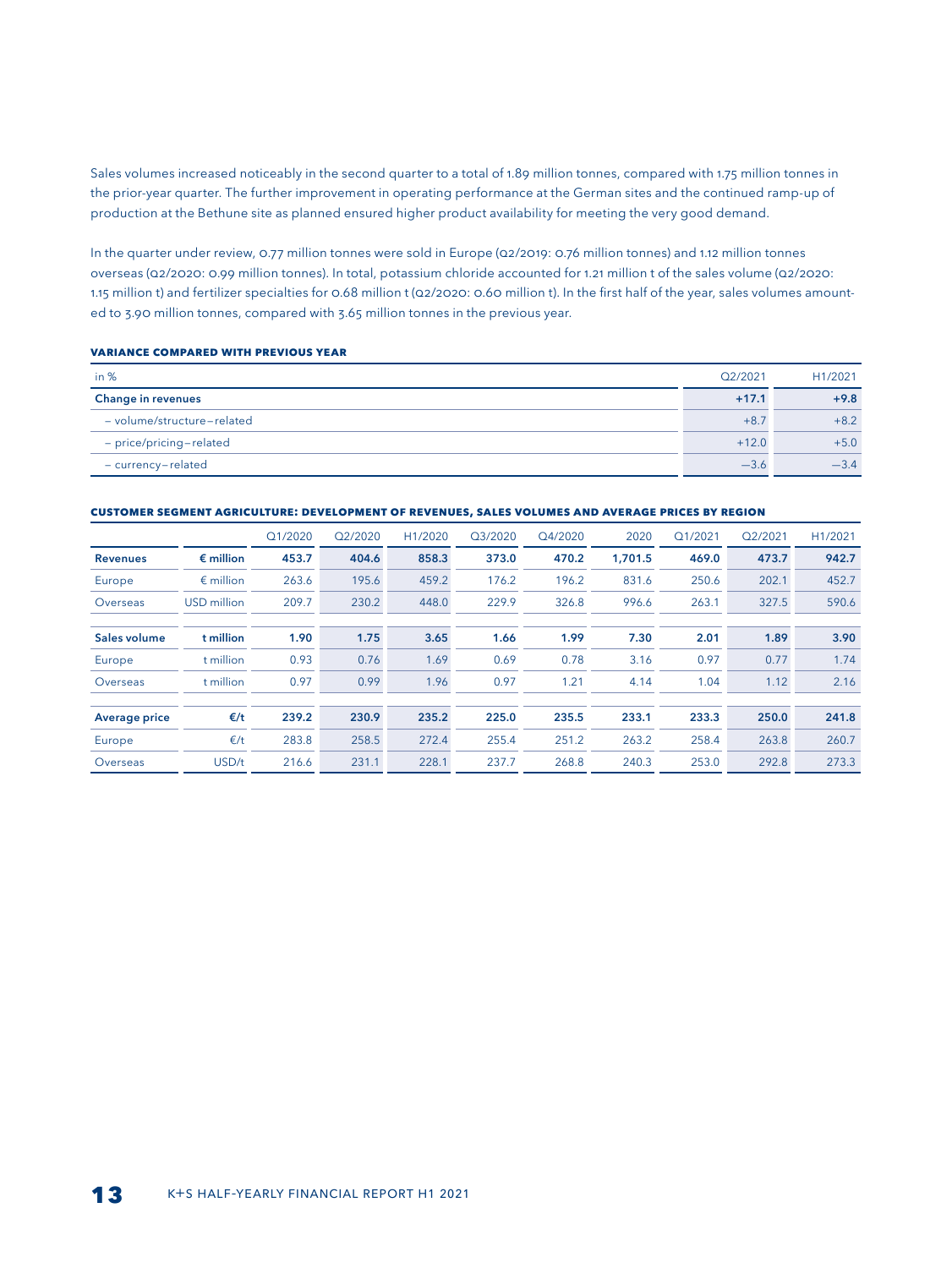#### CUSTOMER SEGMENT INDUSTRY+

#### **Key figures for the customer segment Industry+**

| in $\epsilon$ million            | O <sub>2</sub> /2020 | Q2/2021 |         | H <sub>1</sub> /2020 | H <sub>1</sub> /2021 | %           |
|----------------------------------|----------------------|---------|---------|----------------------|----------------------|-------------|
| Revenues                         | 185.7                | 190.5   | +2.6    | 379.0                | 454.8                | $+20.0$     |
| Sales volume (in million tonnes) | .25                  | .53     | $+22.4$ | 2.55                 | 3.96                 | $+55.7$     |
| $-$ thereof de-icing salt        | 0.22                 | 0.29    | $+30.6$ | 0.43                 | 1.64                 | $+ > 100,0$ |

Please refer to 'Sector-specific environment' on page 6 for a description of the market environment in the Industry+ customer segment.

In the Industry+ customer segment, revenues of €190.5 million in the quarter under review were slightly higher than in the prior-year quarter (Q2/2020: €185.7 million). While revenues in the de-icing salt segment increased significantly due to the wintry weather conditions persisting into April, revenues from industrial and chemical salts recorded a moderate or slight increase compared with the previous year's quarter as a result of the economic situation. Revenues from products for the pharmaceutical industry were significantly lower compared to the second quarter of 2020 due to the COVID-19 pandemic, and revenues from consumer products normalized compared to the strong comparative quarter. In the first half of the year, revenues increased to €454.8 million (H1/2020: €379.0 million) mainly due to the favorable de-icing salt business.

Overall, sales volumes of 1.53 million tonnes were significantly above the level of the previous year (Q2/2020: 1.25 million tonnes). This was mainly attributable to the strong de-icing salt business and the normalization of demand for salts for chemical and industrial applications, following the negative impact of the first lock down in the prior-year quarter. Sales volumes of products for the pharmaceutical industry and in the consumer sector followed the revenue trend and fell short of the sales volumes in the second quarter of 2020. In the first half of the year, sales volumes amounted to 3.96 million tonnes (H1/2020: 2.55 million tonnes).

#### **VARIANCE COMPARED WITH PREVIOUS YEAR**

| in $%$                     | Q2/2021 | H1/2021 |
|----------------------------|---------|---------|
| <b>Change in revenues</b>  | $+2.6$  | $+20.0$ |
| - volume/structure-related | $+4.8$  | $+217$  |
| - price/pricing-related    | $-14$   | $-0.9$  |
| - currency-related         | $-0.8$  | $-0.8$  |

#### **Revenues by product group**

#### in € million

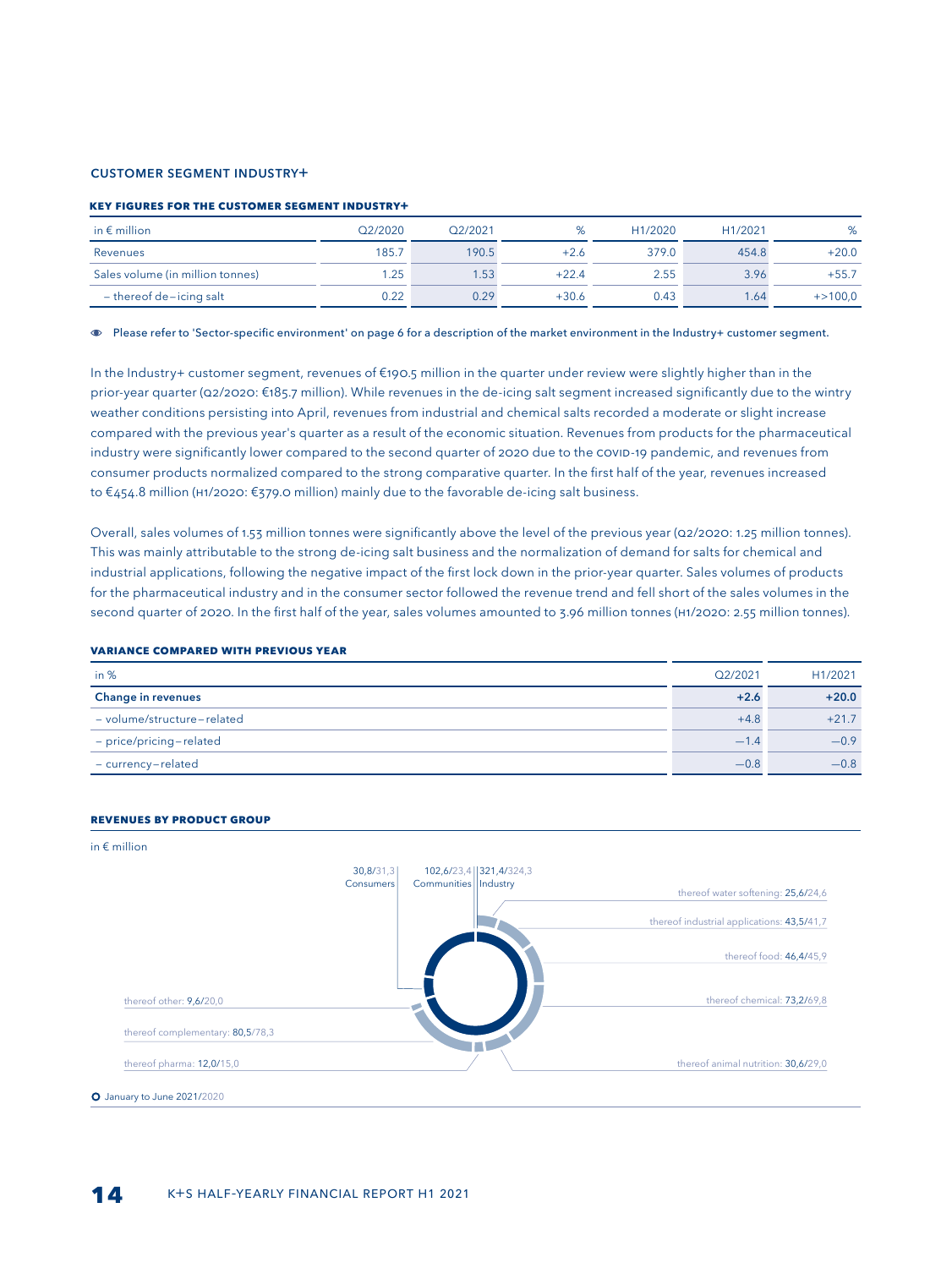## **Discontinued operations**

#### **Key figures for discontinued operations**

| in $\epsilon$ million                       | Q2/2020 | Q2/2021 | H1/2020 | H1/2021 |
|---------------------------------------------|---------|---------|---------|---------|
| Revenues                                    | 251.4   | 85.8    | 694.9   | 544.5   |
| <b>EBITDA</b>                               | 37.8    | 15.8    | 139.7   | 88.5    |
| Earnings after taxes, adjusted <sup>1</sup> | 3.2     | 831.1   | 62.2    | 882.6   |
| Cash flow from operating activities         | 23.1    | $-76.2$ | 153.8   | $-11.4$ |
| Cash flow from investing activities         | $-17.4$ | 2,656.3 | $-24.0$ | 2,643.8 |
| Adjusted free cash flow                     | 5.7     | 2,580.1 | 129.8   | 2,632.5 |

<sup>1</sup> The adjusted key figures include gains/losses from operating anticipatory hedging transactions in the respective reporting period; effects from fluctuations in the fair value of hedging transactions are eliminated. The effects on deferred and cash taxes are also eliminated; tax rate Q2/2021: 30.1% (Q2/2020: 30.0%).

The sale of the Americas operating unit was completed on April 30, 2021. Therefore, the reported figures for revenues and EBITDA in Q2/2021 relate only to the month of April, whereas the prior-year figures cover the full quarter. In the reporting quarter or the month of April respectively, revenues from discontinued operations amounted to €85.8 million (full Q2/2020: €251.4 million). In the first four months of 2021, revenues amounted to €544.5 million (full H1/2020: €694.9 million). EBITDA reached €15.8 million in the second quarter or the month of April (full Q2/2020: €37.8 million). Adjusted net income after taxes reached €831.1 million in the second quarter or the month of April, respectively, due to the gain on the disposal (full Q2/2020: €3.2 million); this results in a value per share of €4.34 (full Q2/2020: €0.02). In the first half of the year, the effects described above resulted in EBITDA of €88.5 million (full H1/2020: €139.7 million) and adjusted net income after taxes of €882.6 million (full H1/2020: €62.2 million). Please refer to page 27 of the Notes for further information on the gain on disposal.

Cash flow from operating activities of discontinued operations amounted to  $\epsilon$ -11.4 million in the first four months of 2021, compared with €153.8 million in the first half of 2020. Cash flow from investing activities of discontinued operations totaled €2,643.8 million following the cash inflow from the sale of consolidated companies in the amount of €2.661.2 million, cash flow from investing activities from discontinued operations totaled €2,643.8 million in the first four months of 2021, compared with € –24.0 million in the first half of 2020. Free cash flow reached €2,632.5 million in the first four months (full H1/2020: €129.8 million). Excluding the special effects from the sale, adjusted free cash flow from discontinued operations amounted to €59.2 million in the first four months.

## **EMPLOYEES**

#### NUMBER OF EMPLOYEES DOWN SLIGHTLY YEAR ON YEAR

As of 30 June 2021, the K+S GROUP employed a total of 10.730 employees (full-time equivalents). Compared to June 30, 2020 (11.116 employees), the number has decreased by about 3% as planned in the context of the restructuring of the administrative functions. The quarterly average number of employees was 10,774 (Q2/2020: 11,101); more than 90% of them within Germany. The number of trainees in Germany was 496 as of June 30, 2021, roughly on a par with the previous year (June 30, 2020: 502).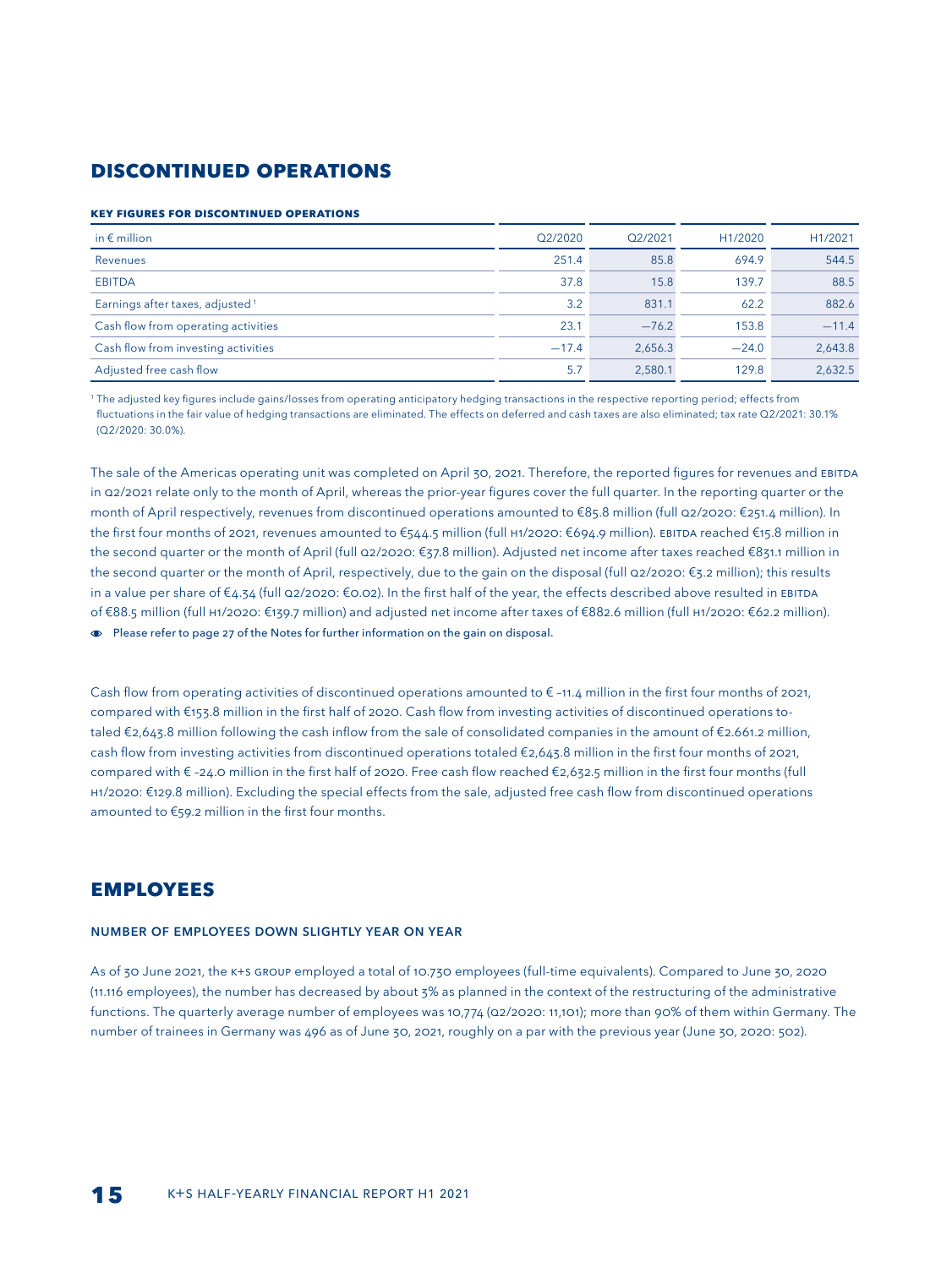## **REPORT ON RISKS AND OPPORTUNITIES**

For a comprehensive presentation of the risk and opportunity management system and potential risks and opportunities, please refer to the corresponding sections of our 2020 Annual Report starting on page 106. The risks and opportunities described there have changed as follows as of June 30, 2021:

On April 30, 2021, we successfully sold our American salt activities. As is usual in transactions of this kind, there are risks such as transaction price adjustments, risks from contractual clauses as well as tax risks, which have a moderate extent and are classified as potential.

K+S and REMEX GmbH, a subsidiary of the REMONDIS GROUP, are bundling their waste management activities in the new "REKS" joint venture. The transaction is expected to be completed in the fourth quarter of 2021 after all necessary approvals have been brought forward. The resulting one-off gain of around €200 million is included in our EBITDA guidance, and the cash inflow is expected to be around €90 million before taxes. We consider a failure or postponement of the transaction to be unlikely, but at ocurrence this would reduce the earnings and cash flow forecast for the current financial year by the corresponding amount.

The risks to which the K+s GROUP is exposed, both individually and in interaction with other risks, are limited and, according to current assessments, do not jeopardize the continued existence of the Company. Opportunities and risks as well as their positive and negative changes are not offset against each other.

## **REPORT ON EXPECTED DEVELOPMENTS**

#### FUTURE MACROECONOMIC SITUATION

#### **Percentage change in gross domestic product**

| in %; in real terms    | 2017   | 2018   | 2019   | 2020   | 2021e  |
|------------------------|--------|--------|--------|--------|--------|
| Germany                | $+2.2$ | $+1.5$ | $+0.6$ | $-4.8$ | $+3.6$ |
| European Union (EU-28) | $+2.4$ | $+1.8$ | $+1.3$ | $-6.0$ | $+4.7$ |
| World                  | $+3.8$ | $+3.7$ |        | $-3.2$ | $+6.0$ |

Source: IWF

The following statements on the future macroeconomic situation are based on forecasts by the INTERNATIONAL MONETARY FUND (IMF).

The INTERNATIONAL MONETARY FUND forecasts strong growth of 6.0% in global GDP in 2021 following the slump of –3.2% in 2020. For the second half of the year, a sustained reduction in the risk of infection and a progressive normalization of general conditions are expected as vaccination against COVID-19 increases.

#### FUTURE INDUSTRY SITUATION

The medium- to long-term trends for the future industry situation described in the 2020 Annual Report on page 123 largely remain valid.

#### **CUSTOMER SEGMENT AGRICULTURE**

In the Agriculture customer segment, we expect demand to be very favorable in 2021. Overall, we expect that in 2021 as a whole, the record global potash sales volume from 2020 of about 76 million tonnes (including just under 5 million tonnes of potassium sulfate and potash grades with lower recycled content; previous forecast: 74 to 76 million tonnes) can be achieved once again.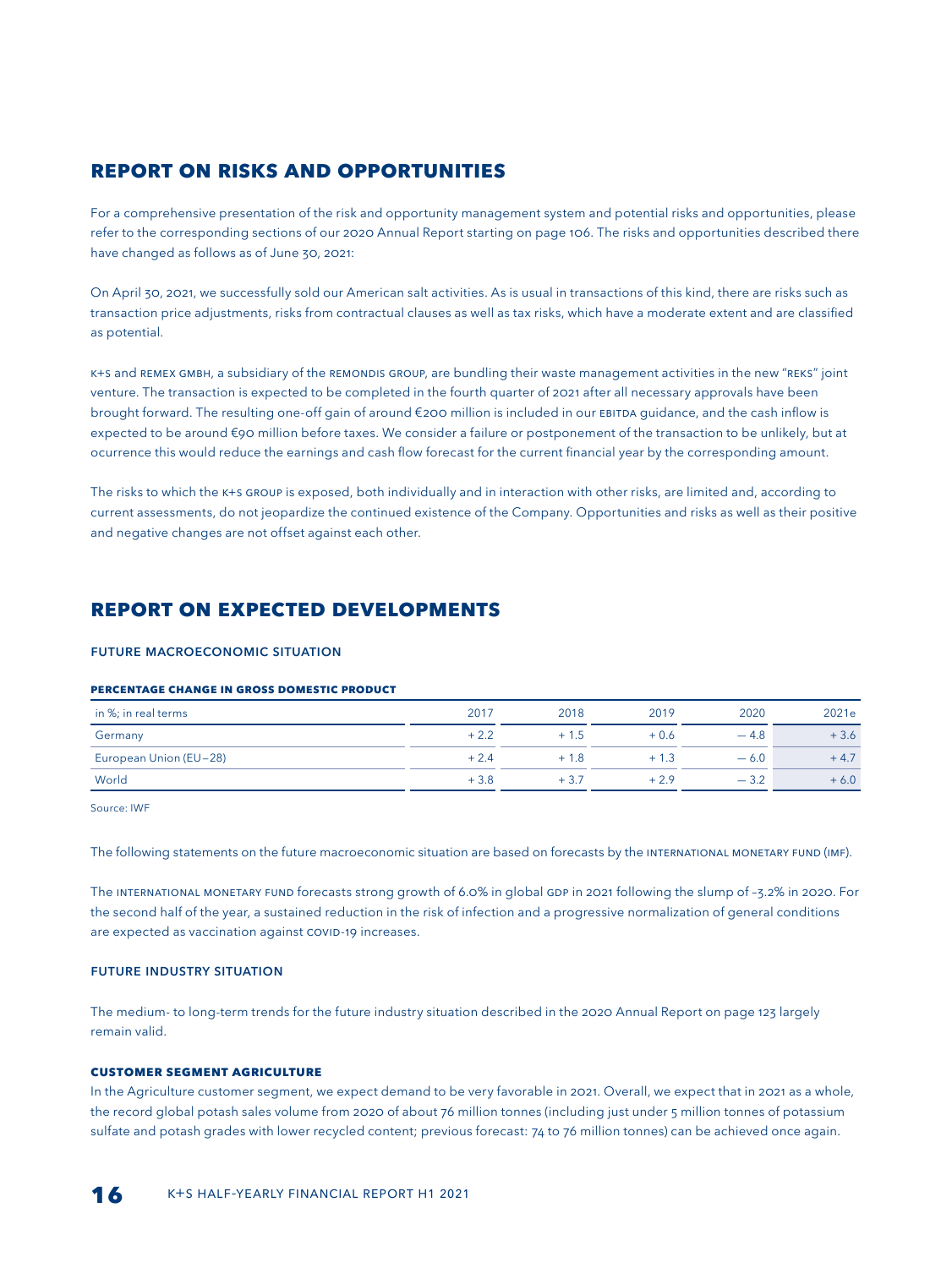Following the fact that the production volume available worldwide already required the consumption of inventories in 2020 to meet the high demand, we consider a further increase in global sales volume in 2021 to be hardly possible. We expect demand for the fertilizer specialty potassium sulfate to increase slightly. After the favorable market conditions in the first half of the year led to a significant increase in potassium chloride prices in all sales regions, which will have a positive impact on earnings in the second half of the year in particular, we now expect the average overseas price for potassium chloride to be strongly higher than a year ago (previously: significantly higher) and the price of potassium chloride in Europe to be moderately higher. For fertilizer specialties, we now also expect a slight increase on average for the year.

#### **CUSTOMER SEGMENT INDUSTRY+**

In 2021, demand for products in the Industry+ customer segment should develop positively overall. We expect demand for products for the chemical industry to return to normal levels of economic activity in the downstream industries, resulting in strong demand in the second half of the year. Demand for industrial salts should also recover in the second half of the year from the COVID-19 effects of the previous year. While demand for consumer products is largely expected to be stable, demand for pharmaceutical products should gradually improve in the second half of the year, but remain below the previous year's level. The wintry weather in the first quarter, which in part extended into April, resulted in above-average demand for de-icing salt and should continue to have a positive impact on the early-fills business. For the fourth quarter, we expect sales volumes to be at the average level of the past ten years.

#### REPORT ON EXPECTED DEVELOPMENTS

The price recovery for potassium chloride, the above-average de-icing salt business, our measures to streamline administration as well as the one-off gain on the closing of the REKS joint venture of about €200 million in the fourth quarter should lead to a significant improvement in EBITDA from continuing operations. We meanwhile expect earnings to improve to €700 million to €800 million (previous forecast: €500 million to €600 million; 2020: €266.9 million).

Our assessment for the full year 2021 is mainly based on the following assumptions:

- **+** Closing of the REKS joint venture is now expected in the fourth quarter of 2021 following completion of the review by the antitrust authorities (previous forecast: summer 2021). The resulting one-off gain of around €200 million is included in our EBITDA guidance, and the cash inflow is expected to be around €90 million before taxes.
- **+** In accordance with our assessment of the market environment in the Agriculture customer segment, we meanwhile assume a significantly higher average price for potash and magnesium fertilizers in our product portfolio in 2021 overall compared to the year 2020 (2020: €233; previous forecast: moderately higher average price than in 2020). This assumes the market price development described above for the Agriculture customer segment.
- **+** The expected sales volume of all products in the Agriculture customer segment is expected to exceed 7.5 million tonnes (2020: 7.30 million tonnes), in particular due to the further ramp-up of production in Bethune.
- **+** Due to the favorable start of the de-icing salt business, we expect sales volumes of over 2.6 million tonnes in the 2021 financial year following the historically mild winter in the previous year (2020: 0.9 million tonnes; normal year: 2.0 to 2.5 million tonnes).
- **+** With regard to the EUR/USD exchange rate, an average spot rate of 1.20 EUR/USD (2020: 1.14 EUR/USD) is assumed. Including currency hedging, this corresponds to an annual average exchange rate of 1.17 EUR/USD (2020: 1.15 EUR/USD).
- **+** Beyond the aforementioned COVID 19-related efficiency losses, which we expect for the remainder of the year per quarter at the level of the first and second quarters, no significant negative effects on our business are assumed as a result of the COVID-19 pandemic.

We expect adjusted Group earnings after taxes from continuing and discontinued operations to increase sharply to more than €1 billion due to the preliminary gain on the disposal of the Americas operating unit of €742.0 million (2020: €–1,802.5 million; previous forecast: strong increase to a mid three-digit million euro amount). Adjusted Group earnings after taxes from continuing operations are also expected to rise sharply to a figure in the mid three-digit million range after the impairment loss in 2020 (2020: €–1,920.9 million; previous forecast: sharp increase to a positive figure).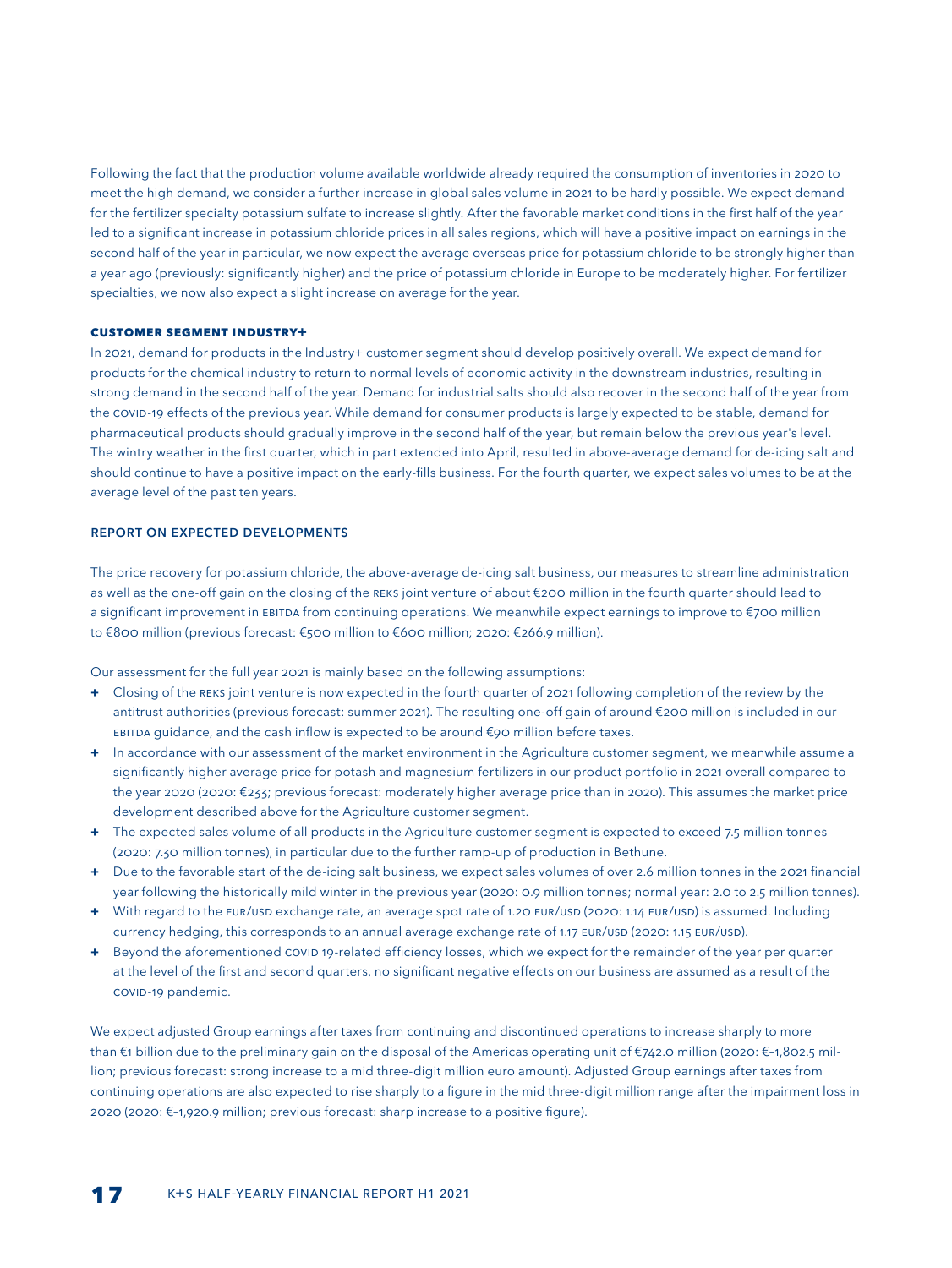#### ANTICIPATED FINANCIAL POSITION AND PLANNED CAPITAL EXPENDITURE

Adjusted free cash flow from continuing and discontinued operations will be significantly higher than €2 billion due to the cash inflow from the disposal of the Americas operating unit in the preliminary amount of €2.6 billion (2020: -€42.2 million); without this cash inflow, despite the improved EBITDA forecast, a negative adjusted free cash flow from continuing operations, close to the level of 2020, is still to be expected in 2021 as a result of the high environmental capital expenditure as well as a higher level of funds tied up in working capital (2020: €–109.9 million; previous forecast: negative adjusted free cash flow, below the level of 2020).

At the same time, the volume of capital expenditure of the K+S Group in 2021 should once again be on the level of 2020 (€427.6 million), in particular due to ongoing expansions of our tailings pile capacities in Germany. Return on capital employed (ROCE) from continuing operations is expected to increase sharply to a positive value again after the impairment in 2020 (2020: –33.5%).

#### **CHANGES IN FORECASTS FOR FULL-YEAR 2021**

|                                                                            |                    | 2020          | Forecast                                                                 | Forecast                                                                 | Forecast                                                                 |
|----------------------------------------------------------------------------|--------------------|---------------|--------------------------------------------------------------------------|--------------------------------------------------------------------------|--------------------------------------------------------------------------|
|                                                                            |                    | <b>ACTUAL</b> | 2020 Annual Report                                                       | Q1/2021                                                                  | Q2/2021                                                                  |
| <b>K+S Group</b>                                                           |                    |               |                                                                          |                                                                          |                                                                          |
| EBITDA <sup>1</sup>                                                        | $\epsilon$ million | 266.9         | 440 to 540; of which:<br>around 200 REKS<br>$(one-off)$                  | 500 to 600; of which:<br>around 200 REKS<br>$(one-off)$                  | 700 to 800; of which:<br>around 200 REKS<br>(one-off)                    |
| Capital expenditure <sup>2</sup>                                           | $\epsilon$ million | 427.6         | unchanged                                                                | unchanged                                                                | unchanged                                                                |
| Group earnings after taxes, adjusted <sup>3</sup>                          | $\epsilon$ million | $-1,920.9$    | strong increase,<br>positive figure                                      | strong increase,<br>positive figure                                      | strong increase to<br>a value in the mid<br>three-digit million<br>range |
| Group earnings after taxes, including<br>discontinued operations, adjusted | $\epsilon$ million | $-1,920.9$    | strong increase to<br>a value in the mid<br>three-digit million<br>range | strong increase to<br>a value in the mid<br>three-digit million<br>range | strong increase to<br>significantly more than<br>€1 billion              |
| Adjusted free cash flow                                                    | $\epsilon$ million | $-109.9$      | significantly negative,<br>below 2020 level                              | negative, below 2020<br>level                                            | negative, close to the<br>level of 2020                                  |
| Adjusted free cash flow, including<br>discontinued operations              | $\epsilon$ million | $-42.2$       | $>$ $\in$ 2 billion                                                      | significantly<br>$\geq$ $\in$ 2 billion                                  | significantly<br>$\geq$ £2 billion                                       |
| <b>ROCE</b>                                                                | %                  | $-33.5$       | significant increase,<br>positive                                        | significant increase,<br>positive                                        | significant increase,<br>positive                                        |
| €/USD exchange rate                                                        | €/USD              | 1.14          | 1.20                                                                     | 1.20                                                                     | 1.20                                                                     |
| Sales volume customer segment Agriculture                                  | t million          | 7.3           | > 7.5                                                                    | > 7.5                                                                    | > 7.5                                                                    |
| Average price customer segment Agriculture                                 | E/t                | 233.1         | slight increase<br>vs. FY 2020                                           | moderate increase<br>vs. FY 2020                                         | significant increase<br>vs. FY 2020                                      |
| Sales volume customer segment Communities                                  | t million          | 0.93          | > 2.5                                                                    | > 2.6                                                                    | > 2.6                                                                    |

<sup>1</sup> EBITDA is defined as earnings before interest, taxes, depreciation, and amortization, adjusted for depreciation and amortization of own work capitalized recognized directly in equity, gains/losses from fair value changes arising from operating anticipatory hedges still outstanding and changes in the fair value of operating anticipatory hedges recognized in prior periods.

<sup>2</sup> Relates to cash payments for investments in property, plant, and equipment and intangible assets, excluding leases in accordance with IFRS 16.

<sup>3</sup> The adjusted key figures include gains/losses from operating anticipatory hedges for the respective reporting period; effects from fluctuations in the fair value of hedges are eliminated. The effects on deferred and cash taxes are also adjusted; tax rate 2020: 30.1%.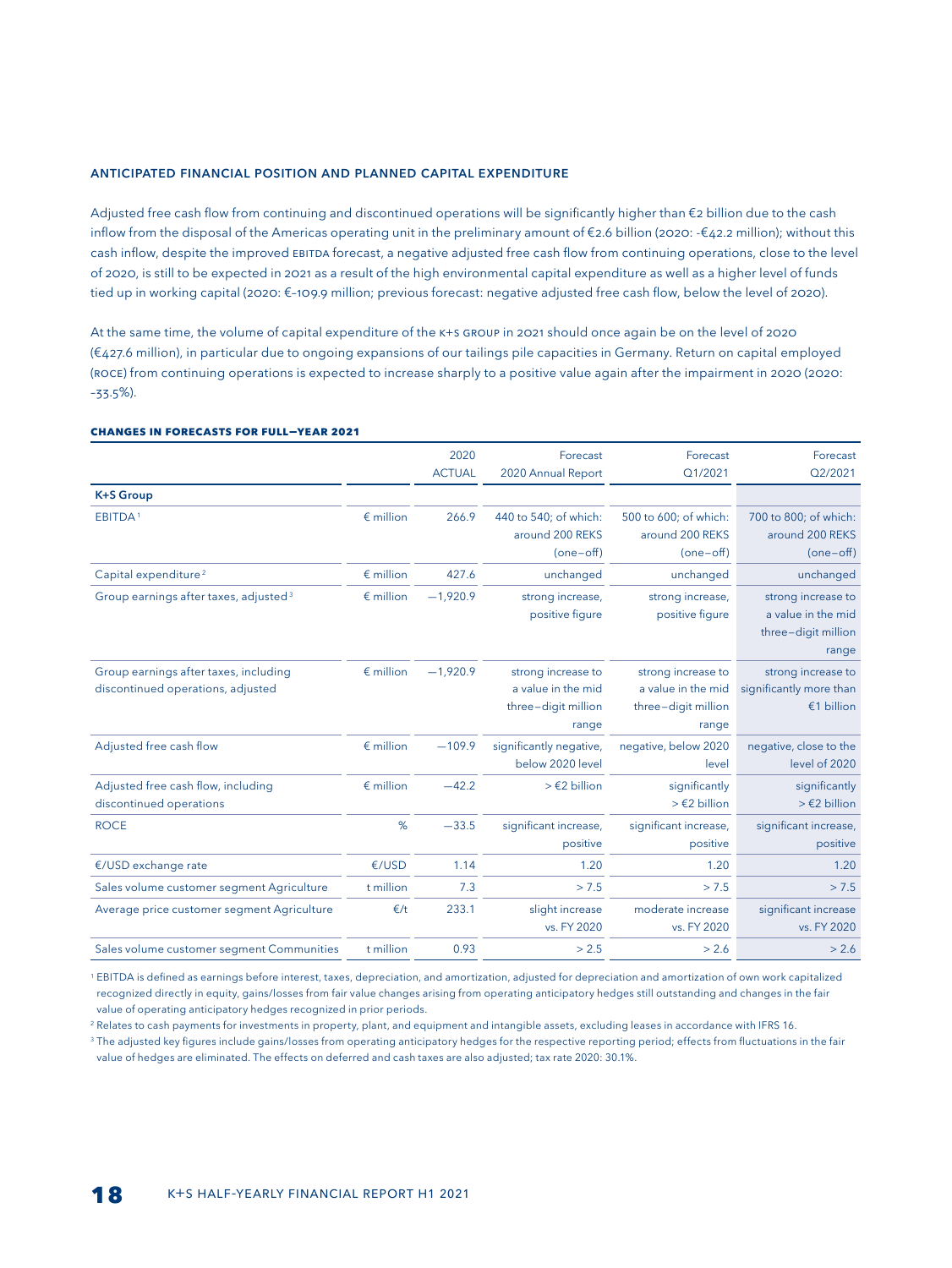# **Financial statements**

#### **Content**

- 20 Income statement
- 21 Statement of comprehensive income
- 22 Balance sheet
- 24 Statement of cash flows
- 25 Statement of changes in equity
- 26 [N](#page-0-0)otes
- 34 Responsibility statement by the legal representatives of K+S Aktiengesellschaft
- 35 Summary by quarter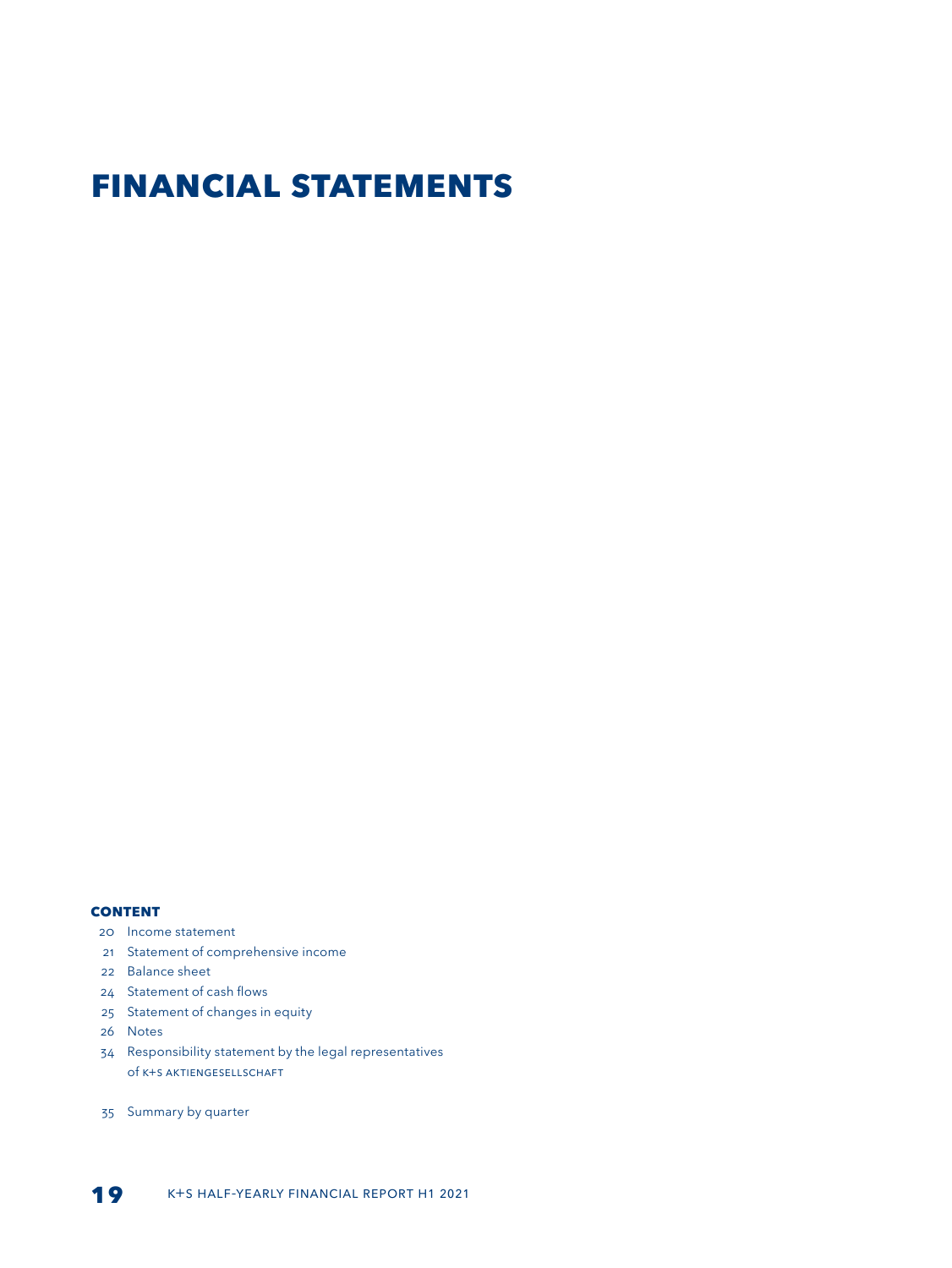#### **INCOME STATEMENT<sup>1</sup>**

| in $\epsilon$ million                                  | Q2/2020 | Q2/2021 | H1/2020 | H1/2021 |
|--------------------------------------------------------|---------|---------|---------|---------|
| <b>Revenues</b>                                        | 590.3   | 664.2   | 1,237.3 | 1,397.5 |
| Cost of goods sold                                     | 553.1   | 455.9   | 1,104.0 | 894.9   |
| <b>Gross profit</b>                                    | 37.2    | 208.3   | 133.3   | 502.6   |
| Marketing and general administrative expenses          | 44.3    | 30.4    | 94.7    | 75.8    |
| Other operating income                                 | 14.5    | 17.0    | 35.2    | 61.0    |
| Other operating expenses                               | 38.8    | 24.2    | 85.2    | 85.2    |
| Income from equity-accounted investments               |         | $-2.0$  |         | $-2.3$  |
| - thereof impairment losses                            |         | $-2.0$  |         | $-2.0$  |
| Income from equity investments, net                    | 2.8     | 3.2     | 2.8     | 3.4     |
| Gains/(losses) on operating anticipatory hedges        | 26.4    | 6.4     | $-12.9$ | $-4.2$  |
| Earnings after operating hedges <sup>2</sup>           | $-2.2$  | 178.3   | $-21.5$ | 399.5   |
| Interest income                                        |         | 8.9     |         | 8.9     |
| Interest expenses                                      | 22.0    | 27.4    | 48.0    | 54.2    |
| Other financial result                                 | 13.8    | $-14.9$ | $-9.3$  | 22.2    |
| <b>Financial result</b>                                | $-8.2$  | $-33.4$ | $-57.3$ | $-23.1$ |
| <b>Earnings before tax</b>                             | $-10.4$ | 144.8   | $-78.8$ | 376.4   |
| Income tax expense                                     | $-6.6$  | $-5.1$  | $-11.9$ | 10.8    |
| - thereof deferred taxes                               | $-5.6$  | $-13.4$ | $-12.5$ | $-1.0$  |
| Earnings after tax from continuing operations          | $-3.7$  | 149.9   | $-66.9$ | 365.5   |
| Earnings after tax from discontinued operations        | $-0.5$  | 861.1   | 60.9    | 827.6   |
| <b>Earnings for the period</b>                         | $-4.2$  | 1,011.0 | $-6.0$  | 1,193.1 |
| Non-controlling interests in earnings                  |         |         |         |         |
| Group earnings after tax and non-controlling interests | $-4.2$  | 1,011.0 | $-6.0$  | 1,193.1 |
| - thereof from continuing operations                   | $-3.7$  | 149.9   | $-66.9$ | 365.5   |
| - thereof from discontinued operations                 | $-0.5$  | 861.1   | 60.9    | 827.6   |
|                                                        |         |         |         |         |
| Earnings per share in € (basic diluted)                | $-0.02$ | 5.28    | $-0.03$ | 6.23    |
| - thereof from continuing operations                   | $-0.02$ | 0.78    | $-0.35$ | 1.91    |
| - thereof from discontinued operations                 |         | 4.50    | 0.32    | 4.32    |

<sup>1</sup> Rounding differences may arise in percentages and figures.

<sup>2</sup> Key indicators not defined in IFRS.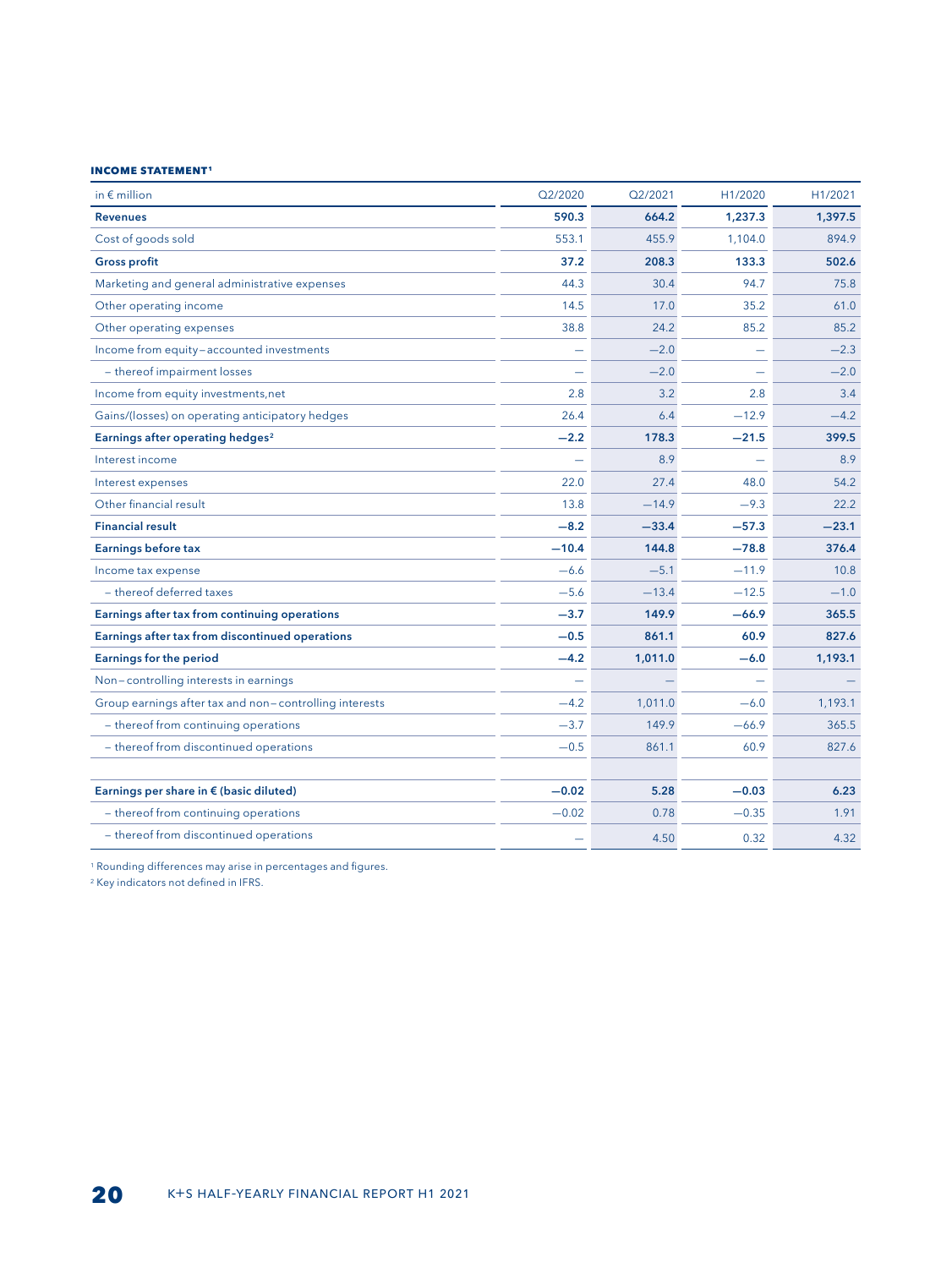#### **Statement of comprehensive income1**

| in $\notin$ million                                           | Q2/2020 | O <sub>2</sub> /2021 | H1/2020  | H1/2021  |
|---------------------------------------------------------------|---------|----------------------|----------|----------|
| <b>Earnings for the period</b>                                | $-4.2$  | 1,011.0              | $-6.0$   | 1,193.1  |
| Unrealized gains/losses from currency translation             | 20.1    | $-33.5$              | $-189.5$ | 190.5    |
| Reclassifications to profit or loss of realized gains/losses  |         |                      |          |          |
| on foreign currency translation                               | -       | $-289.9$             |          | $-289.9$ |
| Items of other comprehensive income that may be reclassified  |         |                      |          |          |
| to profit or loss in subsequent periods                       | 20.1    | $-323.4$             | $-189.5$ | $-99.4$  |
| Re-measurement gains/(losses) on net liabilities/assets under |         |                      |          |          |
| defined benefit plans                                         | $-8.4$  | 33.8                 | 3.6      | 44.3     |
| Disposal/measurement gains/(losses) on equity instruments     |         |                      |          |          |
| at fair value                                                 |         | $-1.0$               | $-35.6$  | $-1.0$   |
| Items of other comprehensive income not to be reclassified    |         |                      |          |          |
| to profit or loss                                             | $-8.4$  | 32.8                 | $-32.0$  | 43.3     |
| Other comprehensive income (after tax)                        | 11.7    | $-290.6$             | $-221.5$ | $-56.1$  |
| Total comprehensive income for the period                     | 7.5     | 720.4                | $-227.5$ | 1,137.0  |
| Non-controlling interests                                     | -       |                      |          |          |
| Consolidated total comprehensive income, net of tax and       |         |                      |          |          |
| non-controlling interests                                     | 7.5     | 720.4                | $-227.5$ | 1,137.0  |

<sup>1</sup> Rounding differences may arise in percentages and figures.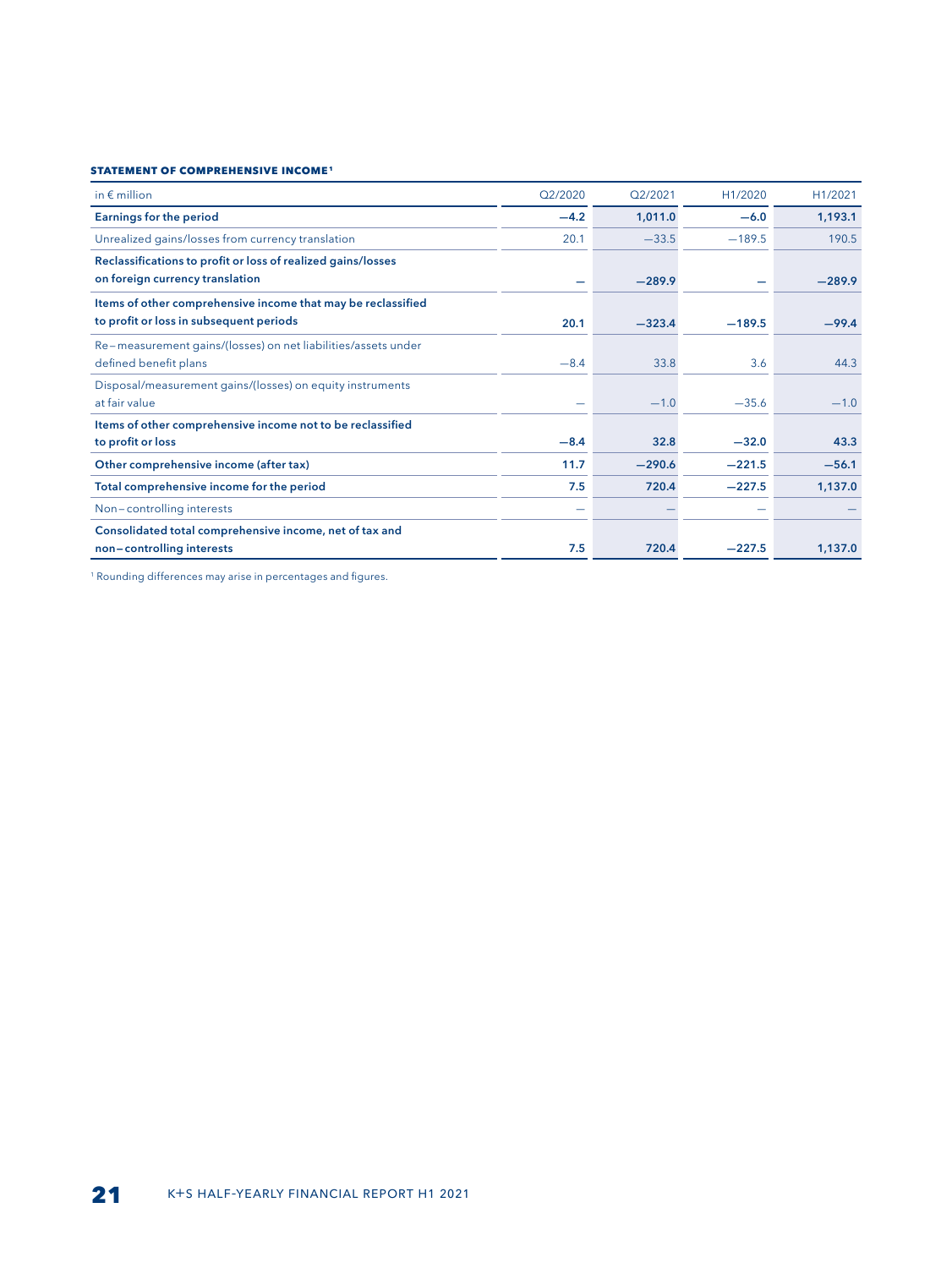#### **BALANCE SHEET -ASSETS 1**

| in $\notin$ million                               | June 30, 2020 | Dec. 31, 2020 | June 30, 2021 |
|---------------------------------------------------|---------------|---------------|---------------|
| Intangible assets                                 | 986.4         | 83.2          | 78.0          |
| - thereof goodwill from acquisitions of companies | 708.0         | 13.7          | 13.7          |
| Property, plant, and equipment                    | 7,045.3       | 4,109.9       | 4,603.0       |
| Investment properties                             | 5.5           | 4.6           | 4.6           |
| <b>Financial assets</b>                           | 61.3          | 41.9          | 44.3          |
| Investments accounted for using the equity method |               | 27.8          | 25.6          |
| Other financial assets                            | 10.0          | 6.1           | 6.1           |
| Other non-financial assets                        | 38.6          | 19.9          | 22.0          |
| Securities and other financial investments        |               | 6.0           | 18.3          |
| Deferred taxes                                    | 111.0         | 176.0         | 69.1          |
| Income tax refund claims                          |               |               |               |
| Non-current assets                                | 8,258.1       | 4,475.5       | 4,871.0       |
| Inventories                                       | 858.1         | 483.5         | 481.6         |
| Trade receivables                                 | 538.7         | 272.7         | 343.1         |
| Other financial assets                            | 61.7          | 203.7         | 97.7          |
| Other non-financial assets                        | 113.1         | 128.5         | 119.0         |
| Income tax refund claims                          | 18.5          | 10.8          | 35.5          |
| Securities and other financial investments        | 12.9          | 7.0           | 328.7         |
| Cash and cash equivalents                         | 184.6         | 142.3         | 701.1         |
| Assets held for sale                              |               | 2,663.3       | 29.7          |
| <b>Current assets</b>                             | 1,787.8       | 3,911.9       | 2,136.4       |
| <b>TOTAL ASSETS</b>                               | 10,045.9      | 8,387.4       | 7,007.4       |

<sup>1</sup> Rounding differences may arise in percentages and numbers.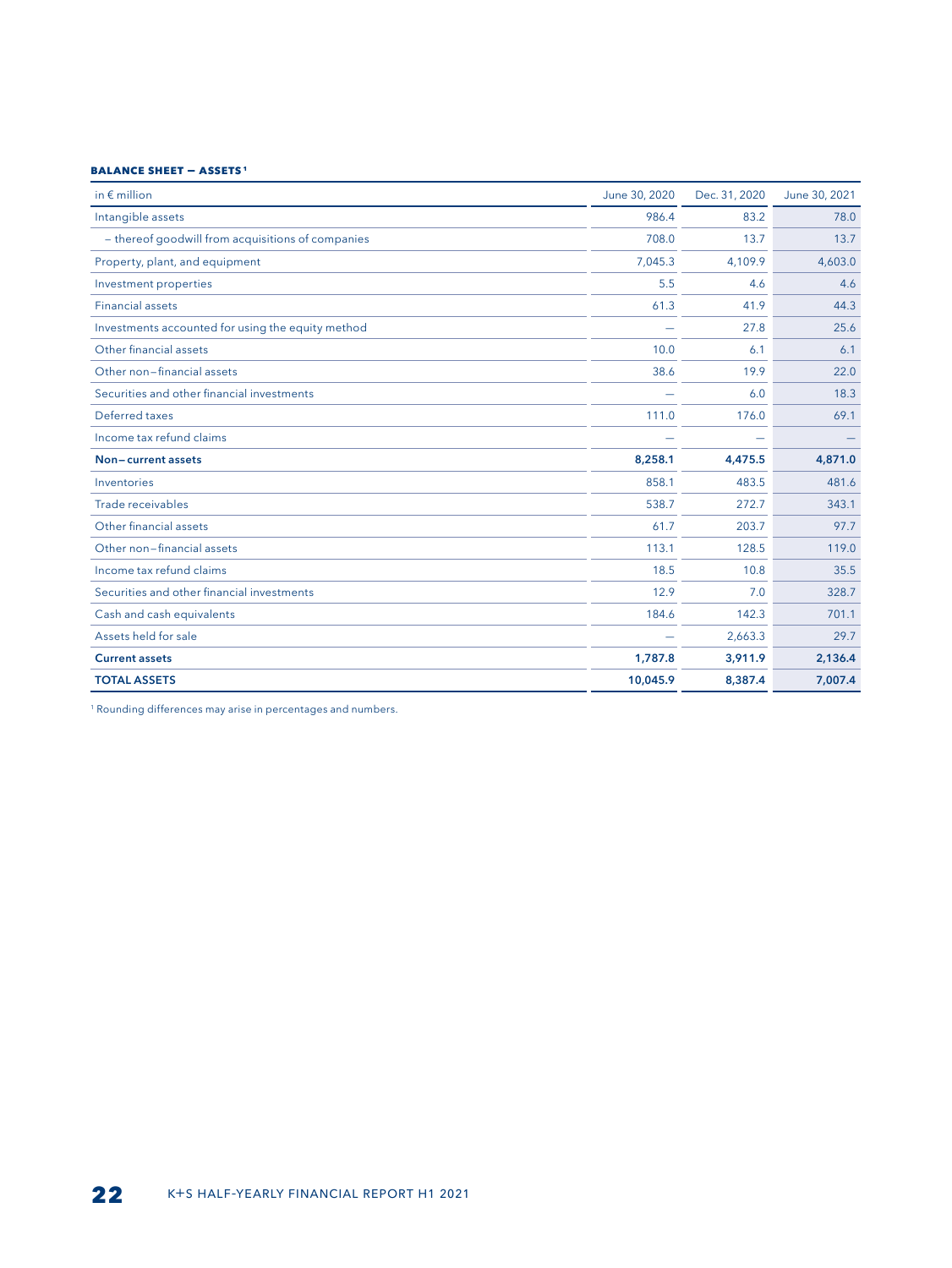#### **BALANCE SHEET - EQUITY AND LIABILITIES1**

| in $\epsilon$ million                                               | June 30, 2020 | Dec. 31, 2020 | June 30, 2021 |
|---------------------------------------------------------------------|---------------|---------------|---------------|
| <b>Issued capital</b>                                               | 191.4         | 191.4         | 191.4         |
| Share premium                                                       | 645.7         | 645.7         | 645.7         |
| Other reserves and net retained earnings                            | 3,425.8       | 1,383.8       | 2,520.9       |
| Total equity attributable to shareholders of K+S Aktiengesellschaft | 4,262.9       | 2,220.9       | 3,358.0       |
| Non-controlling interests                                           | 1.6           | 1.7           |               |
| <b>Equity</b>                                                       | 4,264.5       | 2,222.6       | 3,358.0       |
| <b>Financial liabilities</b>                                        | 2,633.9       | 2,031.5       | 981.0         |
| Other financial liabilities                                         | 240.0         | 139.3         | 146.6         |
| Other non-financial liabilities                                     | 16.7          | 16.5          | 15.6          |
| Income tax liabilities                                              | 23.9          |               |               |
| Provisions for pensions and similar obligations                     | 243.0         | 110.3         | 70.3          |
| Provisions for mining obligations                                   | 931.8         | 926.0         | 928.9         |
| Other provisions                                                    | 178.8         | 140.3         | 143.8         |
| Deferred taxes                                                      | 203.8         | 63.9          | 20.8          |
| Non-current liabilities                                             | 4,471.9       | 3,427.8       | 2,307.0       |
| <b>Financial liabilities</b>                                        | 467.3         | 1,337.7       | 695.1         |
| Trade payables                                                      | 237.3         | 187.3         | 143.9         |
| Other financial liabilities                                         | 228.7         | 206.6         | 171.2         |
| Other non-financial liabilities                                     | 77.8          | 77.2          | 99.9          |
| Income tax liabilities                                              | 25.5          | 22.7          | 24.2          |
| Provisions                                                          | 272.7         | 248.5         | 206.8         |
| Liabilities associated with assets held for sale                    |               | 657.0         | 1.3           |
| <b>Current liabilities</b>                                          | 1,309.5       | 2,737.0       | 1,342.4       |
| <b>TOTAL EQUITY AND LIABILITIES</b>                                 | 10,045.9      | 8,387.4       | 7,007.4       |

<sup>1</sup> Rounding differences may arise in percentages and figures.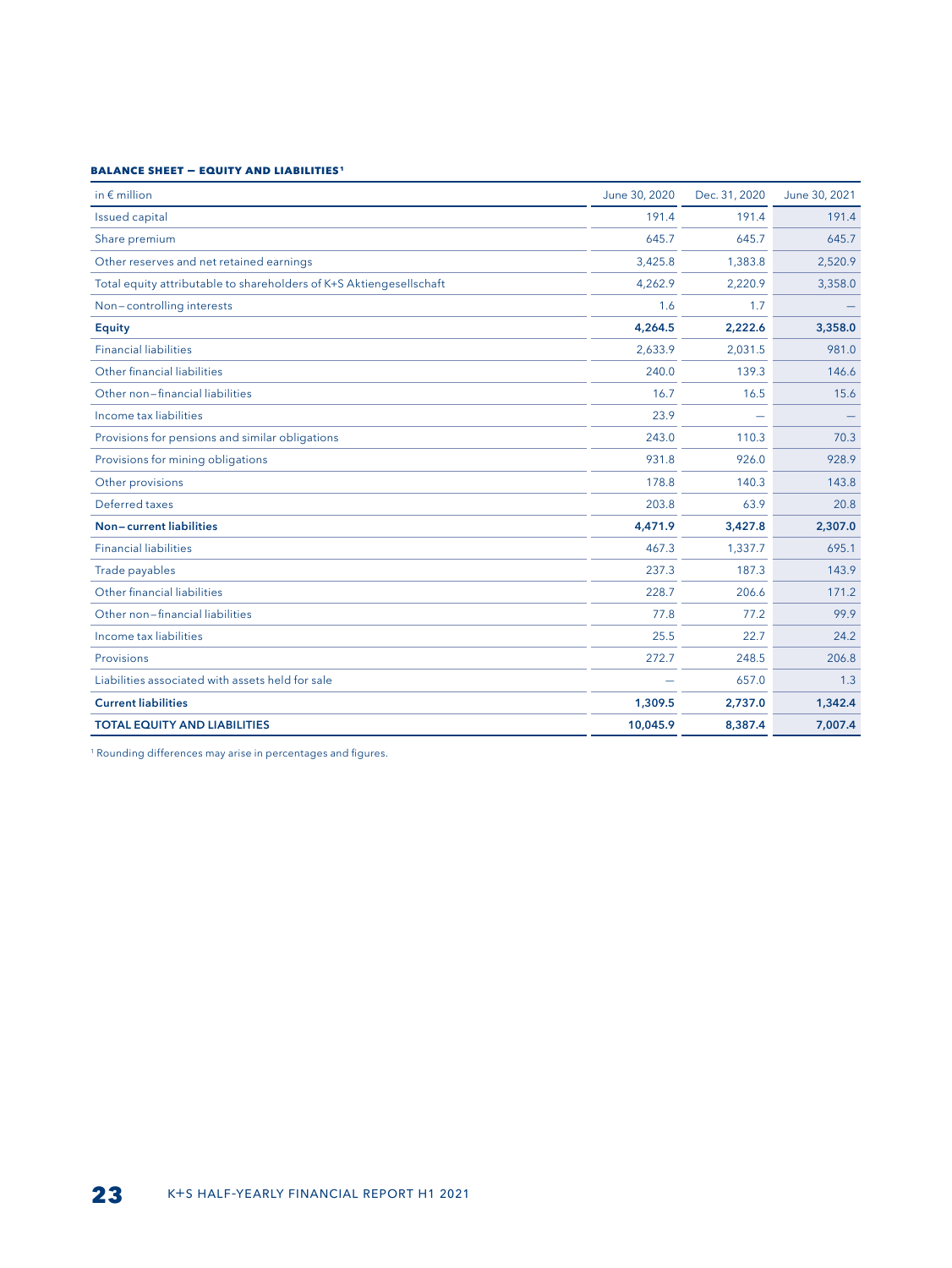#### **STATEMENT OF CASH FLOWS 1**

| Q2/2020<br>Q2/2021<br>H1/2020<br>in $\epsilon$ million                                                             | H1/2021    |
|--------------------------------------------------------------------------------------------------------------------|------------|
| $-2.2$<br>Earnings after operating hedges (from continuing operations)<br>178.2<br>$-21.5$                         | 399.5      |
| 84.6<br>Earnings after operating hedges (from discontinued operations)<br>10.1<br>139.5                            | 90.9       |
| Gains (-)/losses (+) arising from changes in the fair value                                                        |            |
| of outstanding operating anticipatory hedges<br>$-35.0$<br>$-125.2$<br>8.4                                         | 3.3        |
| Elimination of prior-period changes in the fair values of                                                          |            |
| operating anticipatory hedges<br>$-3.0$<br>15.8<br>$-8.2$                                                          | 28.3       |
| 0.2<br>0.3<br>Realized gains (-)/losses (+) on investment hedges                                                   |            |
| Depreciation, amortization, impairment losses (+)/reversals of impairment losses (-)<br>117.6<br>225.3<br>$-77.7$  | $-192.6$   |
| 0.2<br>Increase (+) / decrease (-) in non-current provisions (excluding interest rate effects)<br>$-0.9$<br>$-3.1$ | $-0.2$     |
| 2.2<br>Interest received and similar income<br>0.6<br>0.2                                                          | 0.7        |
| $-1.3$<br>Realized gains (+)/losses (-) on financial assets/liabilities<br>8.4<br>2.1                              | 40.8       |
| $-42.5$<br>$-76.4$<br>$-50.8$<br>Interest paid and similar expense (-)                                             | $-86.9$    |
| $-0.4$<br>$-69.0$<br>$-8.4$<br>Income tax paid $(-)$                                                               | $-73.5$    |
| Other non-cash expenses (+)/income (-) and other expenses and income associated                                    |            |
| with the sale of the OU Americas<br>$-93.8$<br>4.8<br>2.8                                                          | $-99.4$    |
| 2.5<br>Gains (-)/losses (+) on sale of assets and securities<br>1.2<br>3.3                                         | 2.6        |
| $-51.5$<br>Increase (-) / decrease (+) in inventories<br>$-78.0$<br>$-75.5$                                        | 68.4       |
| 150.2<br>Increase (-)/decrease (+) in receivables and other operating assets<br>133.9<br>188.5                     | $-11.0$    |
| $-17.6$<br>$-22.3$<br>4.7<br>Increase (+)/decrease (-) in current operating liabilities                            | $-47.6$    |
| Increase (+)/decrease (-) in current provisions<br>$-38.3$<br>$-38.3$<br>$-31.7$                                   | $-54.0$    |
| Net cash flows from operating activities<br>68.0<br>$-77.9$<br>323.0                                               | 69.2       |
| - thereof from continuing operations<br>44.9<br>$-1.6$<br>169.2                                                    | 80.6       |
| $-76.2$<br>- thereof from discontinued operations<br>23.1<br>153.8                                                 | $-11.4$    |
| Proceeds from sale of assets<br>2.4<br>5.8<br>16.8                                                                 | 8.3        |
| Purchases of intangible assets<br>$-4.8$<br>$-1.5$<br>$-7.4$                                                       | $-11.0$    |
| Purchases of property, plant, and equipment<br>$-108.7$<br>$-72.5$<br>$-215.4$                                     | $-175.3$   |
| Purchases of financial assets<br>$-0.1$<br>$-3.4$<br>$-0.1$                                                        | $-3.4$     |
| Proceeds from the sale of consolidated companies, less cash and cash equivalents sold                              |            |
| including hedging effects<br>2,661.2<br>44.3                                                                       | 2,661.2    |
| Proceeds from sale of securities and other financial assets<br>5.0<br>5.0                                          |            |
| Purchases of securities and other financial assets<br>$-333.7$<br>$\equiv$                                         | $-333.7$   |
| Net cash flows used in investing activities<br>2,255.9<br>$-156.8$<br>$-106.2$                                     | 2,146.1    |
| - thereof from continuing operations<br>$-88.8$<br>$-400.4$<br>$-132.8$                                            | $-497.7$   |
| - thereof from discontinued operations<br>$-17.4$<br>2,656.3<br>$-24.0$                                            | 2,643.8    |
| $-7.7$<br>$-7.7$<br>Dividends paid                                                                                 |            |
| Repayment (-) of financial liabilities<br>$-419.0$<br>$-2,116.0$<br>$-983.1$                                       | $-3,160.3$ |
| Proceeds (+) from financial liabilities<br>290.2<br>407.5<br>677.9                                                 | 1,440.0    |
| <b>Cash flow from financing activities</b><br>$-312.9$<br>$-136.5$<br>$-1,708.5$                                   | $-1,720.3$ |
| - thereof from continuing operations<br>$-65.6$<br>$-1,670.6$<br>$-110.6$                                          | $-1,656.9$ |
| - thereof from discontinued operations<br>$-70.9$<br>$-37.9$<br>$-202.3$                                           | $-63.4$    |
| Cash change in cash and cash equivalents<br>$-174.7$<br>469.6<br>$-146.7$                                          | 495.1      |
| Exchange rate-related change in cash and cash equivalents<br>11.4<br>3.2<br>1.4                                    | 19.2       |
| Consolidation-related changes<br>5.0                                                                               |            |
| Net change in cash and cash equivalents<br>$-173.3$<br>$-138.5$<br>481.0                                           | 514.3      |
| Net cash and cash equivalents on January 01<br>316.3                                                               | 197.4      |
| Net cash and cash equivalents on June 30<br>177.8                                                                  | 711.7      |
| $-$ thereof cash and cash equivalents <sup>2</sup><br>184.6                                                        | 720.5      |
| - thereof cash received from affiliated companies<br>$-6.8$                                                        | $-8.8$     |

<sup>1</sup> Rounding differences may arise in percentages and numbers.

<sup>2</sup> In 2021, cash and cash equivalents in the statement of cash flows differ from the figure in the statement of financial position because cash and cash equivalents from disposal groups (€19.4 million) have been reclassified to "Assets held for sale" in 2021.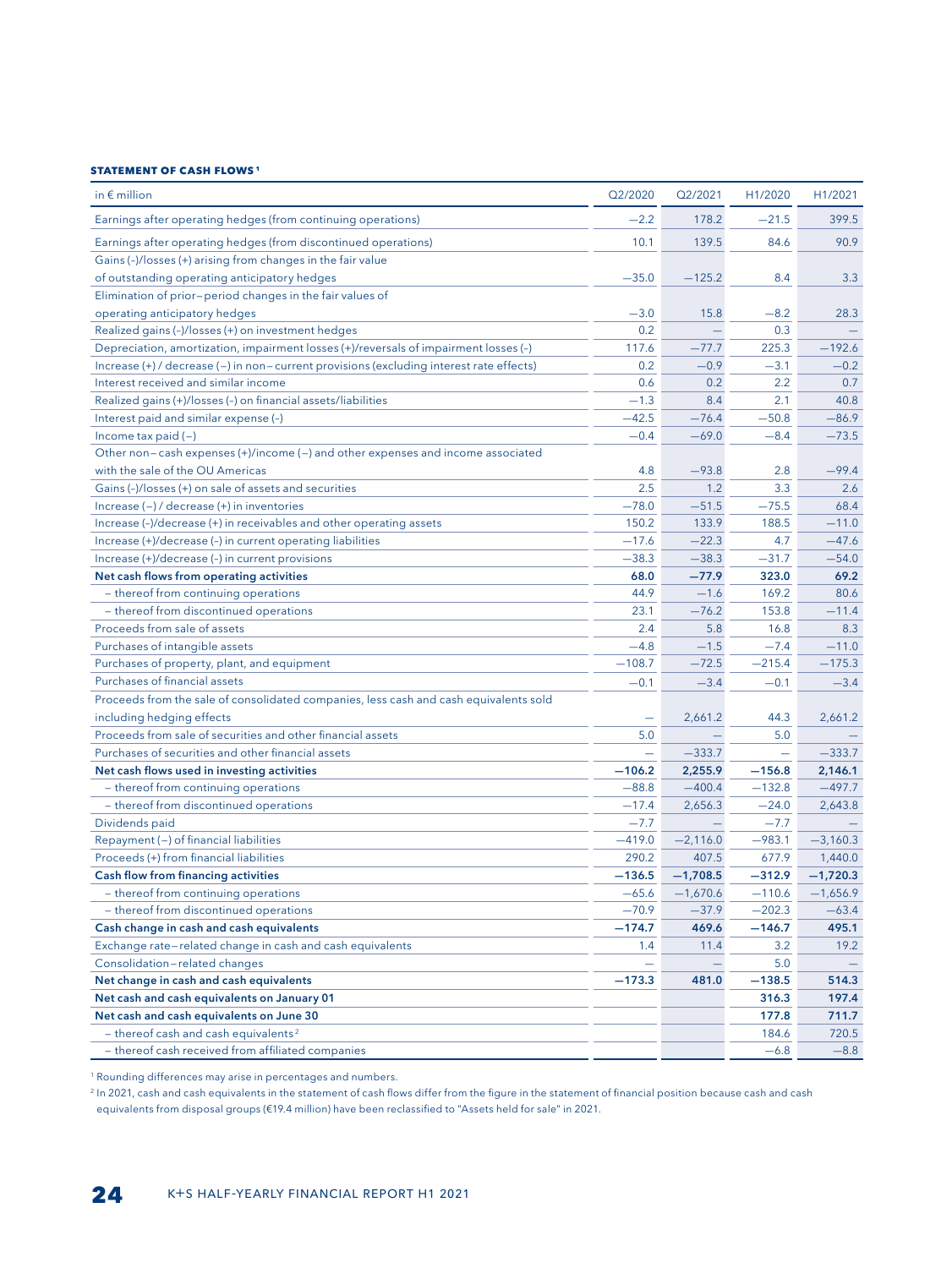#### **STATEMENT OF CHANGES IN EQUITY<sup>1</sup>**

| in $\epsilon$ million                                              | <b>Issued</b><br>capital | Share<br>premium         | <b>Net</b><br>retained<br>profits/<br>revenue<br>reserves | Currency<br>translation<br>differences | Re-mea-<br>surement<br>qains/<br>(losses) on<br>defined<br>benefit<br>plans | Disposal/<br>measurement Total equity<br>gains/(losses) attributable<br>on equity<br>instruments<br>at fair value | to share-<br>holders<br>of K+S AG | Non-<br>controlling<br>interests | Equity   |
|--------------------------------------------------------------------|--------------------------|--------------------------|-----------------------------------------------------------|----------------------------------------|-----------------------------------------------------------------------------|-------------------------------------------------------------------------------------------------------------------|-----------------------------------|----------------------------------|----------|
| As of January 1, 2021                                              | 191.4                    | 645.7                    | 1,647.0                                                   | $-130.2$                               | $-156.3$                                                                    | 23.3                                                                                                              | 2,220.9                           | 1.7                              | 2,222.6  |
| Earnings for the period                                            |                          | $\overline{\phantom{0}}$ | 1,193.1                                                   |                                        |                                                                             | $\overline{\phantom{0}}$                                                                                          | 1,193.1                           | $\overline{\phantom{0}}$         | 1,193.1  |
| Other comprehensive<br>income (after tax)                          |                          |                          |                                                           | $-99.4$                                | 44.3                                                                        | $-1.0$                                                                                                            | $-56.1$                           |                                  | $-56.1$  |
| Total comprehensive<br>income for the period                       |                          |                          | 1,193.1                                                   | $-99.4$                                | 44.3                                                                        | $-1.0$                                                                                                            | 1,137.0                           |                                  | 1,137.0  |
| Dividend for the<br>previous year                                  |                          |                          |                                                           |                                        |                                                                             |                                                                                                                   |                                   |                                  |          |
| Change in scope of<br>consolidation and other<br>changes in equity |                          |                          | 0.1                                                       |                                        |                                                                             |                                                                                                                   | 0.1                               | $-1.7$                           | $-1.6$   |
| As of June 30, 2021                                                | 191.4                    | 645.7                    | 2,840.2                                                   | $-229.6$                               | $-112.0$                                                                    | 22.3                                                                                                              | 3,358.0                           |                                  | 3,358.0  |
|                                                                    |                          |                          |                                                           |                                        |                                                                             |                                                                                                                   |                                   |                                  |          |
| As of January 1, 2020                                              | 191.4                    | 645.7                    | 3,365.2                                                   | 329.9                                  | $-110.7$                                                                    | 72.0                                                                                                              | 4,493.5                           | 1.6                              | 4,495.1  |
| Earnings for the period                                            |                          |                          | $-6.0$                                                    |                                        |                                                                             |                                                                                                                   | $-6.0$                            |                                  | $-6.0$   |
| Other comprehensive<br>income (after tax)                          |                          |                          |                                                           | $-189.5$                               | 3.6                                                                         | $-35.6$                                                                                                           | $-221.5$                          |                                  | $-221.5$ |
| Total comprehensive<br>income for the period                       |                          |                          | $-6.0$                                                    | $-189.5$                               | 3.6                                                                         | $-35.6$                                                                                                           | $-227.5$                          |                                  | $-227.5$ |
| Dividend for the<br>previous year                                  |                          |                          | $-7.7$                                                    |                                        |                                                                             |                                                                                                                   | $-7.7$                            |                                  | $-7.7$   |
| Other changes in equity                                            |                          |                          | 4.6                                                       |                                        |                                                                             |                                                                                                                   | 4.6                               | -                                | 4.6      |
| As of June 30, 2020                                                | 191.4                    | 645.7                    | 3,356.1                                                   | 140.4                                  | $-107.1$                                                                    | 36.4                                                                                                              | 4,262.9                           | 1.6                              | 4,264.5  |

<sup>1</sup> Rounding differences may arise in percentages and figures.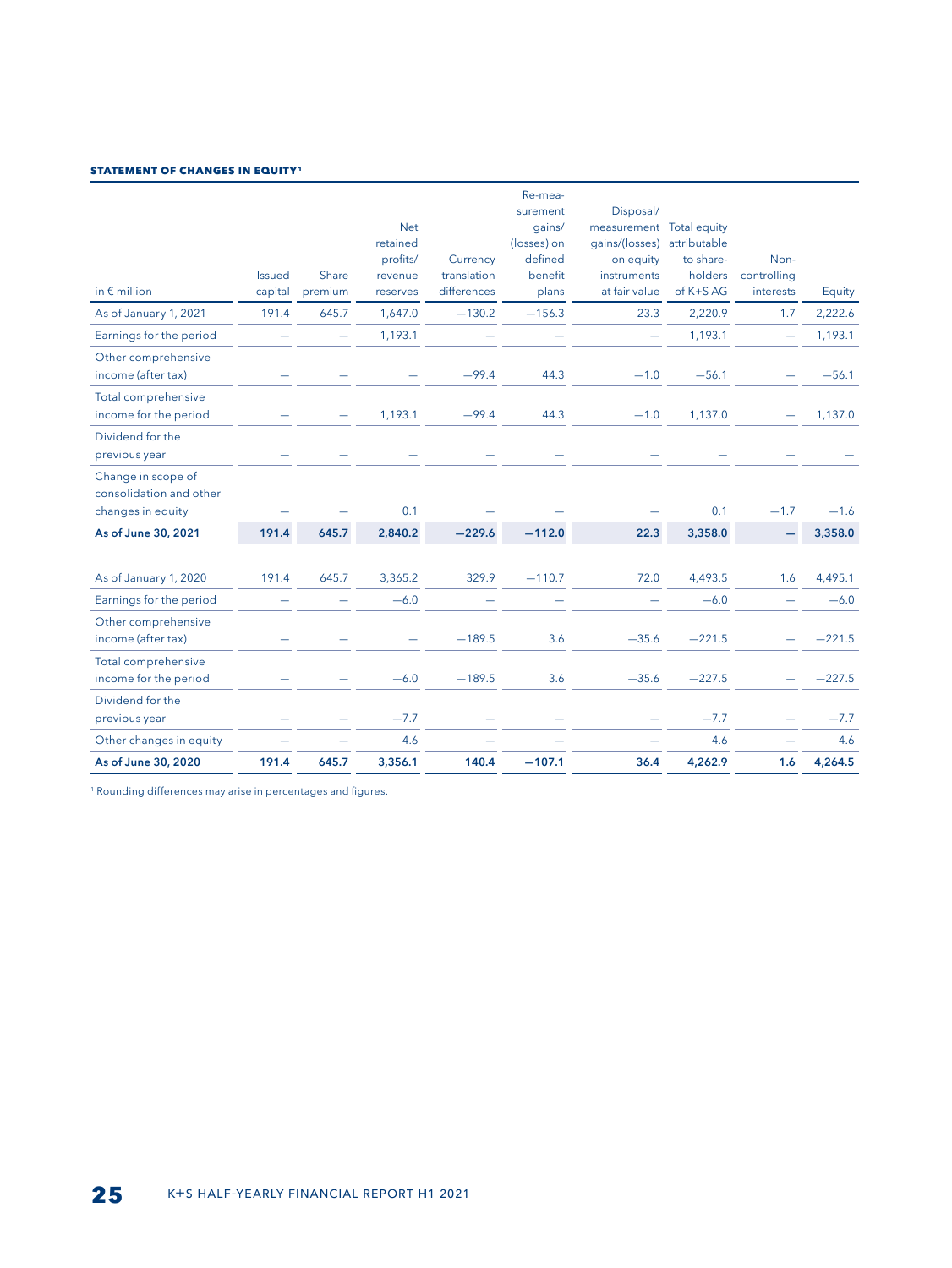## **NOTES**

#### **EXPLANATORY DISCLOSURES**

The interim report as of June 30, 2021 has been compiled in accordance with International Financial Reporting Standards (IFRS), insofar as these have been endorsed by the European Union. It has been presented as condensed financial statements with selected explanatory disclosures in accordance with IAS 34. The accounting policies applied in the interim report are basically the same as those applied in the consolidated financial statements for the 2020 financial year. Some amendments to standards became effective in the current reporting period, but these have no impact on the Group's accounting policies or the need for retrospective adjustments.

Amendments were made with regard to segment reporting. Following the sale of the Americas operating unit, the remaining Europe+ operating unit and the holding company were merged into a leaner and, in our view, more efficient K+S. As part of this streamlining, hierarchical levels were discontinued and the management level, which reports directly to the Board of Executive Directors, was significantly tightened. The Board of Executive Directors performs the economic analysis and assessment, takes the operating decisions, and allocates the resources for this entirety. There is therefore no part of our Company constituting an operating segment under IFRS 8. Consequently, K+S will have a single business segment as of the 2021 financial year.

The modified determination of the discount rate for pensions and similar obligations is described in the "Discount rate for provisions" section. For information about the impact of the COVID-19 pandemic on the K+S Group, please refer to the management report.

Assets and liabilities denominated in foreign currencies are translated at the exchange rate on the balance sheet date. Expenses and income are translated at quarterly average rates.

Neither the interim financial statements nor the interim management report have not been reviewed by an auditor in accordance with Sec. 115 Para. 5 of the German Securities Trading Act (WpHG).

#### **CHANGES IN THE SCOPE OF CONSOLIDATION**

The following companies have no longer been included in the scope of consolidation since April 30, 2021 (date of disposal of the Americas operating unit):

- **+** K+S Belgium Holding B.V.
- **+** Windsor Salt Ltd.
- **+** Canadian Brine, Ltd.
- **+** Montana US Parent Inc.
- **+** K+S Montana Holdings, LLC
- **+** K+S Salt LLC
- **+** Morton Salt, Inc.
- **+** Weeks Island Landowner, LLC
- **+** Glendale Salt Development, LLC
- **+** Inversiones K+S Sal de Chile SpA
- **+** Inversiones Columbus Ltda.
- **+** K+S Chile S.A.
- **+** Servicios Maritimos Patillos S.A.
- **+** Servicios Portuarios Patillos S.A.
- **+** Empresa de Servicios Ltda.
- **+** Compania Minera Punta de Lobos Ltda.
- **+** Inversiones Empremar Ltda.
- **+** Empresa Maritima S.A.
- **+** Salina Diamante Branco Ltda.
- **+** K+S Perù S.A.C
- **+** Morton Bahamas Ltd.
- **+** Inagua General Store, Ltd.

As part of the package of measures for the reduction of debt announced in December 2019, K+S AKTIENGESELLSCHAFT announced on March 11, 2020 that it would sell the Americas operating unit, in which the North and South American salt business is bundled, in its entirety. On October 5, 2020, the agreement on the sale of the Americas operating unit was signed. The buyer is Stone Canyon Industries Holdings LLC ("SCIH"), Mark Demetree and partners.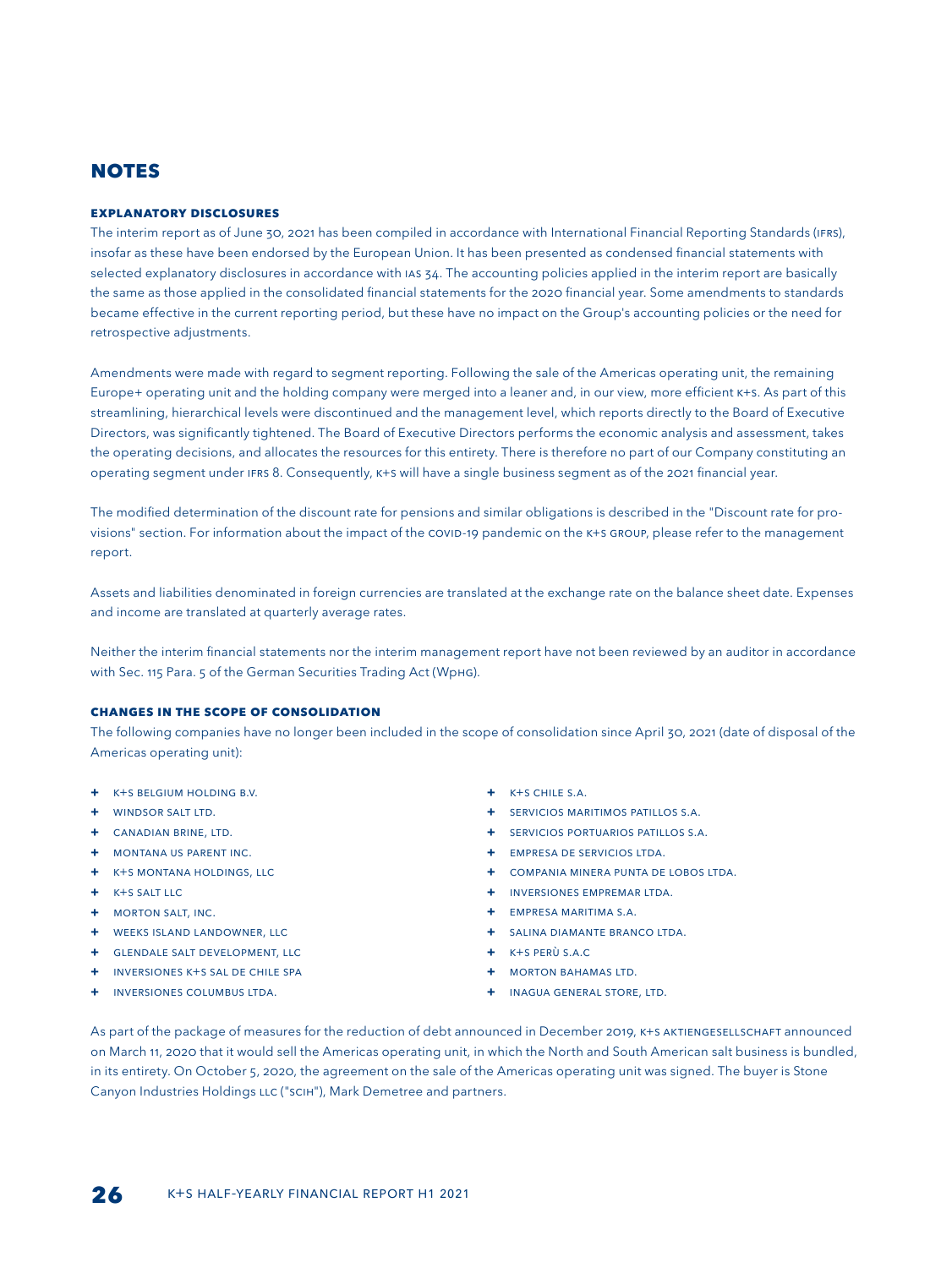The final sale of the Americas operating unit was completed on April 30, 2021. Taking into account debt and cash, the preliminary selling price is around €2.6 billion. The purchase price was paid in cash.

In the income statement, all income and expenditures of the business classified as discontinued operations have been reclassified and presented in a separate line item "Revenues after taxes from discontinued operations". The comparative periods have been adjusted in accordance with IFRS 5.

Revenues of the discontinued operation are presented below. For further information on the discontinued operations, please refer to Note (20) - Discontinued operations and disposal groups in the consolidated financial statements of the K+S Group as of December 31, 2020.

Revenues from discontinued operations can be broken down as follows.

#### **Revenues from discontinued operations (Americas operating unit)**

| in $\epsilon$ million                                                                 | H1/2020  | H1/2021  |
|---------------------------------------------------------------------------------------|----------|----------|
| Revenues                                                                              | 692.0    | 544.5    |
| Other operating income/expenses                                                       | $-607.4$ | $-453.6$ |
| Net earnings after operating hedges                                                   | 84.6     | 90.9     |
| <b>Financial result</b>                                                               | $-14.4$  | $-2.6$   |
| Earnings before tax                                                                   | 70.2     | 88.3     |
| Income tax expense                                                                    | $-9.3$   | $-2.7$   |
| Earnings from discontinued operations after tax (excluding net disposal gains/losses) | 60.9     | 85.6     |
| Net disposal gains/losses                                                             |          | 742.0    |
| Earnings from discontinued operations after tax                                       | 60.9     | 827.6    |

The cumulative income and expense recognized in other comprehensive income (excluding currency translation differences) attributable to discontinued operations amounted to €1.1 million in the current financial year.

The preliminary gain on disposal is as follows:

#### **Gain on disposal (Americas operating unit)**

| in $\epsilon$ million                                             | H1/2021    |
|-------------------------------------------------------------------|------------|
| Purchase price (after hedging transactions and costs of disposal) | 2,585.9    |
| Book value of net assets sold                                     | $-2,032.3$ |
| - thereof non-current assets                                      | 2,068.9    |
| - goodwill                                                        | 639.9      |
| - property, plant, and equipment                                  | 1,171.6    |
| - thereof current assets                                          | 542.3      |
| - thereof non-current liabilities                                 | 383.2      |
| - thereof current liabilities                                     | 195.6      |
| Derecognition of non-controlling interests                        | 1.7        |
| Reclassification of currency translation differences              | 289.9      |
| Attributable tax expense                                          | $-103.2$   |
| Gain on disposal after income taxes                               | 742.0      |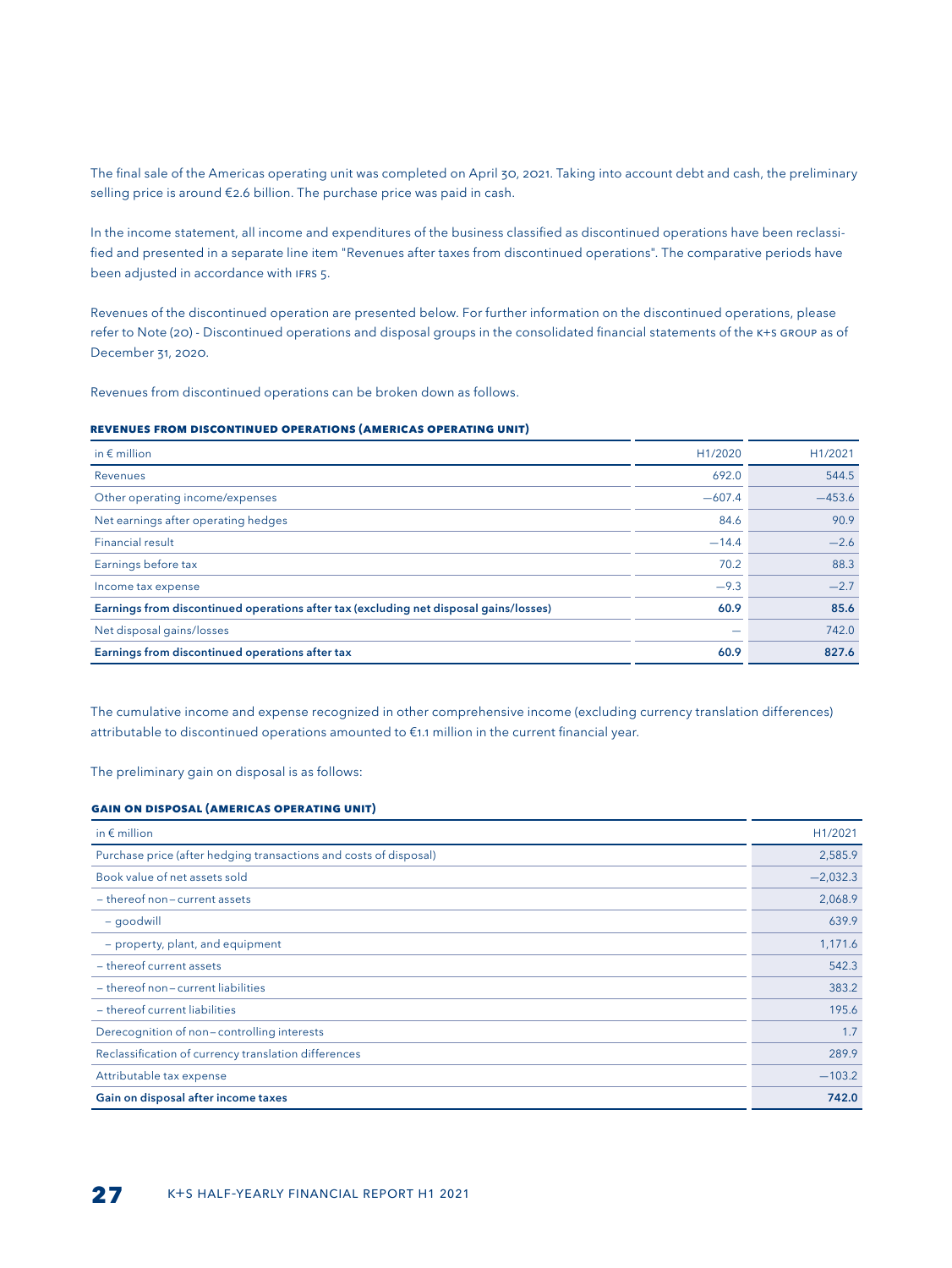#### **REVENUES**

Revenues are broken down on the basis of market-oriented customer segments (Agriculture and Industry+). Industry+ is broken down into Industrial, Consumer and Communities based on customer interests. The largest segment, Industry, is also broken down into product groups.

#### **REVENUES**

| in $\epsilon$ million              | Q2/2020 | Q2/2021 | H1/2020 | H1/2021 |
|------------------------------------|---------|---------|---------|---------|
| Agriculture                        | 404.6   | 473.7   | 858.3   | 942.7   |
| - thereof potassium chloride       | 232.8   | 278.1   | 478.7   | 530.6   |
| - thereof fertilizer specialties   | 171.8   | 195.6   | 379.6   | 412.1   |
| Industry+                          | 185.7   | 190.5   | 379.0   | 454.8   |
| - thereof Consumers                | 16.1    | 14.4    | 31.3    | 30.8    |
| - thereof Communities              | 11.1    | 15.7    | 23.4    | 102.6   |
| - thereof Industry                 | 158.5   | 160.4   | 324.3   | 321.4   |
| - thereof water softening          | 11.4    | 13.0    | 24.6    | 25.6    |
| - thereof industrial applications  | 19.7    | 22.6    | 41.7    | 43.5    |
| - thereof food industry            | 21.9    | 24.2    | 45.9    | 46.4    |
| - thereof chemistry                | 35.8    | 37.9    | 69.8    | 73.2    |
| - thereof animal nutrition         | 14.1    | 14.5    | 29.0    | 30.6    |
| - thereof pharmaceuticals          | 7.5     | 6.0     | 15.0    | 12.0    |
| - thereof complementary activities | 36.3    | 37.8    | 78.3    | 80.5    |
| - thereof other                    | 11.8    | 4.4     | 20.0    | 9.6     |
| <b>Total</b>                       | 590.3   | 664.2   | 1,237.3 | 1,397.5 |

For further information on revenues, please refer to the management report starting on page 7.

#### **OTHER OPERATING INCOME/EXPENSES**

Other operating income and expenses include the following key items:

#### **Other operating income/expenses**

| in $\epsilon$ million           | Q2/2020 | O <sub>2</sub> /2021 | H <sub>1</sub> /2020 | H <sub>1</sub> /2021 |
|---------------------------------|---------|----------------------|----------------------|----------------------|
| Exchange rate gains/losses      | $-2.9$  | $-1.7$               | $-6.1$               | $-6.0$               |
| Change in provisions            | 2.3     | 4.4                  | 4.8                  | 5.1                  |
| Other                           | $-23.6$ | $-9.9$               | $-48.7$              | $-23.3$              |
| Other operating income/expenses | $-24.2$ | $-7.2$               | $-50.0$              | $-24.2$              |

#### **FINANCIAL RESULT**

The buy-back of issued bonds and promissory note loans with a nominal value of around €638.0 million resulted in an expense of €21.9 million, which was recognized in other financial result.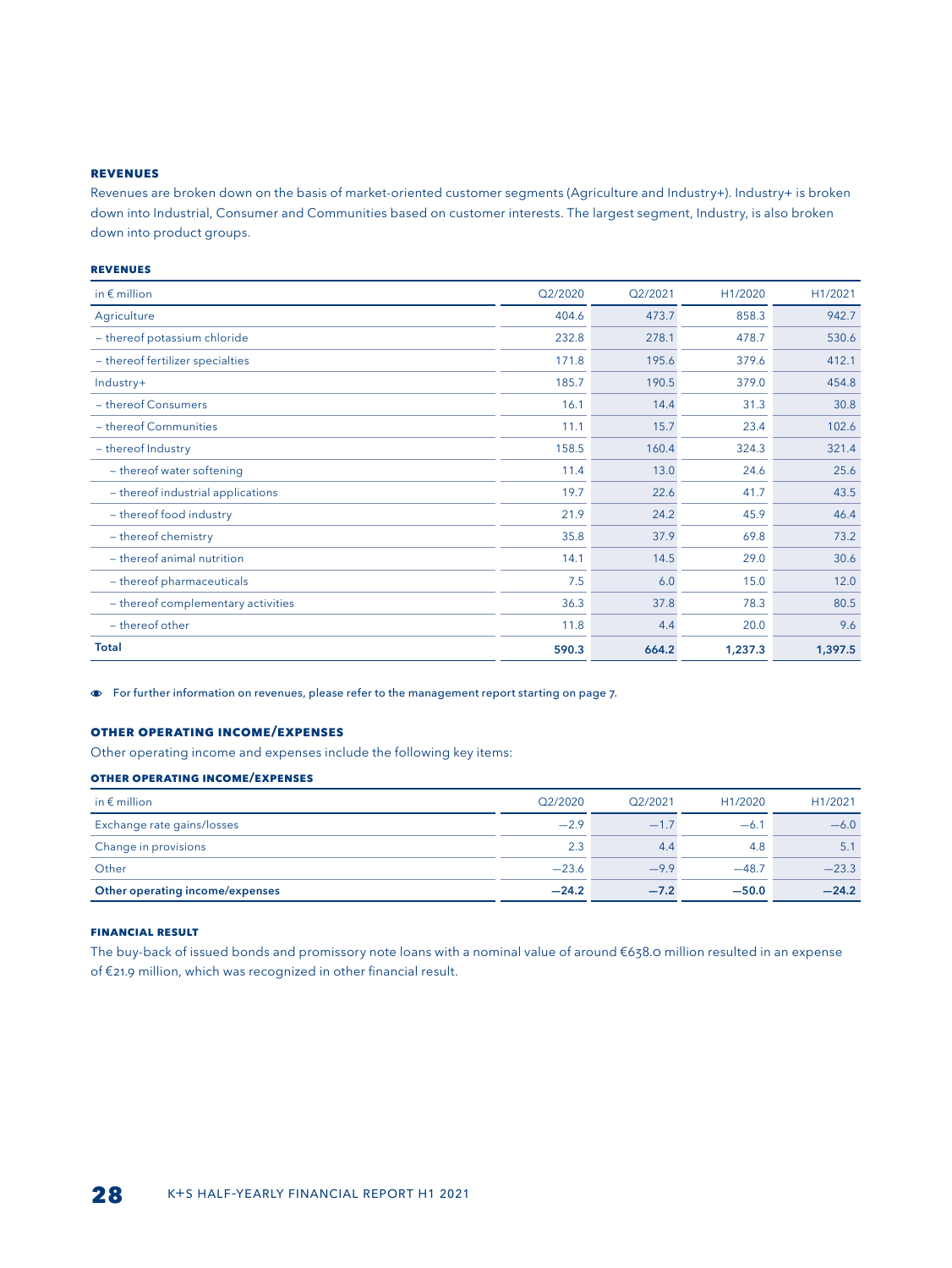The financial result includes the following key items:

#### **Financial result**

| in $\epsilon$ million                                              | Q2/2020 | O <sub>2</sub> /2021 | H1/2020 | H1/2021 |
|--------------------------------------------------------------------|---------|----------------------|---------|---------|
| Interest income                                                    |         | 8.9                  |         | 8.9     |
| Interest expense                                                   | $-22.0$ | $-27.4$              | $-48.0$ | $-54.2$ |
| - thereof interest expense on provisions for pensions              | $-0.3$  | $-0.2$               | $-0.5$  | $-0.3$  |
| - thereof interest expense on provisions for mining obligations    | $-4.7$  | $-2.1$               | $-9.4$  | $-4.7$  |
| Net interest                                                       | $-22.0$ | $-18.5$              | $-48.0$ | $-45.3$ |
| Income from the realization of financial assets/liabilities        | $-2.1$  | $-16.6$              | 3.7     | 15.4    |
| Net gain/loss from the measurement of financial assets/liabilities | 15.9    | 1.8                  | $-13.0$ | 6.8     |
| Other financial result                                             | 13.8    | $-14.9$              | $-9.3$  | 22.2    |
| <b>Financial result</b>                                            | $-8.2$  | $-33.4$              | $-57.3$ | $-23.1$ |

For further information on the financial result, please refer to the management report on page 9.

#### **ACTUARIAL INTEREST RATE FOR PROVISIONS**

The actuarial valuation of pension provisions and similar obligations is based on the projected unit credit method in accordance with IAS 19. Following the sale of the Americas operating unit, these obligations relate for the most part to commitments in Germany. The weighted average discount rate as of the reporting date was 1.4% (December 31, 2020: 0.6%; June 30, 2020: 2.1%). For reasons of simplification and objectification, the discount rate was determined for the first time in 2021 on the basis of the interest rate recommendation published by Mercer. If the previous interest calculation method had been retained, provisions for pensions and similar obligations would have been €18.3 million higher.

The standard euro discount rate for long-term mining and similar obligations, which was calculated retrospectively for all payment dates, is 3.4% as of the reporting date (December 31, 2020: 3.4%; June 30, 2020: 3.4%) for all remaining maturities.

#### **INCOME TAX**

Income tax includes the following material items:

#### **Income tax Expense**

| in $\epsilon$ million | Q2/2020 | Q2/2021 | H1/2020 | H1/2021 |
|-----------------------|---------|---------|---------|---------|
| Corporate income tax  | 0.2     | 5.5     | 0.4     | 6.4     |
| Trade income tax      | 0.9     | $-1.4$  | 0.9     | $-0.2$  |
| Foreign income taxes  | $-2.2$  | 4.2     | $-0.7$  | 5.6     |
| Deferred taxes        | $-5.6$  | $-13.4$ | $-12.5$ | $-1.0$  |
| Income tax expense    | $-6.6$  | $-5.1$  | $-11.9$ | 10.8    |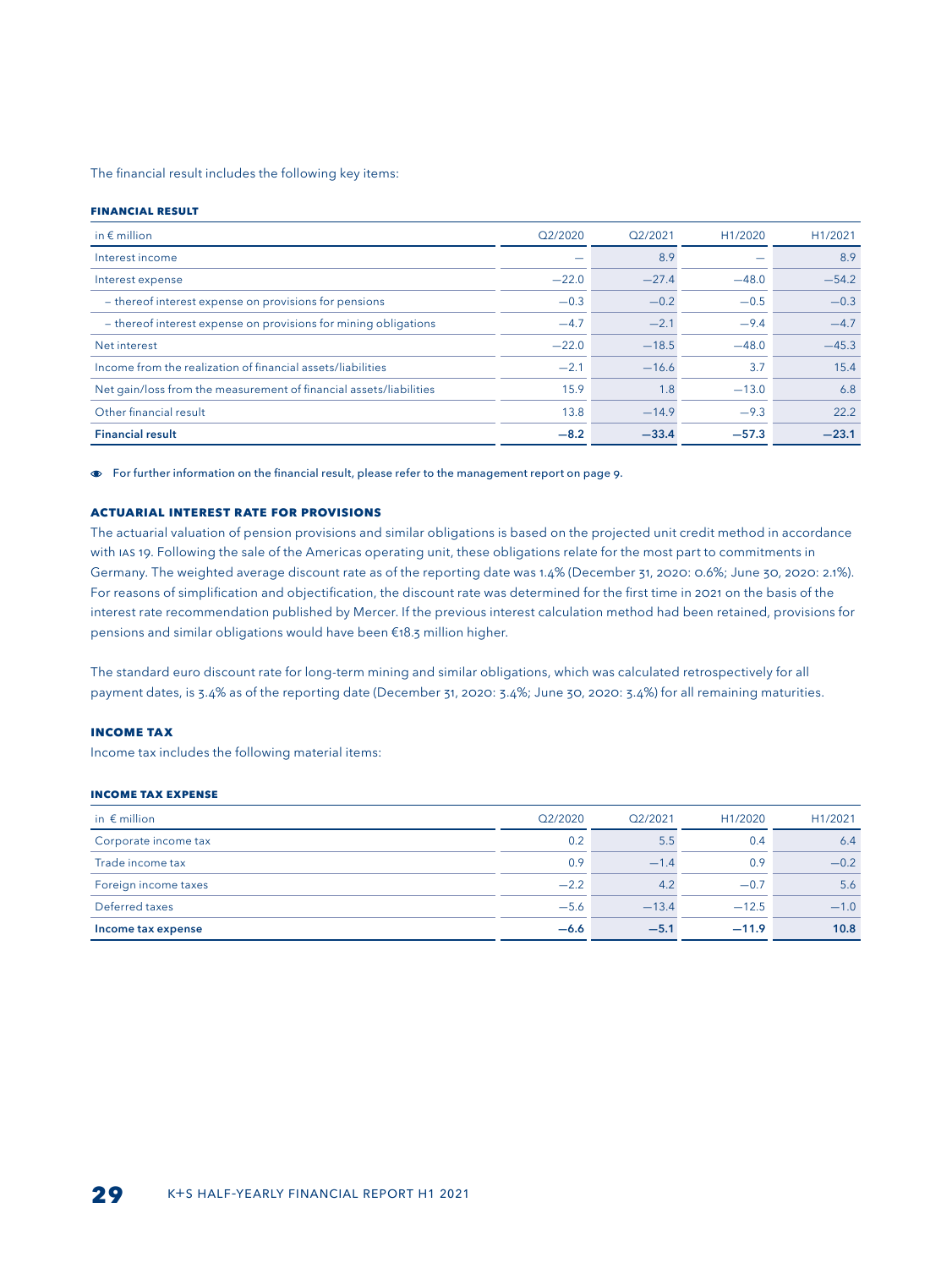#### **FINANCIAL INSTRUMENTS**

#### **Book values and fair values of financial instruments**

| in $\epsilon$ million                           |                                   |                   | December 31, 2020        |                   | June 30, 2021 |
|-------------------------------------------------|-----------------------------------|-------------------|--------------------------|-------------------|---------------|
|                                                 | IFRS 9 measurement category       | <b>Book value</b> | Fair value               | <b>Book value</b> | Fair value    |
| Shares in affiliated companies and other equity | Fair value through other          |                   |                          |                   |               |
| interests                                       | comprehensive income              | 42.3              | 42.3                     | 39.1              | 39.1          |
| <b>Equity investments</b>                       | Fair value through profit or loss | 5.0               | 5.0                      | 5.0               | 5.0           |
| Loans                                           | Amortized cost                    | 0.2               | 0.2                      | 0.2               | 0.2           |
| <b>Financial assets</b>                         |                                   | 47.5              | 47.5                     | 44.3              | 44.3          |
| <b>Trade receivables</b>                        | <b>Amortized cost</b>             | 420.1             | 420.1                    | 252.1             | 252.1         |
| <b>Trade receivables</b>                        | Fair value through other compre-  |                   |                          |                   |               |
|                                                 | hensive income (with recycling)   | 55.7              | 55.7                     | 91.0              | 91.0          |
| Derivatives with positive fair values           | Fair value through profit or loss | 132.5             | 132.5                    | 24.7              | 24.7          |
| Other non-derivative financial assets           | Amortized cost                    | 88.1              | 88.1                     | 79.1              | 79.1          |
| <b>Other financial assets</b>                   |                                   | 220.6             | 220.6                    | 103.8             | 103.8         |
| Securities and other financial investments      | <b>Amortized cost</b>             | 6.0               | 6.0                      | 260.6             | 260.6         |
| Securities and other financial investments      | Fair value through other          |                   |                          |                   |               |
|                                                 | comprehensive income              | 7.0               | 7.0                      | 7.0               | 7.0           |
| Securities and other financial investments      | Fair value through profit or loss |                   | $\overline{\phantom{0}}$ | 79.5              | 79.5          |
| <b>Cash and cash equivalents</b>                | <b>Amortized cost</b>             | 205.2             | 205.2                    | 701.1             | 701.1         |
| <b>Financial liabilities</b>                    | <b>Amortized cost</b>             | 3,369.2           | 3,357.1                  | 1,676.1           | 1,723.5       |
| Trade accounts payable                          | <b>Amortized cost</b>             |                   |                          |                   |               |
|                                                 |                                   | 305.6             | 305.6                    | 143.9             | 143.9         |
| Derivatives with negative fair value            | Fair value through profit or loss | 42.1              | 42.1                     | 10.1              | 10.1          |
| Other non-derivative financial liabilities      | Amortized cost                    | 70.6              | 70.6                     | 73.8              | 73.8          |
| Liabilities from leasing                        | <b>IFRS 7</b>                     | 335.2             | 335.2                    | 233.9             | 233.9         |
| <b>Other financial liabilities</b>              |                                   | 447.9             | 447.9                    | 317.8             | 317.8         |

The fair values of the financial instruments are always based on the market information available at the balance sheet date and are allocated to one of the three fair value hierarchy levels in accordance with IFRS 13. Level 1 financial instruments are measured on the basis of quoted prices in active markets for identical assets and liabilities. Within Level 2, financial instruments are measured using inputs that are derivable from observable market data or based on market prices for similar instruments. Level 3 financial instruments are measured using inputs not derivable from observable market data.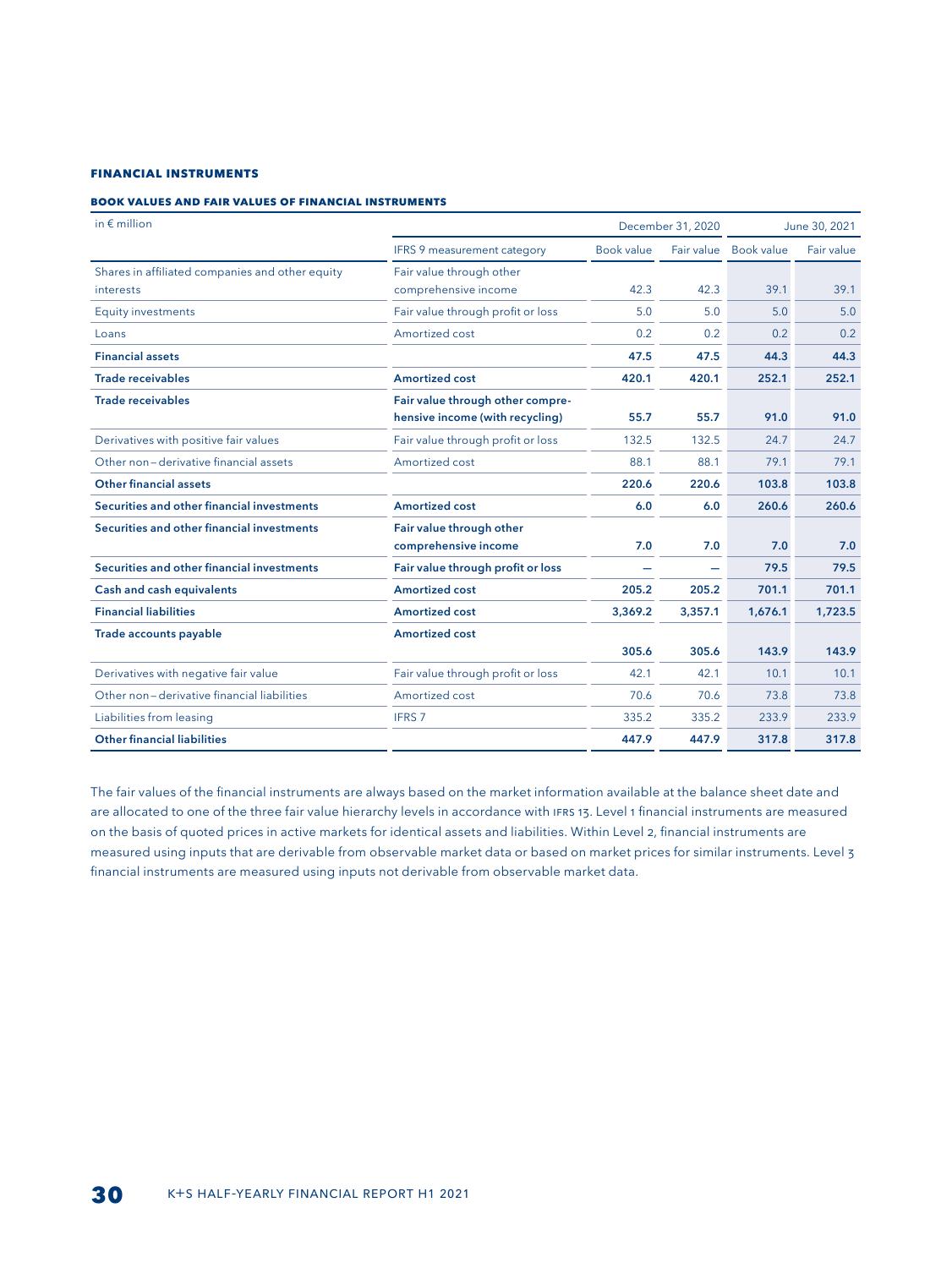### **Assets and liabilities measured at fair value**

| in $\epsilon$ million                                          |                                                                      |         |                    |         | June 30, 2021 |
|----------------------------------------------------------------|----------------------------------------------------------------------|---------|--------------------|---------|---------------|
|                                                                | <b>IFRS 9 measurement category</b>                                   | Level 1 | Level <sub>2</sub> | Level 3 | Total         |
| <b>Assets</b>                                                  |                                                                      |         | 111.2              | 135.1   | 246.3         |
| Shares in associated companies and<br>other equity investments | Fair value through other<br>comprehensive income                     |         |                    | 39.1    | 39.1          |
| <b>Equity investments</b>                                      | Fair value through profit or loss                                    |         |                    | 5.0     | 5.0           |
| Trade receivables                                              | Fair value through other<br>comprehensive income (with<br>recycling) |         |                    | 91.0    | 91.0          |
| Derivative financial instruments                               | Fair value through profit or loss                                    |         | 24.7               |         | 24.7          |
| Securities and other financial invest-<br>ments                | Fair value through other<br>comprehensive income                     |         | 7.0                |         | 7.0           |
| Securities and other financial invest-<br>ments                | Fair value through profit or loss                                    |         | 79.5               |         | 79.5          |
| <b>Equity and liabilities</b>                                  |                                                                      |         | 10.1               |         | 10.1          |
| Derivative financial instruments                               | Fair value through profit or loss                                    |         | 10.1               |         | 10.1          |

#### **Assets and liabilities measured at fair value**

| in $\epsilon$ million                  |                                                        |         |                    |         | Dec. 31,2020 |
|----------------------------------------|--------------------------------------------------------|---------|--------------------|---------|--------------|
|                                        | <b>IFRS 9 measurement category</b>                     | Level 1 | Level <sub>2</sub> | Level 3 | Total        |
| <b>Assets</b>                          |                                                        |         | 62.0               | 180.5   | 242.5        |
| Shares in associated companies and     | Fair value through other                               |         |                    |         |              |
| other equity investments               | comprehensive income                                   |         |                    | 42.3    | 42.3         |
| <b>Equity investments</b>              | Fair value through profit or loss                      |         |                    | 5.0     | 5.0          |
| Trade receivables                      | Fair value through other<br>comprehensive income (with |         |                    |         |              |
|                                        | recycling)                                             |         |                    | 55.7    | 55.7         |
| Derivative financial instruments       | Fair value through profit or loss                      |         | 55.0               | 77.5    | 132.5        |
| Securities and other financial invest- | Fair value through other                               |         |                    |         |              |
| ments                                  | comprehensive income                                   |         | 7.0                |         | 7.0          |
| <b>Equity and liabilities</b>          |                                                        |         | 42.1               |         | 42.1         |
| Derivative financial instruments       | Fair value through profit or loss                      |         |                    |         |              |
|                                        |                                                        |         | 42.1               |         | 42.1         |

#### **Reconciliation of shares in non-consolidated associated companies and other equity investments (Level 3)**

| in $\epsilon$ million                                       | H1/2020 | H1/2021 |
|-------------------------------------------------------------|---------|---------|
| As of January <sup>1</sup>                                  | 106.0   | 41.7    |
| Change in scope of consolidation                            | 44.9    |         |
| <b>Additions</b>                                            |         | 3.4     |
| <b>Disposals</b>                                            |         |         |
| Gains/losses on re-measurement (other comprehensive income) |         | $-1.0$  |
| Gains/losses on disposals (other comprehensive income)      |         |         |
| Transfers (from Level 3/to Level 3)                         |         |         |
| As of June 30                                               | 61.1    | 44.1    |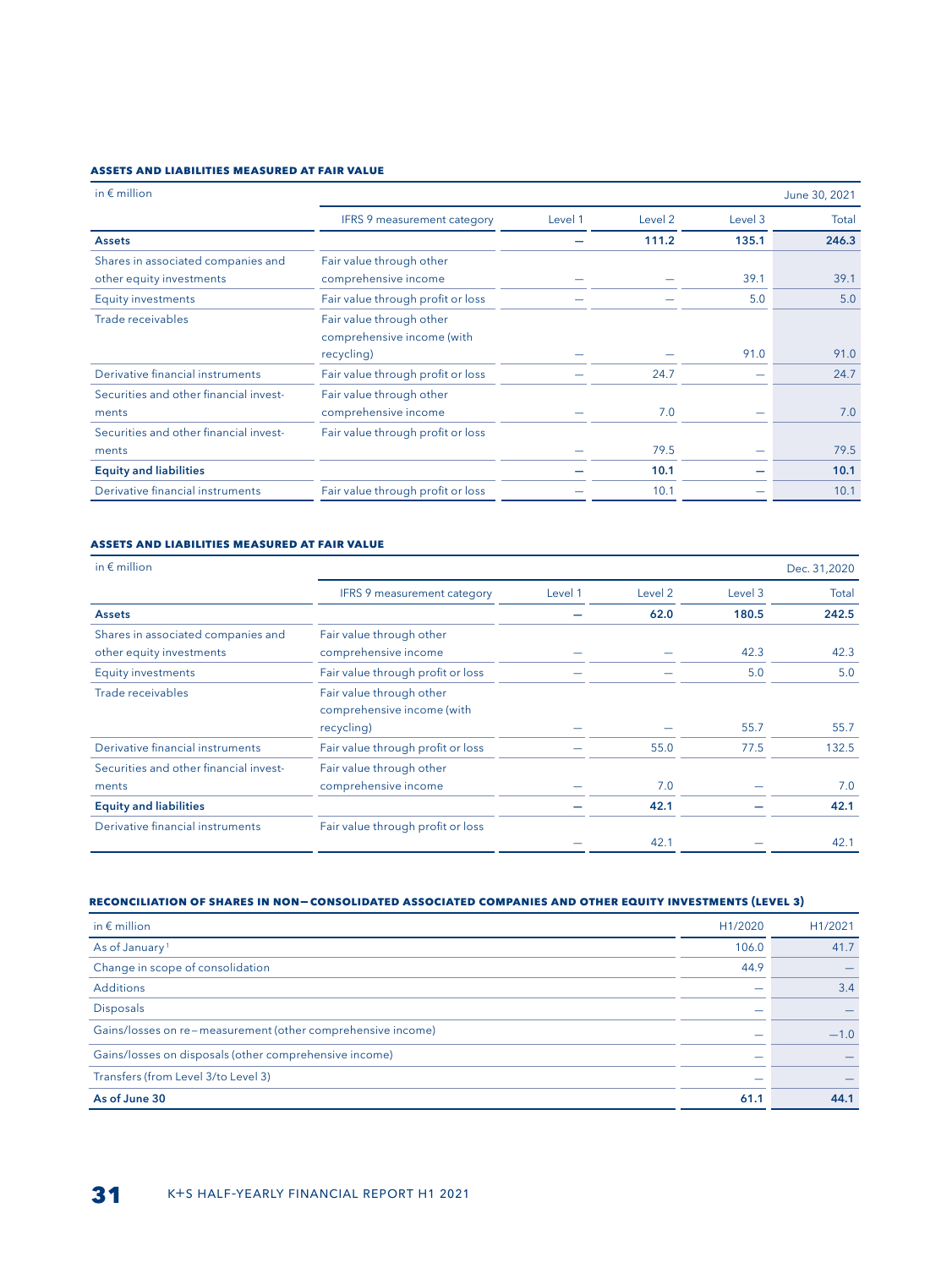Shares in associated companies and other equity interests are not consolidated due to immateriality. The fair value was calculated as the present value of the current three-year earnings plan (mid-term planning) and a subsequent perpetual annuity. The Company's cost of capital was used for discounting. Changes in future earnings or in the cost of capital rate have a corresponding impact on the present value calculation. Shares in associated companies are generally held for the long term and not for trading purposes. Therefore, the option to recognize changes in value in other comprehensive income without reclassifying them to the income statement on disposal (OCI option) has been exercised to the extent permitted.

Trade receivables that could potentially be sold under existing factoring agreements are allocated to the measurement category "fair value through other comprehensive income (with recycling)". Due to the short-term payment terms, the book value is assumed to correspond to the fair value. The inventories in this category reported at the beginning of the year have generally been settled or sold in the first half of the year.

#### **Impairment test**

In the 2020 financial year, impairment losses were recognized for the Potash and Magnesium Products CGU, partly as a result of adjustments to the assumptions regarding the development of potash prices and an increased cost of capital.

As of June 30, 2021, the recoverable amount of the Potash and Magnesium Products CGU was again determined, in particular due to increased potash prices. This was calculated in accordance with the methods used as of December 31, 2020. Please refer to the 2020 Annual Report, Note (12) - Intangible assets, property, plant, and equipment, and impairment test.

The comparison of the fair value less disposal costs of  $\epsilon_5$ ,880.2 million with the book value of the cGU of  $\epsilon_5$ ,553.5 million resulted in a write-up of property, plant, and equipment (€326.3 million) and intangible assets (€0.4 million) totaling €326.7 million, which was recognized as a reduction in cost of revenues. The main reason for the impairment reversal is an increase in the mid-term potash price assumptions compared with December 31, 2020, counteracted in particular by an increased cost of capital after tax of 6.9% (December 31, 2020: 6.7% after tax).

#### **Disclosures on the cash flow statement**

The amount paid for the buy-back of bonds and promissory note loans in excess of the nominal repayment amount is reported in the cash flow statement in the line "Interest paid and similar expenses". Interest paid amounted to €58.9 million in the reporting period (H1/2020: €46.8 million).

#### **SIGNIFICANT CHANGES IN SELECTED BALANCE SHEET ITEMS**

Compared with the 2020 financial statements, total assets decreased by €1,380.0 million as of June 30, 2021.

On the assets side, non-current assets increased by €395.5 million. Current assets decreased by €1,775.5 million. The increase in non-current assets is mainly attributable to a €493.1 million increase in property, plant, and equipment and primarily to the impairment reversal in the first half of 2021. The change in current assets is mainly due to the disposal of the Americas operating unit and the associated inflow of proceeds from the sale. Current securities and other financial investments increased by €321.7 million as well as cash and cash equivalents by €558.8 million.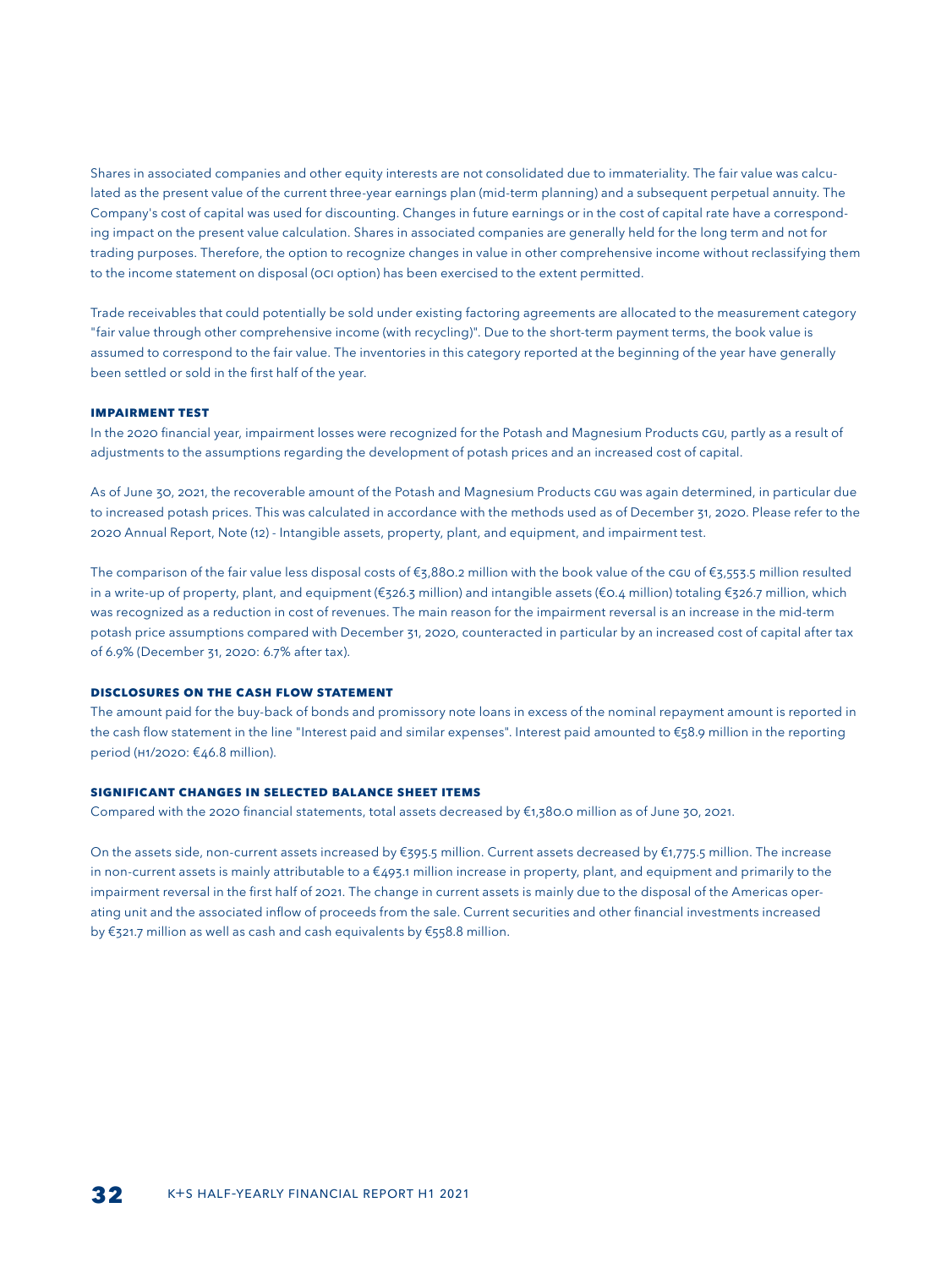On the equity and liabilities side, equity increased by €1,135.4 million. The increase is mainly attributable to the impairment reversal in the first half of 2021 and the proceeds associated with the disposal of the Americas operating unit. Non-current liabilities decreased by €1,120.8 million and current liabilities by €1,394.6 million. With the cash inflow from the disposal of the Americas operating unit, financial liabilities decreased by €1.693.1 million through repayment or repurchase. Furthermore, trade accounts payable decreased by €43.4 million, current provisions by €41.7 million, and provisions for pensions and similar obligations by €40.0 million.

#### **SIGNIFICANT CHANGES IN EQUITY**

Equity is affected by transactions recognized in profit or loss or directly in equity, as well as by capital transactions with shareholders. Compared with the 2020 financial statements, net retained earnings and other reserves have increased by €1.137.1 million. The increase is mainly attributable to the positive net earnings of €1.193.1 million for the first six months of the 2021 financial year. This was reduced by changes in equity directly recognized in equity resulting from the currency translation of subsidiaries in functional foreign currencies (mainly CAD). Differences arising from currency translation are recognized in a separate currency translation reserve; this decreased by €99.4 million as of June 30, 2021. The change mainly includes the realization of currency translation differences from the sale of the Americas operating unit amounting to €+289.9 million. There is an offsetting effect due to exchange rate fluctuations.

#### **CONTINGENT LIABILITIES AND OTHER FINANCIAL OBLIGATIONS**

Contingent tax liabilities of up to €160 million could arise from corporate transactions and cross-border issues, the occurrence of which is not considered entirely unlikely. The other contingent liabilities have not changed significantly compared with the 2020 financial statements.

Obligations from uncompleted investments amounted to €181.0 million in the reporting period (2020: €119.9 million) and result almost exclusively from uncompleted investments in property, plant, and equipment.

#### **RELATED PARTIES**

Within the K+s GROUP, supplies and services are settled on an arm's length basis. In addition to the consolidated companies, the K+S GROUP has relationships with other related companies, including non-consolidated companies, joint ventures and companies over which the K+S GROUP can exercise a significant influence (associated companies). These relationships have no significant influence on the consolidated financial statements of the K+S GROUP.

For the K+S GROUP, the group of related parties mainly comprises the Board of Executive Directors and the Supervisory Board of K+S AKTIENGESELLSCHAFT. Termination benefits amounting to €3.6 million were paid to this group of persons in the first half of 2021. There were no other significant transactions with related parties.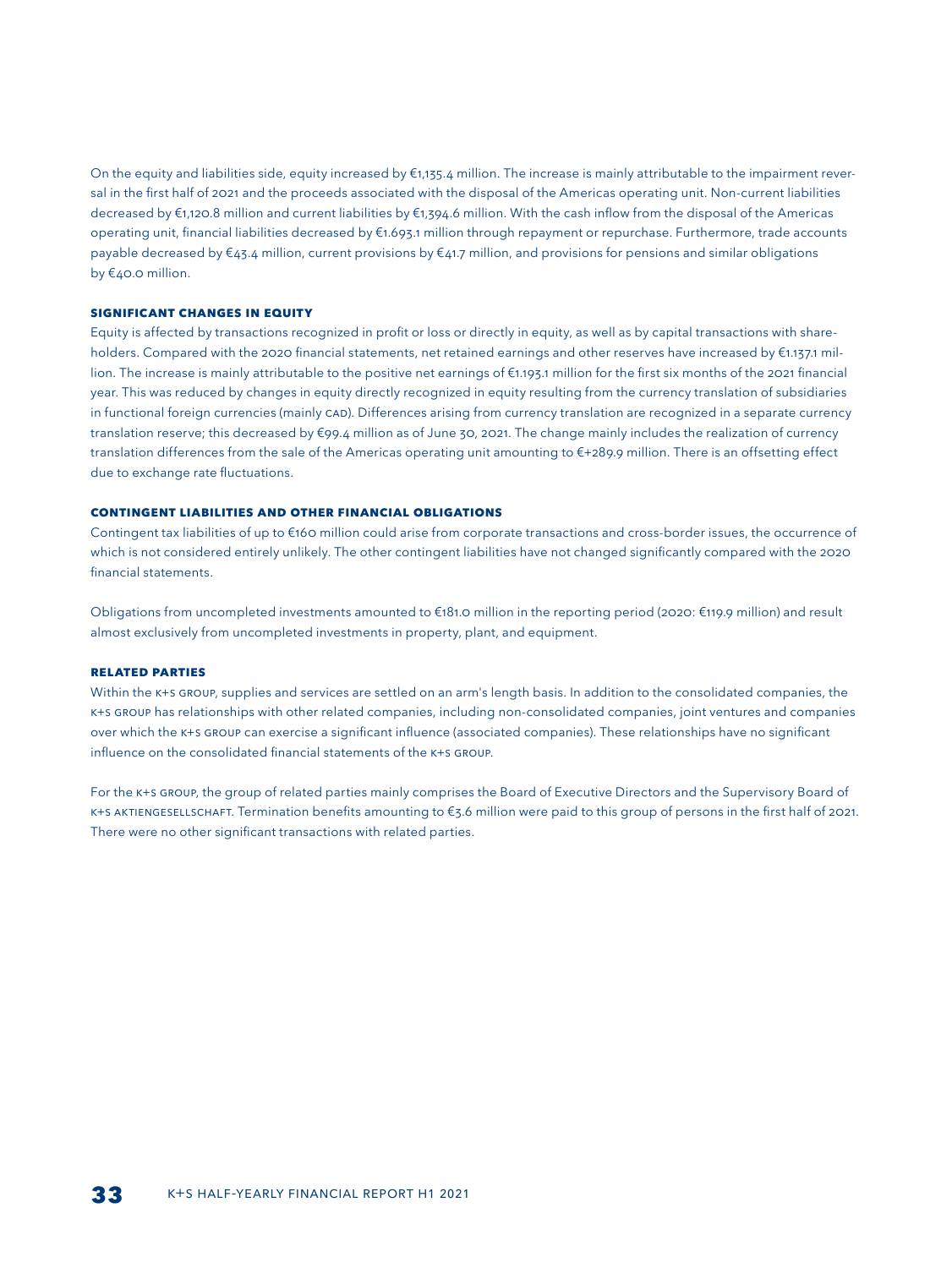## **RESPONSIBILITY STATEMENT BY THE LEGAL REPRESENTATIVES OF K+S AKTIENGESELLSCHAFT**

To the best of our knowledge, and in accordance with the applicable reporting principles for interim financial reporting, the interim consolidated financial statements give a true and fair view of the assets, liabilities, financial position, and earnings situation of the Group, and the interim management report of the Group includes a fair review of the development and performance of the business and the position of the Group, together with a description of the principal opportunities and risks associated with the expected development of the Group.

Kassel, August 9, 2021

K+S Aktiengesellschaft

The Board of Executive Directors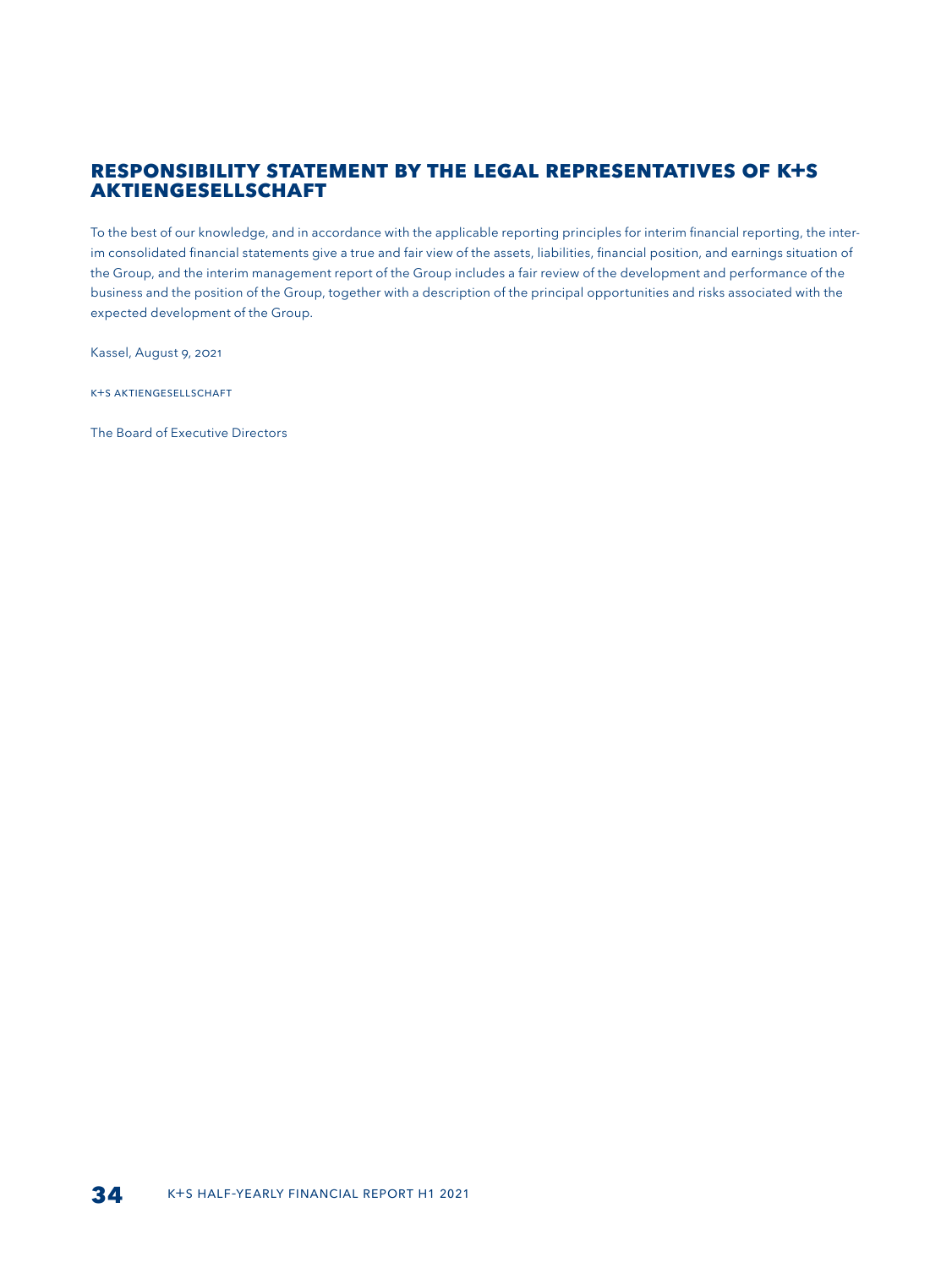#### **Key figures 1**

| K+S Group                                              |                    | Q1/2020    | Q2/2020          | H1/2020                 | Q1/2021    | Q2/2021  | H1/2021  |
|--------------------------------------------------------|--------------------|------------|------------------|-------------------------|------------|----------|----------|
| Revenues                                               | $\epsilon$ million | 647.0      | 590.3            | 1,237.3                 | 733.3      | 664.2    | 1,397.5  |
| EBITDA <sup>2</sup>                                    | $\epsilon$ million | 99.3       | 52.7             | 152.0                   | 126.0      | 111.5    | 237.4    |
| Depreciation and amortization <sup>3</sup>             | $\epsilon$ million | 86.1       | 88.6             | 174.7                   | 65.1       | 67.0     | 132.1    |
|                                                        |                    |            |                  |                         |            |          |          |
| <b>Customer segment Agriculture<sup>4</sup></b>        |                    |            |                  |                         |            |          |          |
| Revenues                                               | $\epsilon$ million | 453.7      | 404.6            | 858.3                   | 469.0      | 473.7    | 942.7    |
| Sales volumes                                          | t million          | 1.90       | 1.75             | 3.65                    | 2.01       | 1.89     | 3.90     |
| Customer segment Industry+ 4                           |                    |            |                  |                         |            |          |          |
| <b>Revenues</b>                                        | $\epsilon$ million | 193.3      | 185.7            | 379.0                   | 264.3      | 190.5    | 454.8    |
| Sales volumes                                          | t million          | 1.30       | 1.25             | 2.55                    | 2.43       | 1.53     | 3.96     |
| $-$ thereof de-icing salt                              | t million          | 0.21       | 0.22             | 0.43                    | 1.35       | 0.29     | 1.64     |
|                                                        |                    |            |                  |                         |            |          |          |
| Capital expenditures (CapEx) <sup>5</sup>              | $\epsilon$ million | 72.4       | 101.6            | 174.0                   | 48.1       | 86.7     | 134.8    |
| Cash flow from operating activities                    | $\epsilon$ million | 124.3      | 44.9             | 169.2                   | 82.2       | $-1.6$   | 80.6     |
| Cash flow from investing activities                    | $\epsilon$ million | $-44.0$    | $-93.8$          | $-137.8$                | $-97.3$    | $-66.7$  | $-164.0$ |
| Adjusted free cash flow                                | $\epsilon$ million | 80.3       | $-48.9$          | 31.4                    | $-15.1$    | $-68.3$  | $-83.4$  |
| Working capital                                        | $\epsilon$ million | 598.2      | 576.2            | 576.2                   | 394.4      | 503.4    | 503.4    |
| Net financial debt                                     | $\epsilon$ million | $-2,917.2$ | $-2,979.48$      | $-2,979.4$ <sup>8</sup> | $-3,185.5$ | $-695.1$ | $-695.1$ |
| Net financial debt/EBITDA (LTM) <sup>6</sup>           | $x - times$        | 5.1        | 5.6 <sup>8</sup> | 5.6 <sup>8</sup>        | 7.2        | 2.0      | 2.0      |
|                                                        |                    |            |                  |                         |            |          |          |
| Group earnings, adjusted <sup>7</sup>                  | $\epsilon$ million | 24.9       | $-24.1$          | $-5.6$                  | 280.8      | 988.6    | 1,269.4  |
| - thereof continuing operations                        | $\epsilon$ million | $-40.5$    | $-27.2$          | $-67.7$                 | 229.3      | 157.5    | 386.8    |
| - thereof discontinued operations                      | $\epsilon$ million | 65.4       | 3.2              | 62.2                    | 51.5       | 831.1    | 882.6    |
| Adjusted earnings per share <sup>7</sup>               | €                  | 0.13       | $-0.13$          | $-0.03$                 | 1.47       | 5.17     | 6.63     |
| - thereof continuing operations                        | €                  | $-0.21$    | $-0.14$          | $-0.35$                 | 1.20       | 0.82     | 2.02     |
| - thereof discontinued operations                      | €                  | 0.34       | 0.01             | 0.32                    | 0.27       | 4.34     | 4.61     |
|                                                        |                    |            |                  |                         |            |          |          |
| Earnings after operating hedges                        | $\epsilon$ million | $-19.3$    | $-2.2$           | $-21.5$                 | 221.3      | 178.3    | 399.5    |
| <b>Financial result</b>                                | $\epsilon$ million | $-49.1$    | $-8.2$           | $-57.3$                 | 10.3       | $-33.4$  | $-23.1$  |
| Income before tax                                      | $\epsilon$ million | $-68.4$    | $-10.4$          | $-78.8$                 | 231.5      | 144.8    | 376.4    |
| Income tax expense                                     | $\epsilon$ million | $-5.2$     | $-6.6$           | $-11.9$                 | 15.9       | $-5.1$   | 10.8     |
| Group earnings after tax and non-controlling interests | $\epsilon$ million | $-1.8$     | $-4.2$           | $-6.0$                  | 182.2      | 1,011.0  | 1,193.1  |

<sup>1</sup> Rounding differences may occur in figures.

<sup>2</sup> EBITDA is defined as earnings before interest, taxes, depreciation, and amortization, adjusted for depreciation and amortization of own work capitalized recognized directly in equity, gains/losses from fair value changes arising from operating anticipatory hedges still outstanding, and changes in the fair value of operating anticipatory hedges recognized in prior periods.

<sup>3</sup> Relates to amortization of intangible assets and depreciation of property, plant, and equipment, adjusted for depreciation and amortization of own work capitalized recognized directly in equity.

<sup>4</sup> No segments according to IFRS 8.

<sup>5</sup> Relates to cash payments for investments in property, plant, and equipment and intangible assets, excluding leases in accordance with IFRS 16.

<sup>6</sup> LTM = last twelve months

<sup>7</sup> The adjusted key indicators include gains/losses on operating anticipatory hedges in the respective reporting period, which eliminates effects from

fluctuations in the market value of the hedges. Related effects on deferred and current taxes are also eliminated; tax rate in Q2/2021: 30.1% (Q2/2020: 30.0%). <sup>8</sup> Relates to continuing and discontinued operations, as no retrospective restatement of the balance sheet as of June 30, 2020 has been effected.